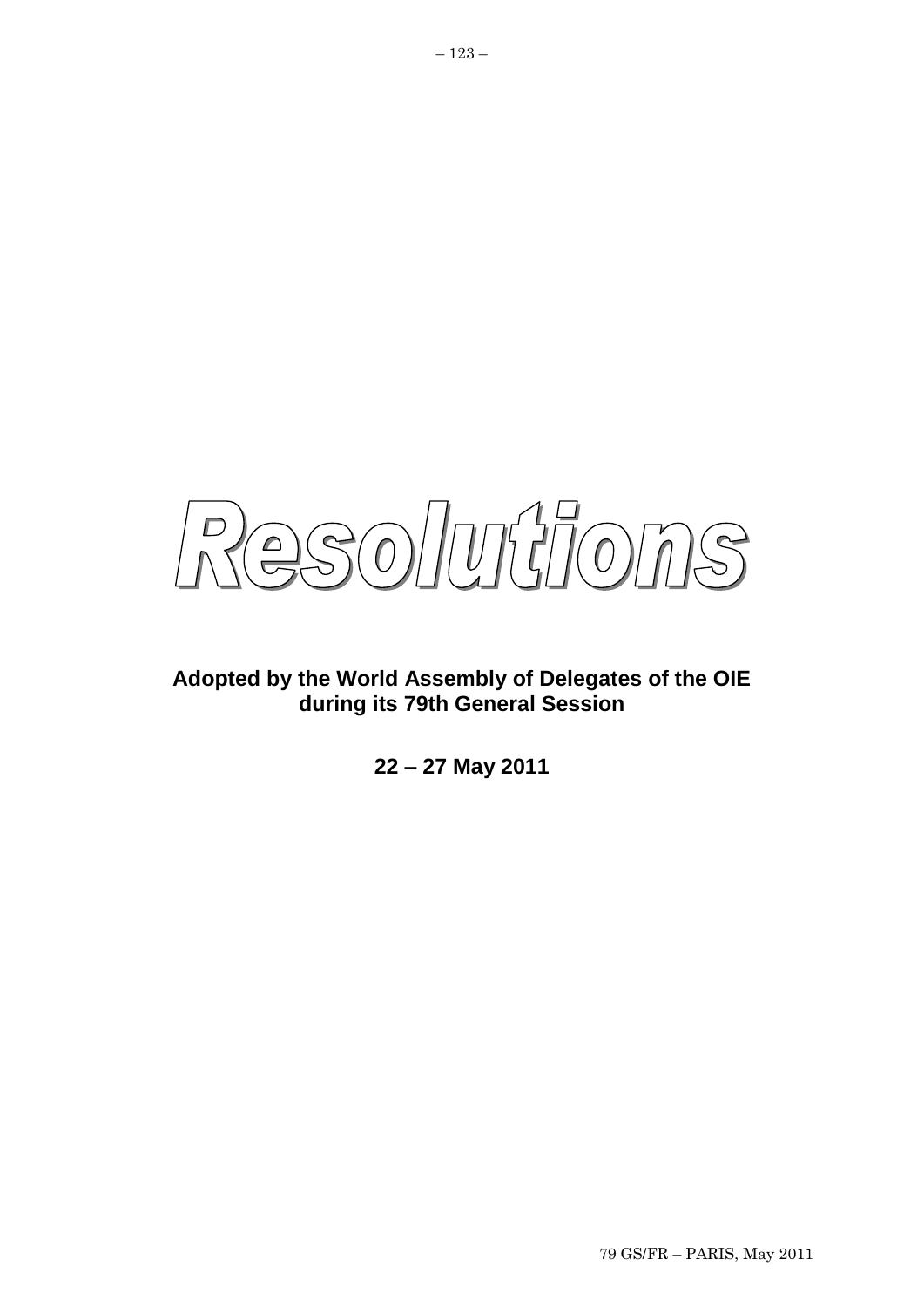#### **LIST OF RESOLUTIONS**

- No. 1 Approval of the Annual Report of the Director General on the Activities of the OIE in 2010 and the Report on the Animal Disease Status Worldwide in 2010 and the Beginning of 2011
- No. 2 Approval of the Report of the Director General on the Management, Activities and Administrative Work of the OIE in 2010
- No. 3 Approval of the Financial Report for the 84th Financial Year of the OIE (1st January – 31 December 2010)
- No. 4 Acknowledgements to the Governments of Member Countries and Intergovernmental Organisations that made Voluntary Contributions or Subsidies to the OIE, or contributed in the organisation of OIE Meetings
- No. 5 2011 Budget modification
- No. 6 OIE Budgetary Income and Expenses for the 86th Financial Year of the OIE (1st January – 31 December 2012)
- No. 7 Financial Contributions from OIE Members for 2012
- No. 8 Renewal of the appointment of the External Auditor
- No. 9 Work programme for 2012
- No. 10 Modernisation of the Basic Texts
- No. 11 Programme of Work 2011-2013
- No. 12 Acknowledgements to the Governments of Member Countries that helped the OIE in the acquisition of the property situated at 14 rue de Prony
- No. 13 Adoption of two draft chapters for the *Manual of Diagnostic Tests for Aquatic Animals*
- No. 14 Recognition of the Foot and Mouth Disease Status of Members
- No. 15 Recognition of the Rinderpest Disease Status of Members and Non-Members
- No. 16 Recognition of the Contagious Bovine Pleuropneumonia Status of Members
- No. 17 Recognition of the Bovine Spongiform Encephalopathy Risk Status of Members
- No. 18 Declaration of Global Eradication of Rinderpest and Implementation of Follow-up Measures to Maintain World Freedom from Rinderpest
- No. 19 Towards Global Control and Eradication of Foot and Mouth Disease (FMD)
- No. 20 Amendment to Resolution No. XXIII of 28 May 2008 "Update on the cost to be covered by Member Countries applying for the official recognition or reinstatement of disease status for bovine spongiform encephalopathy (BSE), foot and mouth disease (FMD), and contagious bovine pleuropneumonia (CBPP) in accordance with the provisions of the *Terrestrial Animal Health Code*"
- No. 21 Animal Production Food Safety
- No. 22 Animal Welfare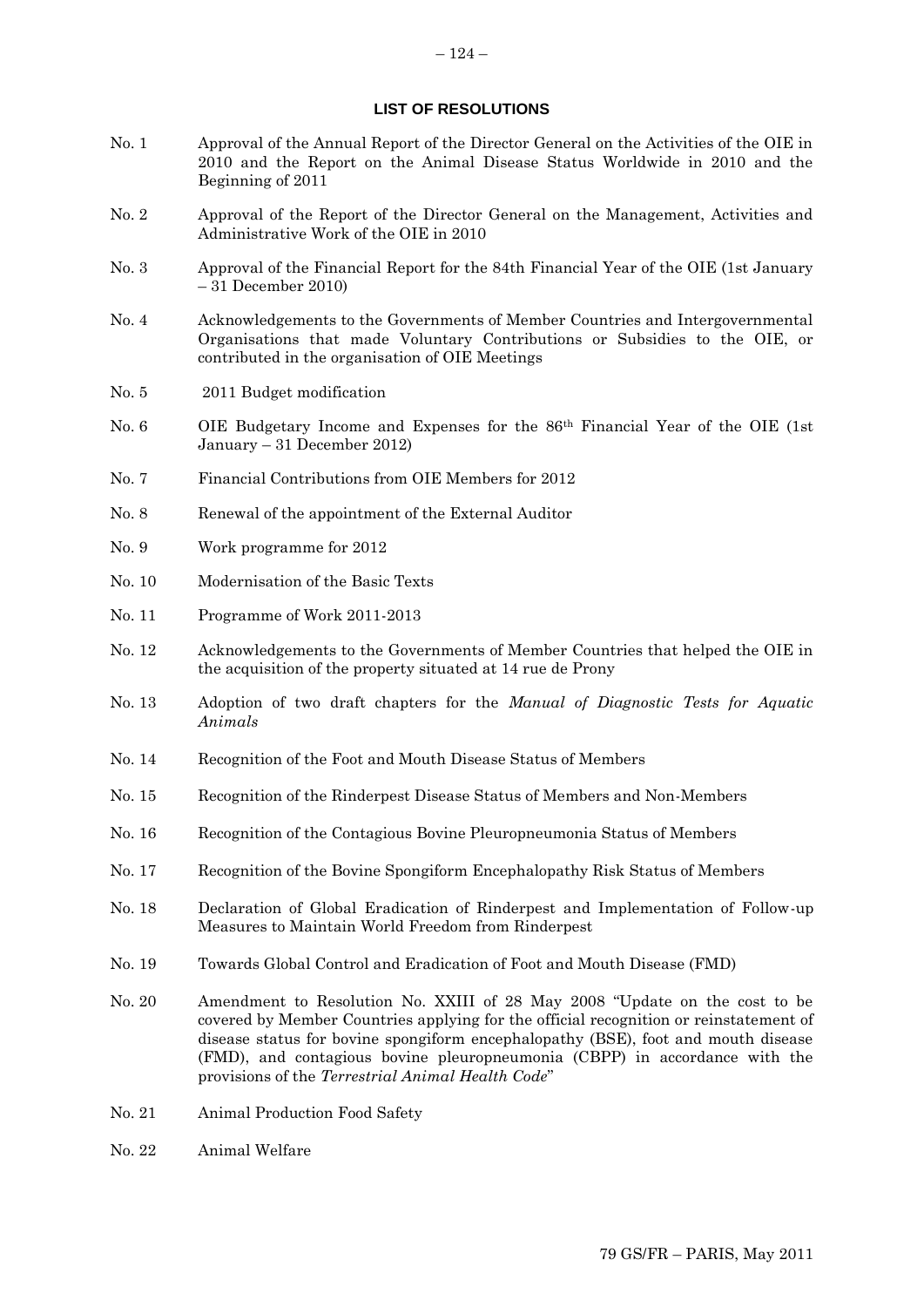- No. 23 Adoption of a draft chapter for the *Manual of Diagnostic Tests and Vaccines for Terrestrial Animals*
- No. 24 Register of Diagnostic Tests Validated and Certified by the OIE
- No. 25 Amendments to the OIE *Aquatic Animal Health Code*
- No. 26 Amendments to the OIE *Terrestrial Animal Health Code*
- No. 27 Contribution of veterinary activities to global food security
- No. 28 Agreement between the World Organisation for Animal Health OIE (OIE) and the International Council for Game and Wildlife Conservation (CIC)
- No. 29 Agreement between the World Organisation for Animal Health OIE (OIE) and the Arab Maghreb Union (AMU)
- No. 30 Agreement between the World Organisation for Animal Health OIE (OIE) and the International Organization for Standardization (ISO)
- No. 31 Agreement between the World Organisation for Animal Health OIE (OIE) and the "Global Food Safety Initiative" (GFSI)
- No. 32 Agreement between the World Organisation for Animal Health OIE (OIE) and the World Small Animal Veterinary Association (WSAVA)
- No. 33 Agreement between the World Organisation for Animal Health OIE (OIE) and the United Nations Educational, Scientific and Cultural Organization (UNESCO)

 $\overline{\phantom{a}}$  ,  $\overline{\phantom{a}}$  ,  $\overline{\phantom{a}}$  ,  $\overline{\phantom{a}}$  ,  $\overline{\phantom{a}}$  ,  $\overline{\phantom{a}}$  ,  $\overline{\phantom{a}}$  ,  $\overline{\phantom{a}}$  ,  $\overline{\phantom{a}}$  ,  $\overline{\phantom{a}}$  ,  $\overline{\phantom{a}}$  ,  $\overline{\phantom{a}}$  ,  $\overline{\phantom{a}}$  ,  $\overline{\phantom{a}}$  ,  $\overline{\phantom{a}}$  ,  $\overline{\phantom{a}}$ 

No. 34 Veterinary education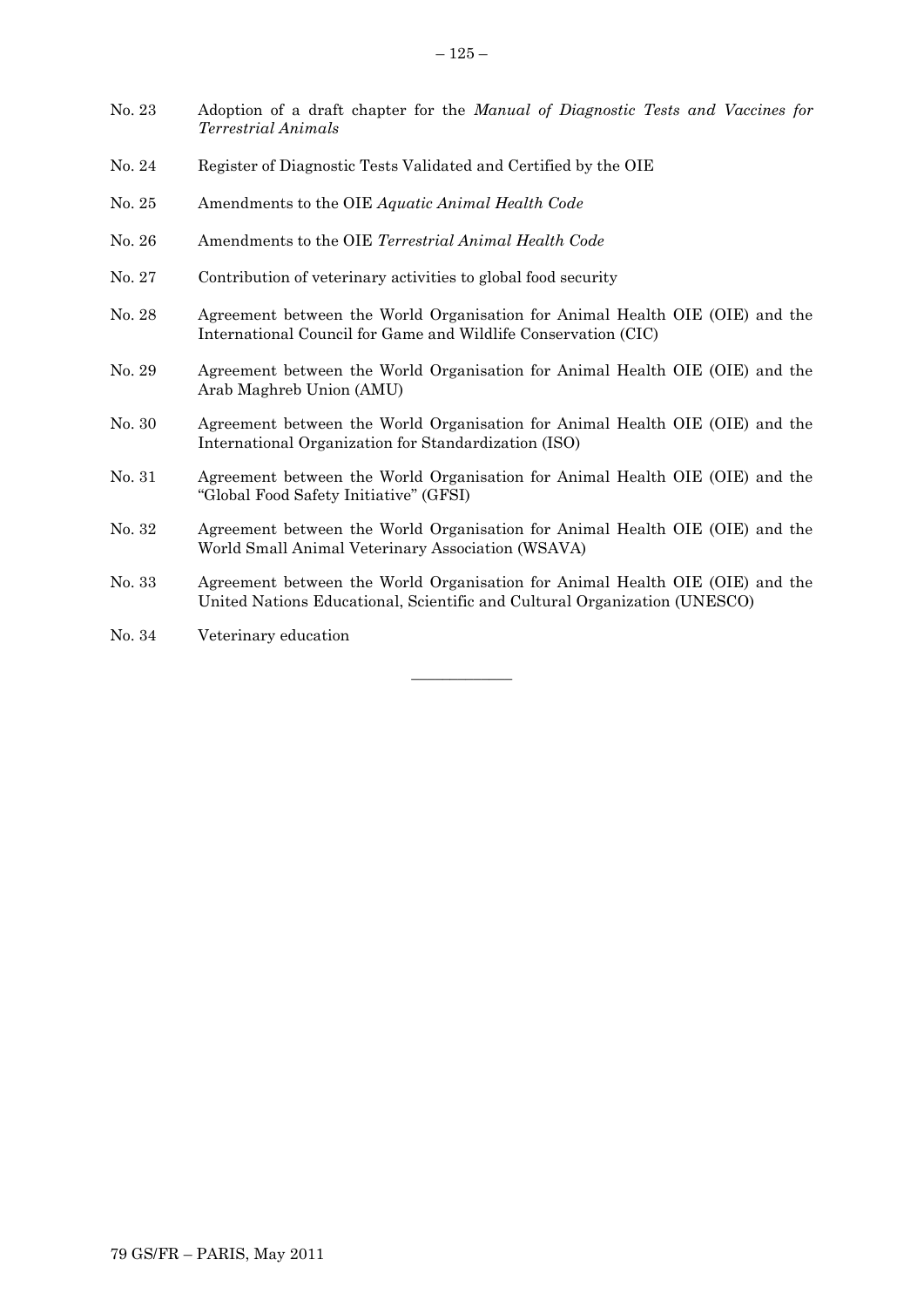## **Approval of the Annual Report of the Director General on the Activities of the OIE in 2010 and the Report on the Animal Disease Status Worldwide in 2010 and the beginning of 2011**

In accordance with Article 6 of the Organic Rules of the OIE,

THE ASSEMBLY

RESOLVES

to approve the Annual Report of the Director General on the Activities of the OIE in 2010 (79 SG/1) and the Report on the Animal Disease Status Worldwide in 2010 and the beginning of 2011 (79 SG/2).

 $\overline{\phantom{a}}$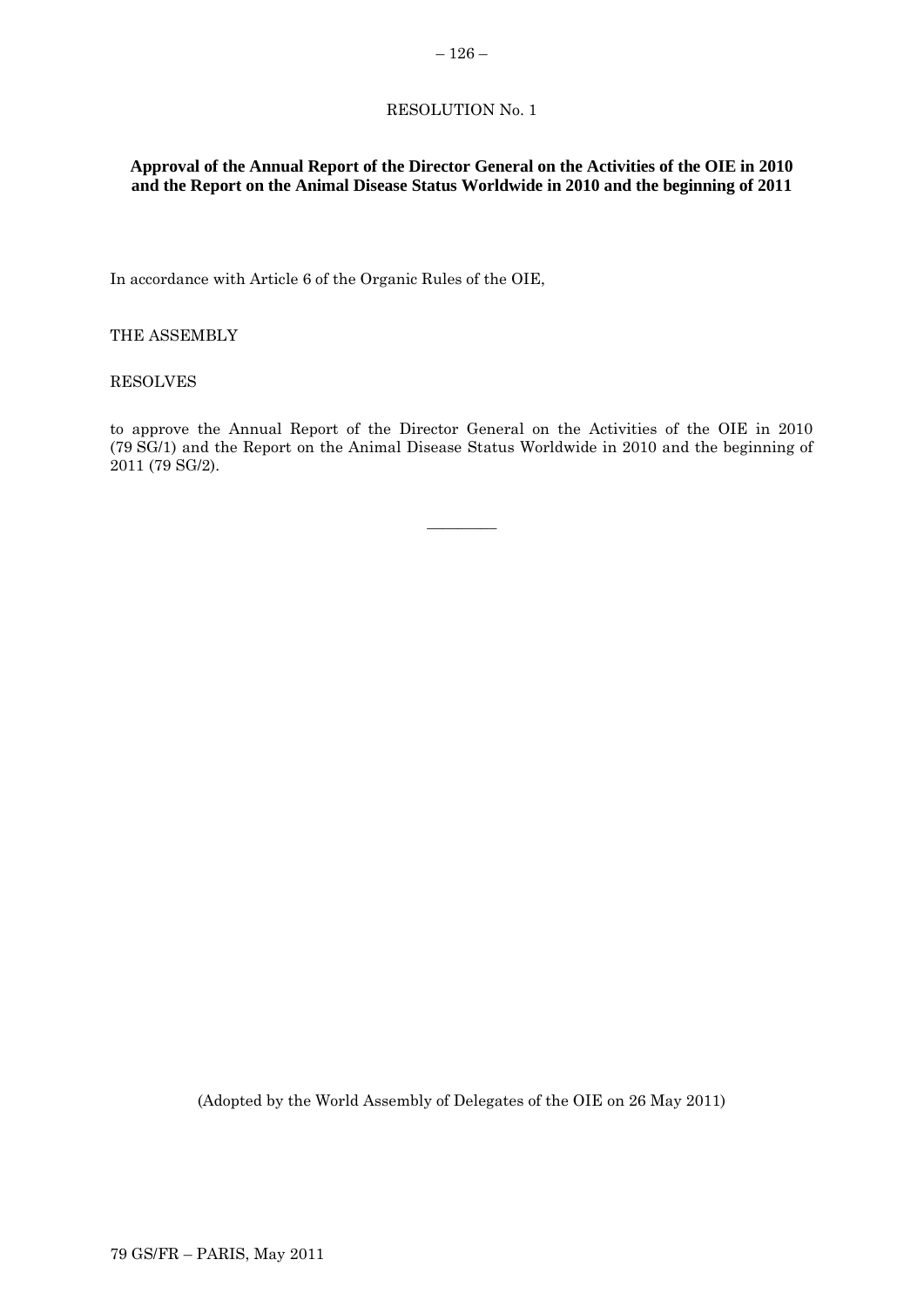$-127-$ 

## **Approval of the Report of the Director General on the Management, Activities and Administrative Work of the OIE in 2010**

In accordance with Article 6 of the Organic Rules of the OIE,

THE ASSEMBLY

RESOLVES

to approve the Report of the Director General on the Management, Activities and Administrative Work of the OIE during the 83rd Financial Year (1 January – 31 December 2010) (79 SG/3).

 $\overline{\phantom{a}}$  , where  $\overline{\phantom{a}}$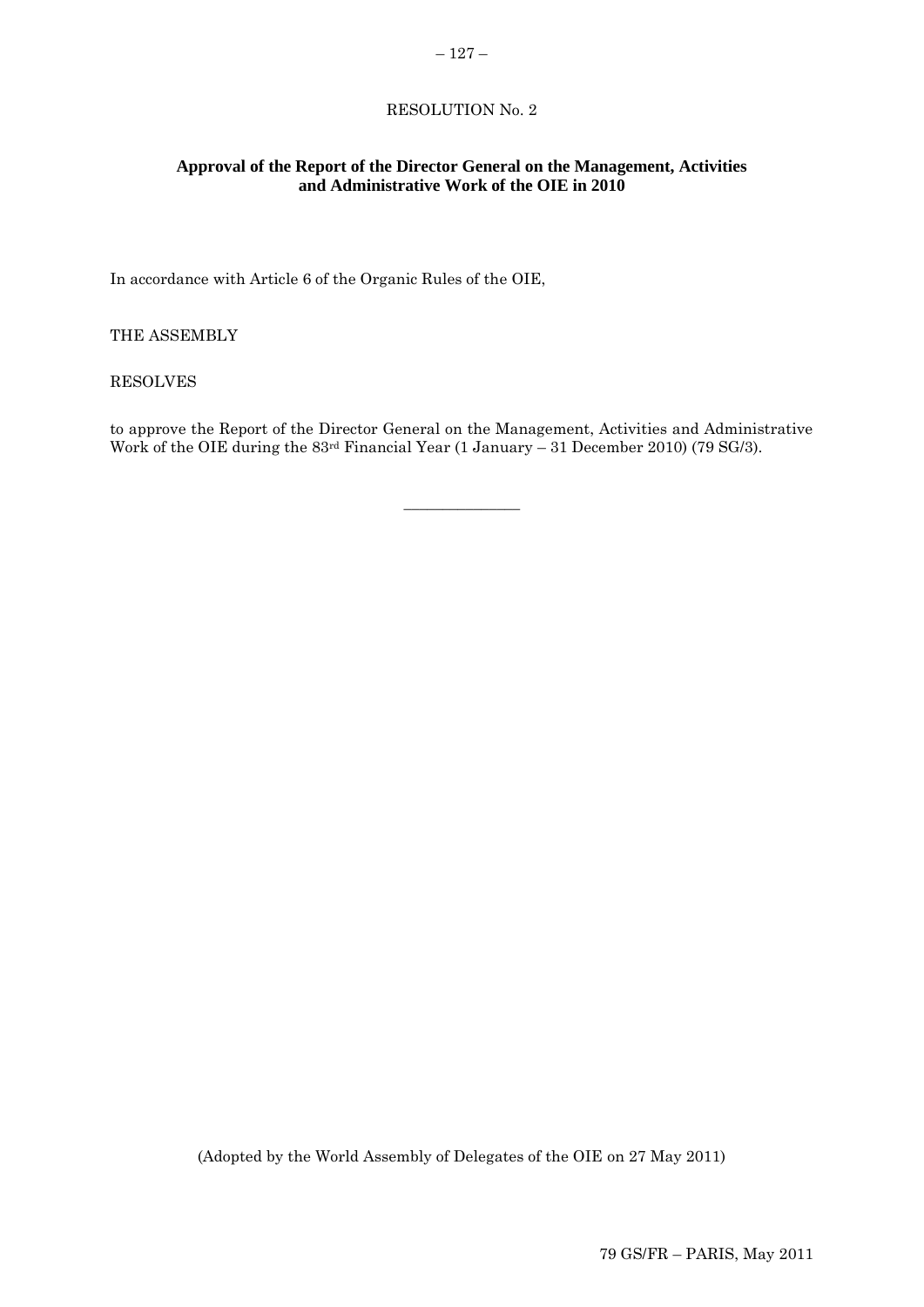## **Approval of the Financial Report for the 84th Financial Year of the OIE (1 January – 31 December 2010)**

In application of Article 15 of the Organic Statutes and Article 6 of the Organic Rules of the OIE,

## THE ASSEMBLY

## RESOLVES

to approve the Financial Report for the 84th Financial Year of the OIE (1 January – 31 December 2010) (79 SG/4).

 $\overline{\phantom{a}}$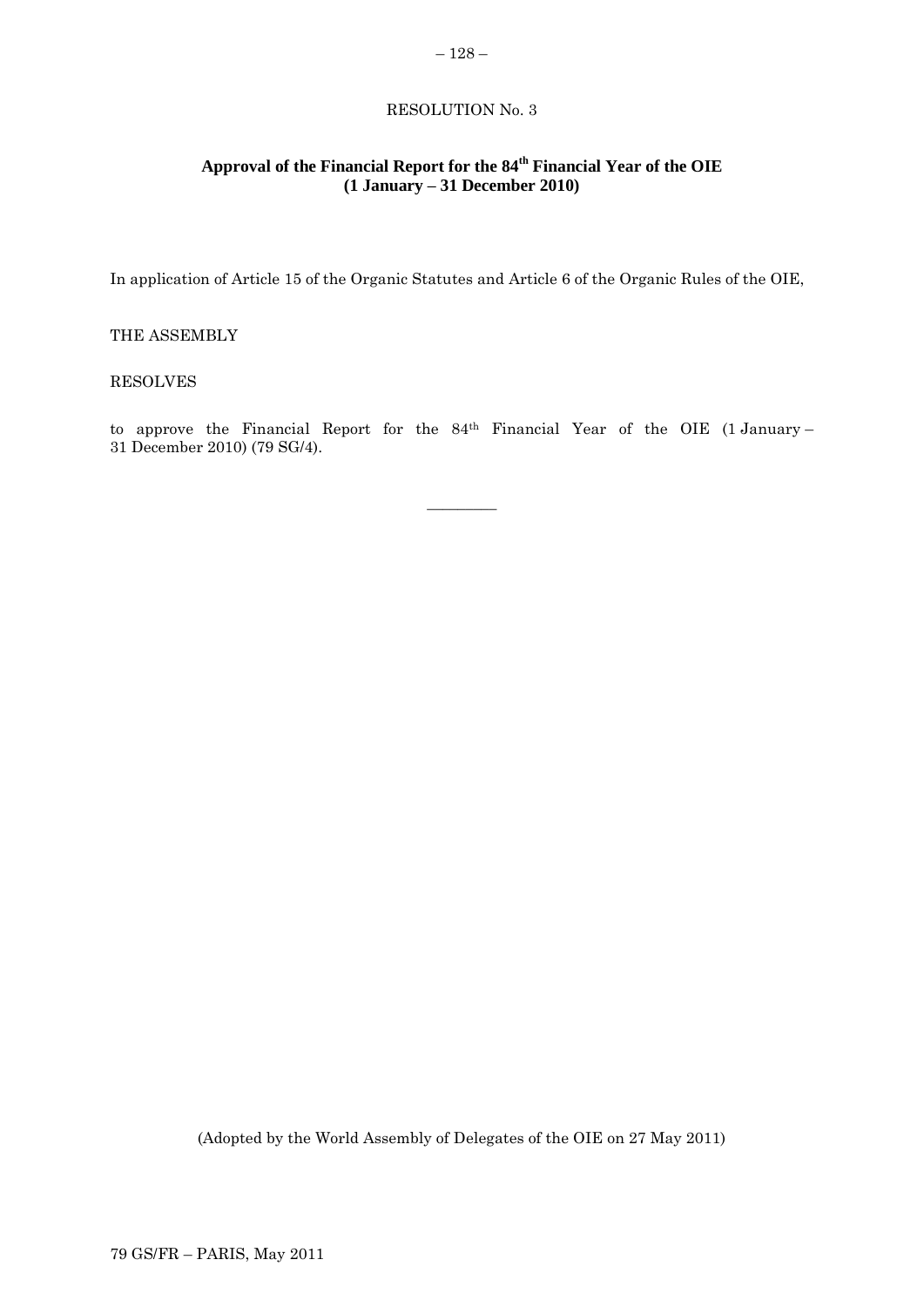## **Acknowledgements to the Governments of Member Countries and Intergovernmental Organisations that made Voluntary Contributions or Subsidies to the OIE, or contributed in the Organisation of OIE Meetings**

Having noted the voluntary contributions or subsidies received by the OIE in 2009 and the meetings organised by the OIE in 2010,

#### THE ASSEMBLY

#### REQUESTS

The Director General to sincerely thank:

1. The Governments of Argentina, Australia, Canada, Cambodia, China (People"s Rep of), Cyprus, Djibouti, Egypt, France, Indonesia, Italia, Japan, Jordan, Kuwait, Lebanon, Lithuania, Malaysia, Myanmar, Netherlands, New Zealand, Oman, Panama, Philippines, Russia, Saudi Arabia, Spain, Singapore, Switzerland, Syria, Thailand, Ukraine, United Kingdom and United States of America;

To intergovernmental organisations: the European Union (European Commission), the FAO, the WHO,

for their voluntary contributions or subsidies to support the execution of the programmes of the OIE in 2010.

2. The Governments of Argentina, Bangladesh, Belarus, Botswana, Bhutan, Cambodia, Chile, Colombia, Croatia, Ethiopia, France, Honduras, Japan, Kazakhstan, Korea (Rep of), Kuwait, Laos, Lebanon, Mali, Morocco, Namibia, Nepal, Oman, Serbia, Singapore, Sri Lanka, South Africa, Tanzania, Thailand, Tunisia, United Arab Emirates and Uruguay for their contribution in the organisation of OIE Regional Conferences, seminars and workshops that were held during 2010.

 $\overline{\phantom{a}}$  , where  $\overline{\phantom{a}}$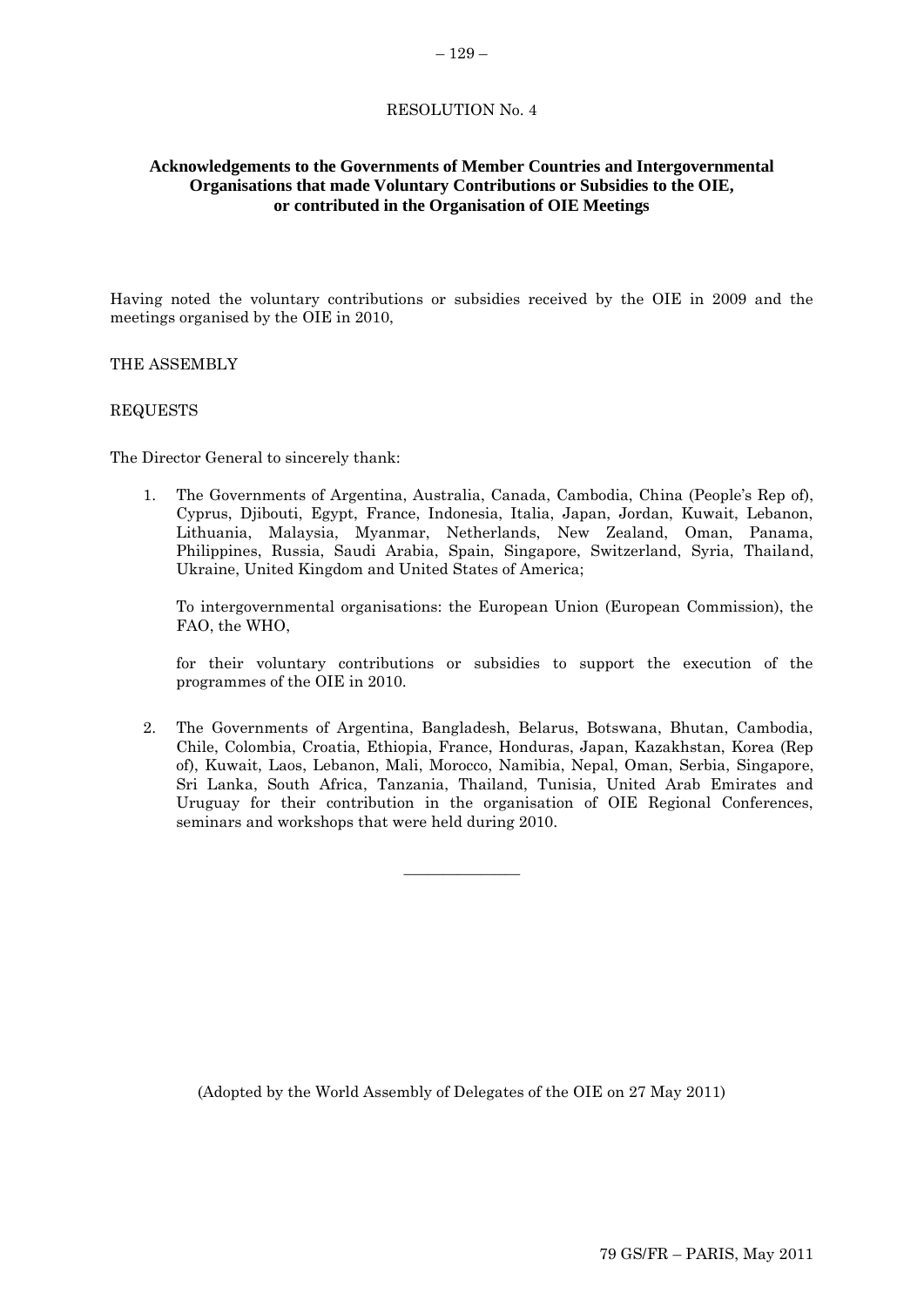**2011 Budget modification** RESERVED ON DELEGATES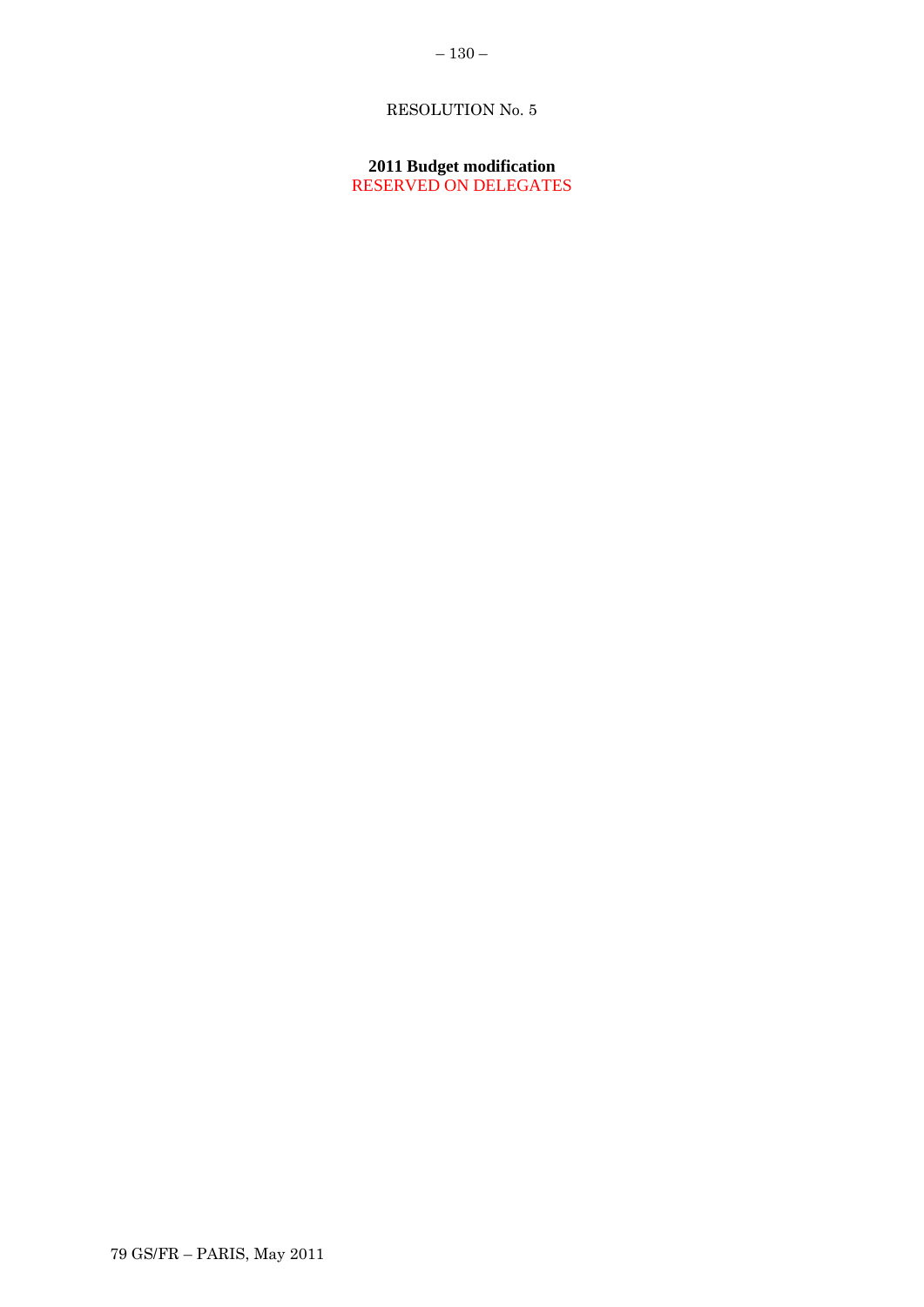(Adopted by the World Assembly of Delegates of the OIE on 27 May 2011)

 $\overline{\phantom{a}}$  , where  $\overline{\phantom{a}}$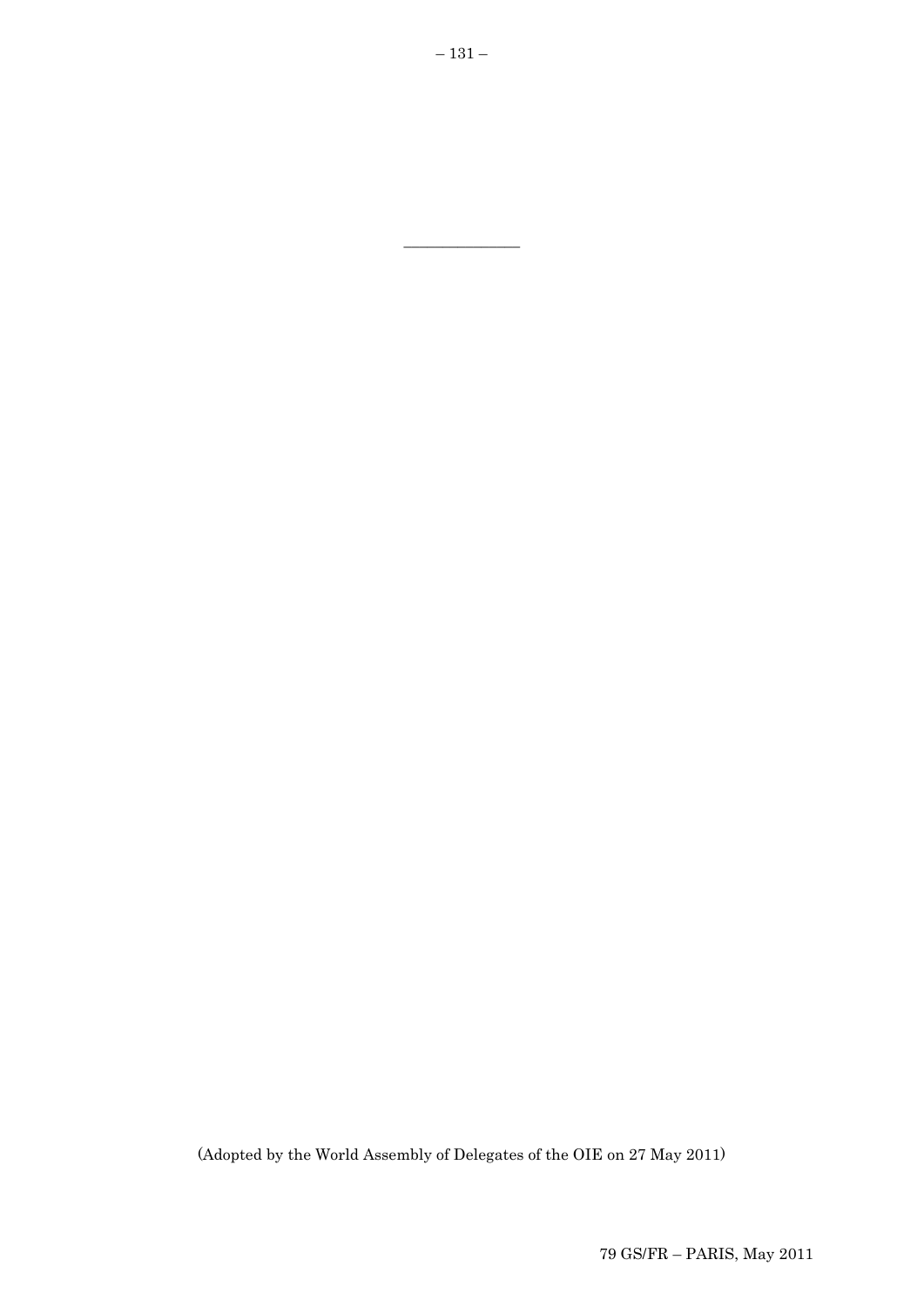## **OIE Budgetary Income and Expenses for the 86th Financial Year (1st January to 31 December 2012)** RESERVED ON DELEGATES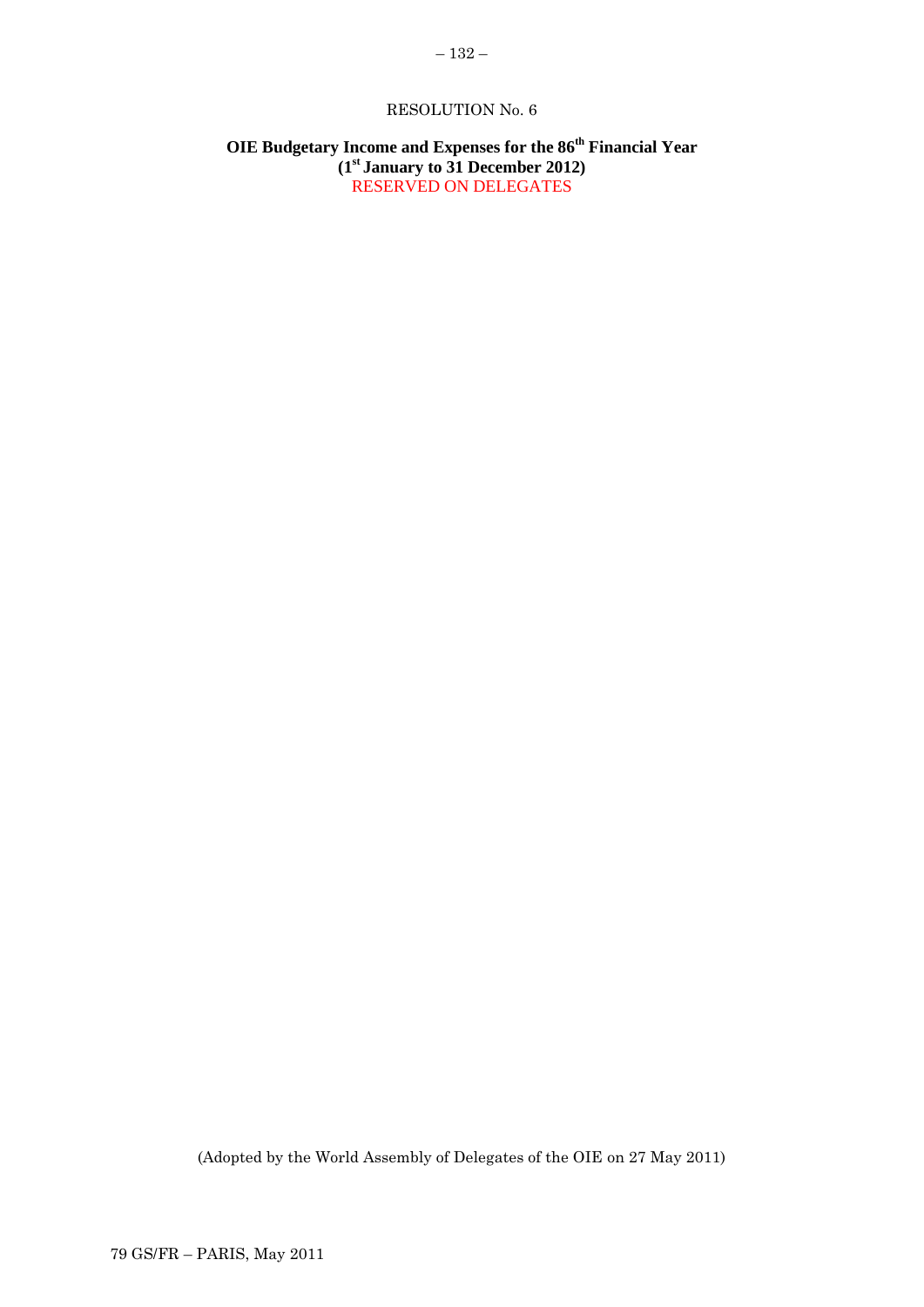## **Financial Contributions from OIE Members for 2012** RESERVED ON DELEGATES

(Adopted by the World Assembly of Delegates of the OIE on 27 May 2011)

79 GS/FR – PARIS, May 2011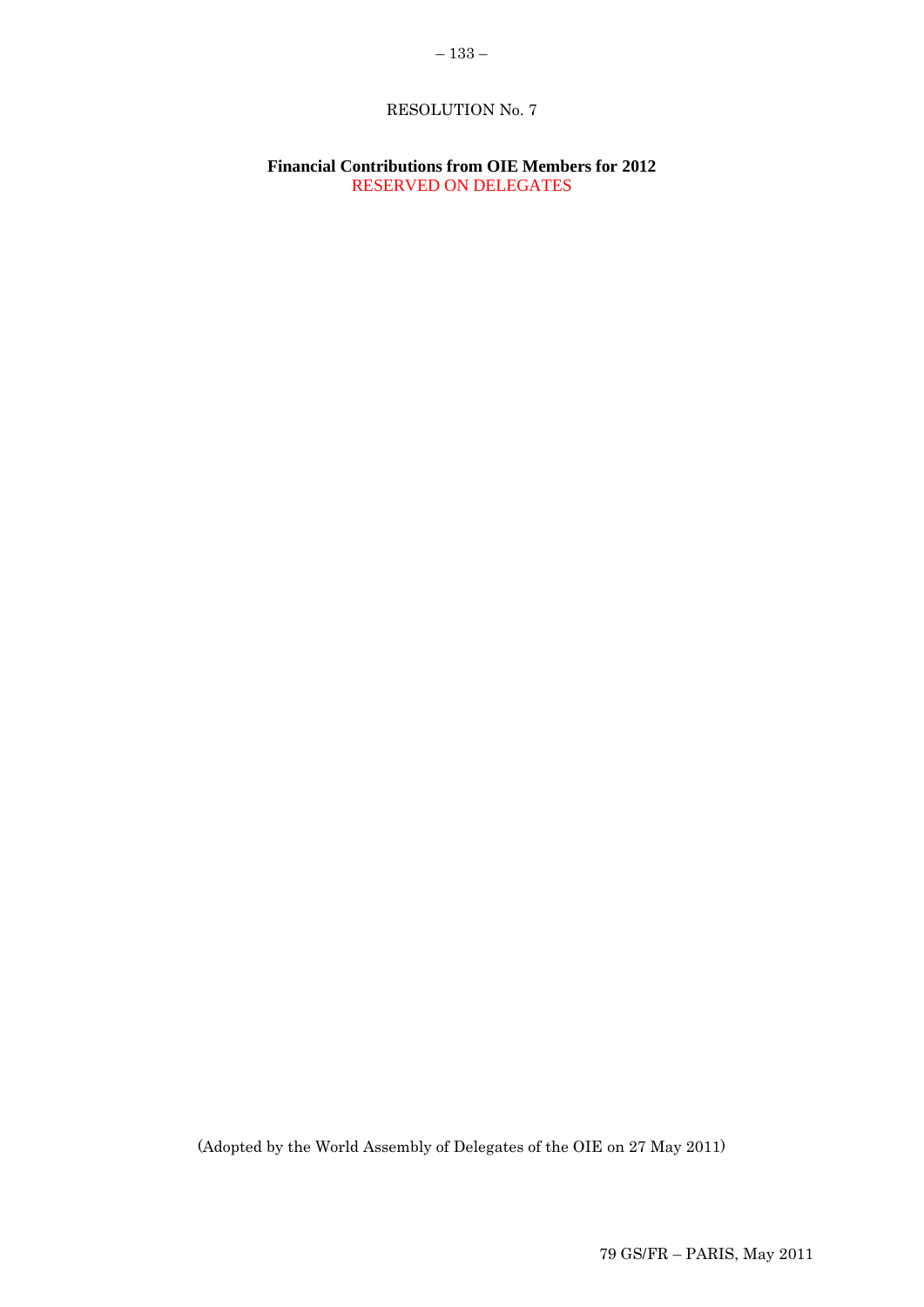## – 134 –

## RESOLUTION No. 8

## **Renewal of the Appointment of the External Auditor**

In accordance with Article 12.1. of the Financial Regulations concerning the appointment of the External Auditor and the renewal of her mandate,

THE ASSEMBLY

RESOLVES

To renew for a period of one year the mandate of Mrs Marie-Pierre Cordier as OIE External Auditor.

 $\overline{\phantom{a}}$  , where  $\overline{\phantom{a}}$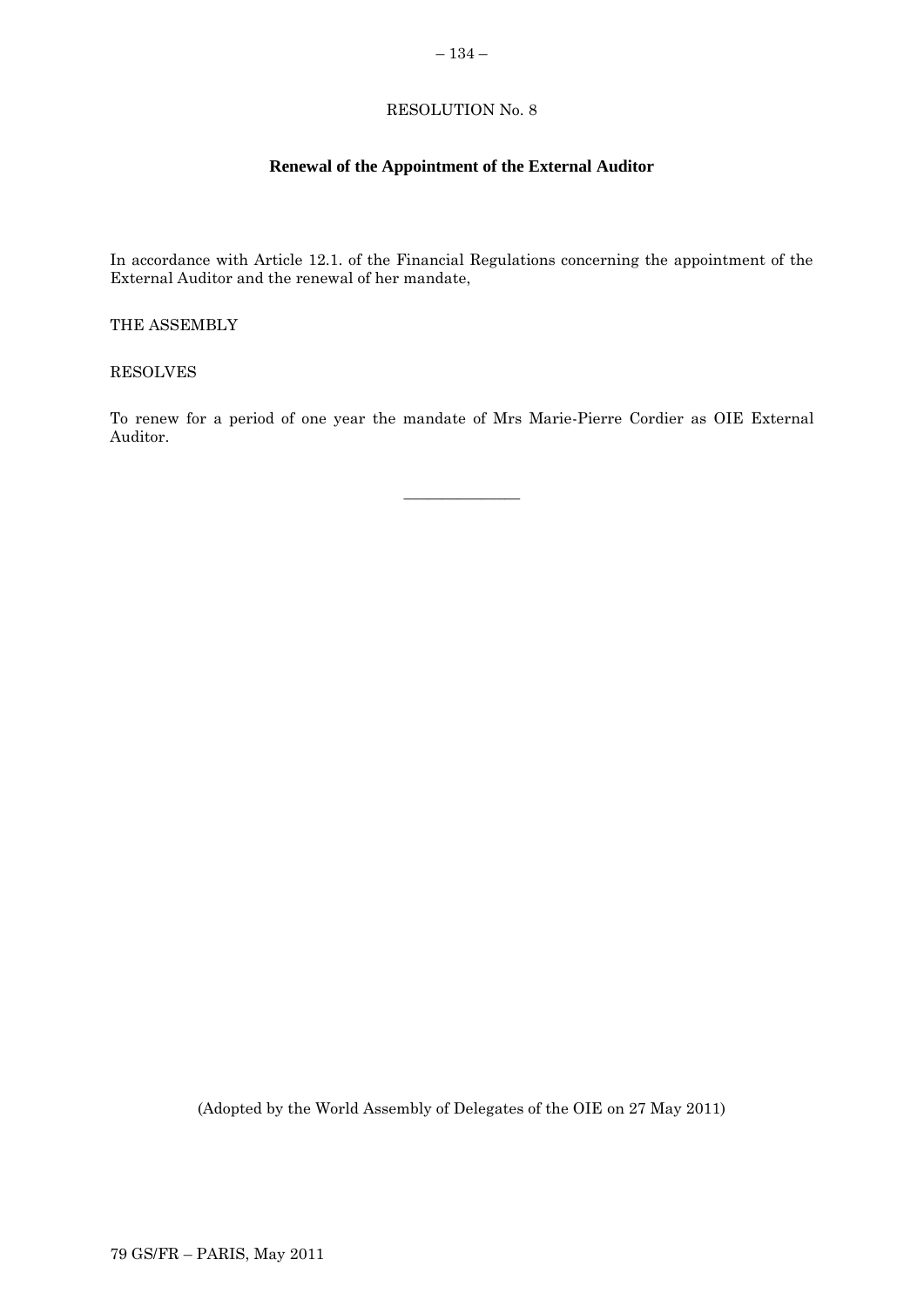## **Work Programme for 2012**

## CONSIDERING

The Fifth Strategic Plan of the OIE, established for the 2011-2015 period,

THE ASSEMBLY, ON THE PROPOSAL OF THE COUNCIL

## 1. DECIDES

To approve the 2012 Work Programme prepared by the Director General (Appendix I of document 79 SG/6).

## 2. RECOMMENDS THAT

Member Countries provide the necessary support to allow the Work Programme to be carried out, in the form of payment of both regular contributions and, when possible, voluntary contributions to the general budget and/or to the World Animal Health and Welfare Fund, or any other subsidies to support the OIE activities.

 $\overline{\phantom{a}}$  , where  $\overline{\phantom{a}}$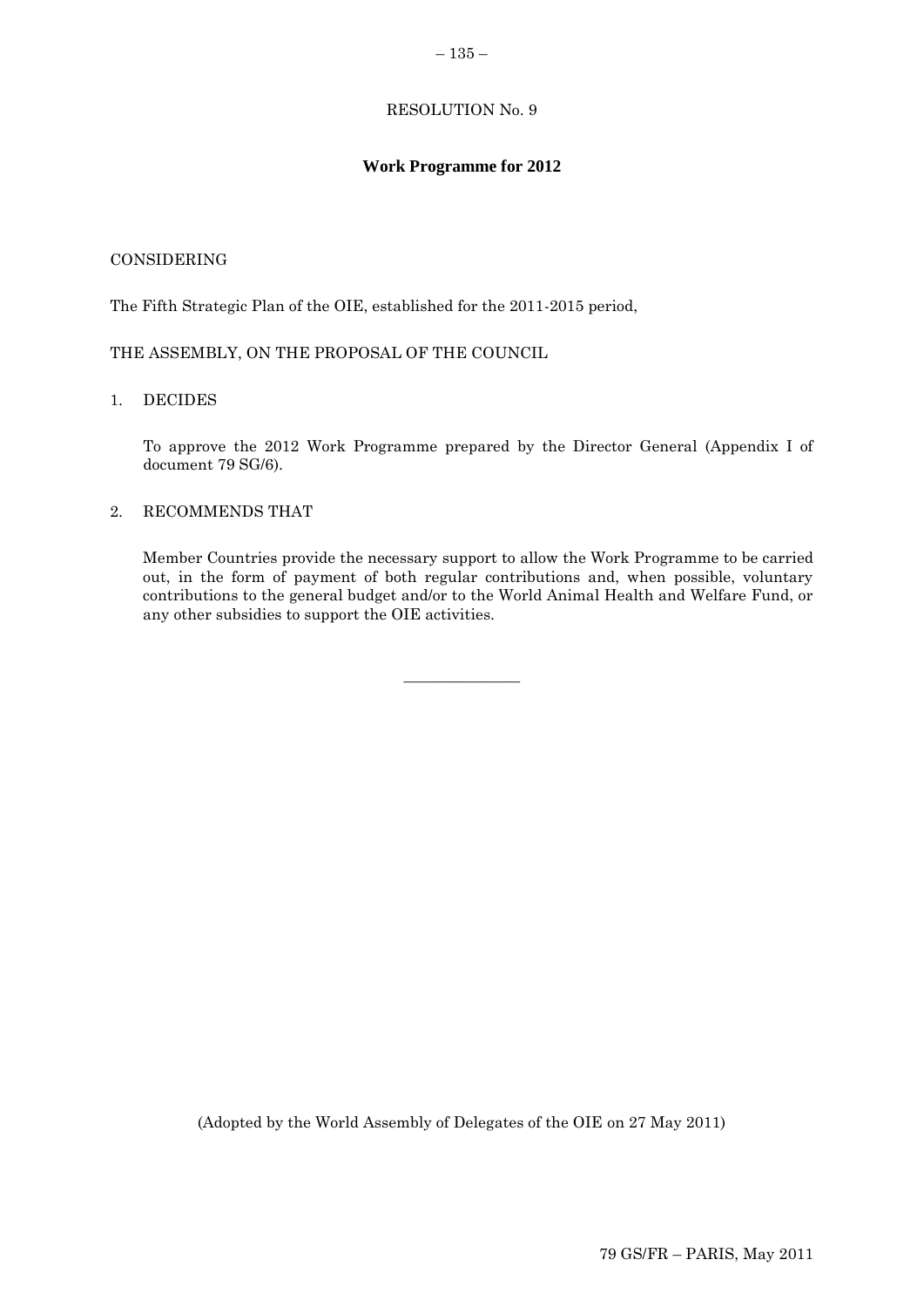## **Modernisation of the Basic Texts**

## CONSIDERING

- 1. The objectives of the Fifth Strategic Plan for the period 2011–2015, in particular the chapter on the modernisation of the Basic Texts of the OIE,
- 2. Article 2 of the Organic Rules, and in particular paragraph 5 concerning the procedure for modifying the General Rules,
- 3. Resolution No. XVI of 23 May 2003 concerning the use of a common name for the Office International des Epizooties, adopted unanimously,
- 4. Resolution No. 13 of 29 May 2009 concerning the name of the International Committee, adopted unanimously,
- 5. Resolution No. 33 of 29 May 2009 concerning the name of the Administrative Commission and the Central Bureau, adopted unanimously,
- 6. Resolution No. XVIII of 26 May 2006 concerning the Terms of Reference and Internal Rules of the Regional Commissions, as well the need to modernise certain aspects of this text,
- 7. Resolution No. XVII of 22 May 2003 concerning new Terms of Reference for the OIE Specialist Commissions, but noting that certain modifications are required so as to establish common Internal Rules for these bodies, harmonise certain aspects of their terms of reference, and define the qualifications of the members,
- 8. Resolution No. XIX of 19 May 1995 concerning the Mandates and Rules for OIE Regional Representations and Resolution No. XIX of 25 May 2007 concerning the Terms of Reference of the Sub-Regional Representations of the OIE, and desirous of combining, simplifying and modernising the contents of these Resolutions and confirming that these mandates, rules and terms of reference should be included in the Basic Texts of the OIE,
- 9. Resolution No. XVII of 28 May 2004 concerning the creation of a World Animal Health and Welfare Fund, and desirous of modernising the rules governing the function of this Fund as contained in the Appendix to the said Resolution and confirming that these rules should be included in the Basic Texts of the OIE,

#### AND CONSIDERING

- 10. That certain modifications are required to the General Rules as part of the modernisation process,
- 11. That certain modifications are required to the mandates and internal rules of organs of the OIE to ensure consistency of operating procedures and rules,
- 12. That it is desirable to protect the OIE from possible conflicts of interest between the activities undertaken by experts, reference laboratories and collaborating centres on behalf of the Organisation and their other activities,
- 13. That the OIE has entered into a number of Agreements with the Governments of countries hosting an OIE Regional or Sub-Regional Representation,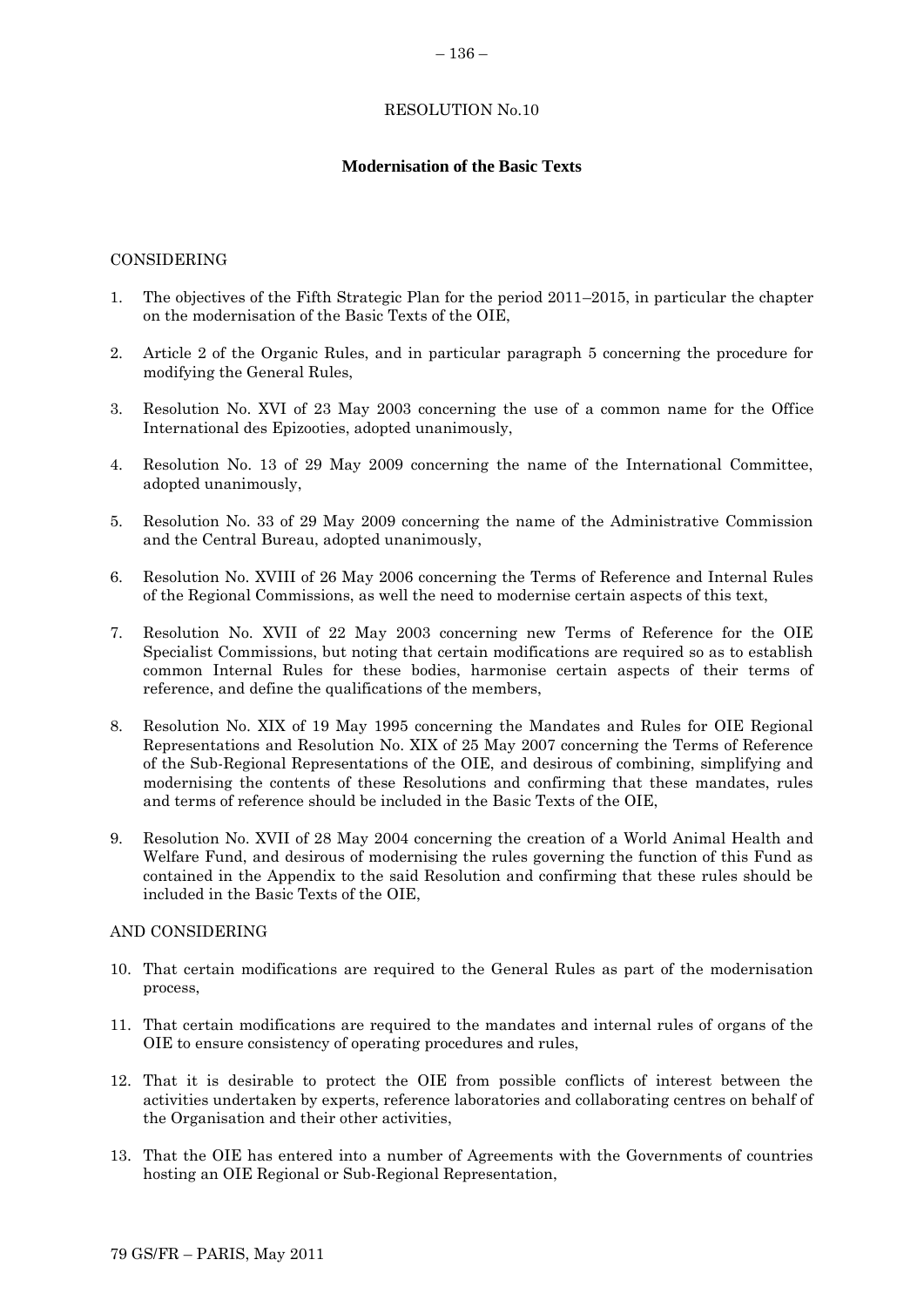14. That no new financial charges will result from the proposed modifications,

## THE ASSEMBLY, ON A PROPOSAL BY THE COUNCIL

## **DECIDES**

- 1. To adopt the Revised General Rules and other texts as contained in document 79 SG/19c.
- 2. To make the following amendment to Article 1 "Qualifications of the Members" of Chapter 2, entitled "Mandate and qualifications of the Members" applied to the OIE Scientific Commission:

Instead of reading:

"The members of the Commission shall be veterinarians internationally recognized in a field relevant to the control of infectious diseases of animals and shall have appropriate experience in animal disease control."

It should read:

"The members of the Commission shall be specialists internationally recognised in a field relevant to the control of infectious diseases of animals and shall have appropriate experience in animal disease control."

3. To amend Article 3 of Chapter 4 "Internal Rules" of the section entitled "Mandate and internal rules of the OIE Reference Centres" as follows:

Instead of reading:

"However, in principle, no more than one Reference Laboratory shall be designated for the same pathogen or disease in the same country and no more than one Collaborating Centre shall be designated for the same category of specialty in the same region or sub-region."

It should read:

"However, in principle, no more than one Reference Laboratory shall be designated for the same pathogen or disease in the same country and no more than one Collaborating Centre shall be designated for the same category of specialty in the same region or, exceptionally, in a sub-region."

This Resolution shall come into effect on 28 May 2011.

(Adopted by the World Assembly of Delegates of the OIE on 27 May 2011)

 $\overline{\phantom{a}}$  , where  $\overline{\phantom{a}}$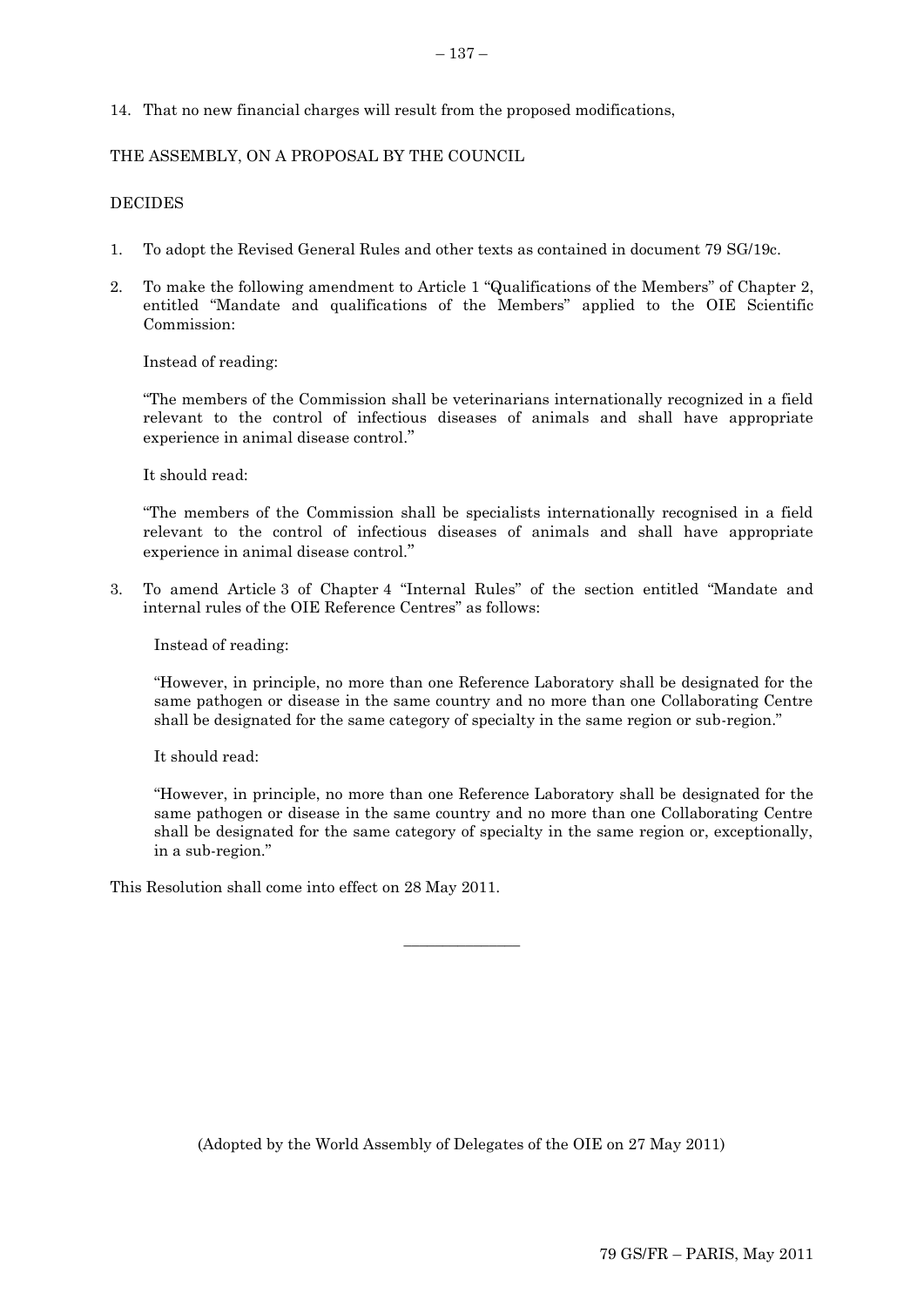## **Programme of Work 2011-2013**

## CONSIDERING

The Resolution N°11 of 27 May 2011 adopted by the Assembly during the 78th General Session,

The document 79 SG/20 that introduces the Programme of Work of the Director General of the OIE, established for the 2011-2013 period, made under the Fifth Strategic Plan of the OIE adopted by the Assembly in May 2011

#### THE ASSEMBLY

#### DECIDES

To approve the Programme of Work of the Director General of the OIE established for the 2011- 2013 period.

#### REQUESTS

The Director General to prepare annual work programmes based on the objectives of this Programme of Work, with the corresponding budgets.

 $\overline{\phantom{a}}$  , where  $\overline{\phantom{a}}$ 

(Adopted by the World Assembly of Delegates of the OIE on 27 May 2011)

#### – 138 –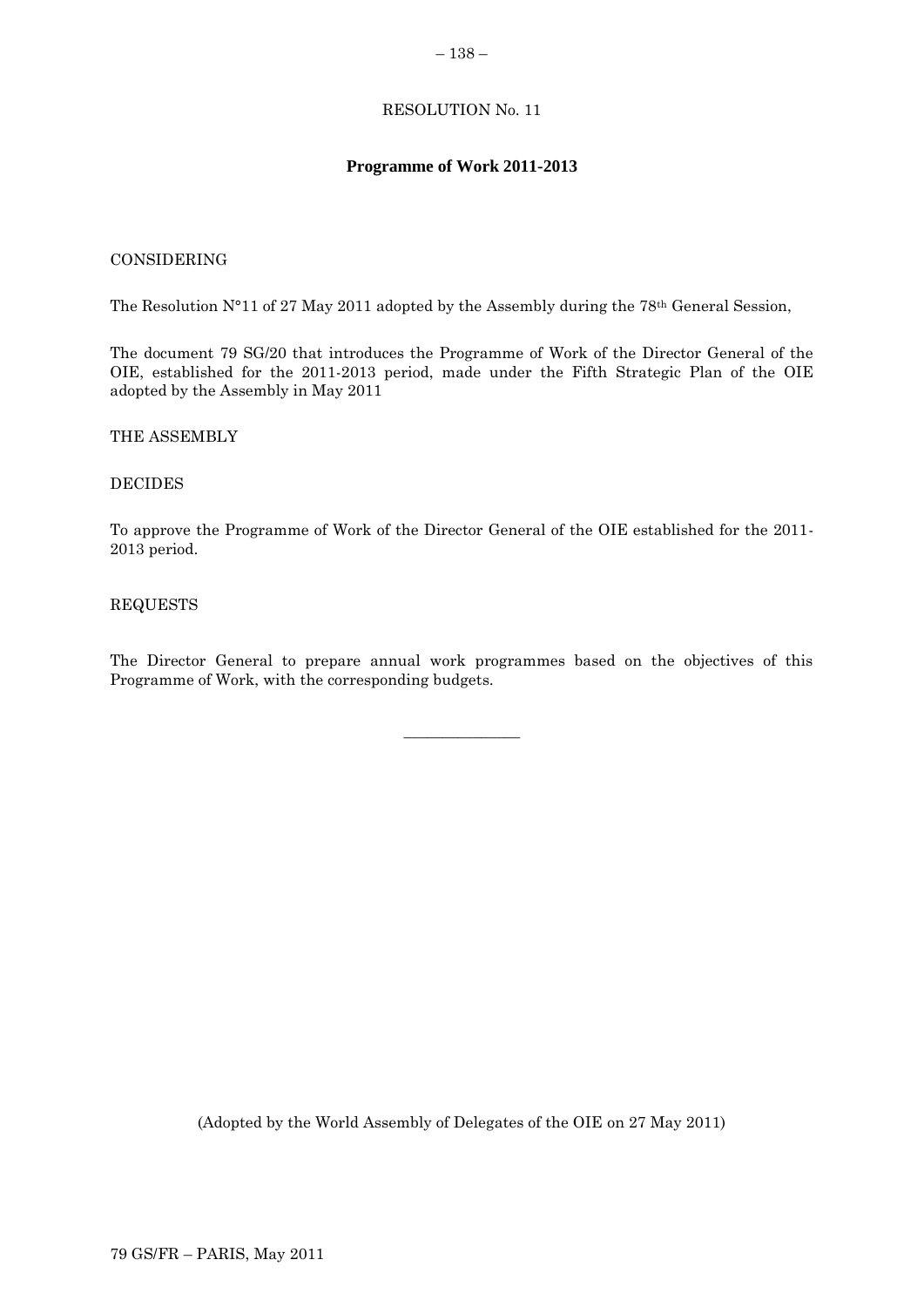## **Acknowledgements to the Governments of Member Countries that helped the OIE, in the acquisition of the property situated at 14 rue de Prony**

#### CONSIDERING

The Resolution N° XI of 30 May 2008 giving the Director General a mandate for the acquisition of a property situated at 14 rue de Prony,

Having noted the voluntary contributions received by the OIE within the framework of the subscription launched with Member Countries or other donors to contribute to this acquisition,

#### THE ASSEMBLY

#### REQUESTS

- The Director General to sincerely thank the Governments of Australia, Canada, China (People"s Rep of), France, Italy, Luxembourg, Oman, Turkey and the United Kingdom for their voluntary contributions to support the extension of the Headquarters so that it corresponds to the development of the objectives of the Organisation,
- And the Latin American Poultry Association

#### RECOMMENDS THAT

This subscription remains opened until new order for other Member Countries or potential donors to finalize the acquisition of the property situated at 14 rue de Prony and, if needed, to proceed to the total or partial reimbursement of the bank loan granted in 2009 to acquire for the first part of the building

**\_\_\_\_\_\_\_\_\_\_\_\_\_\_**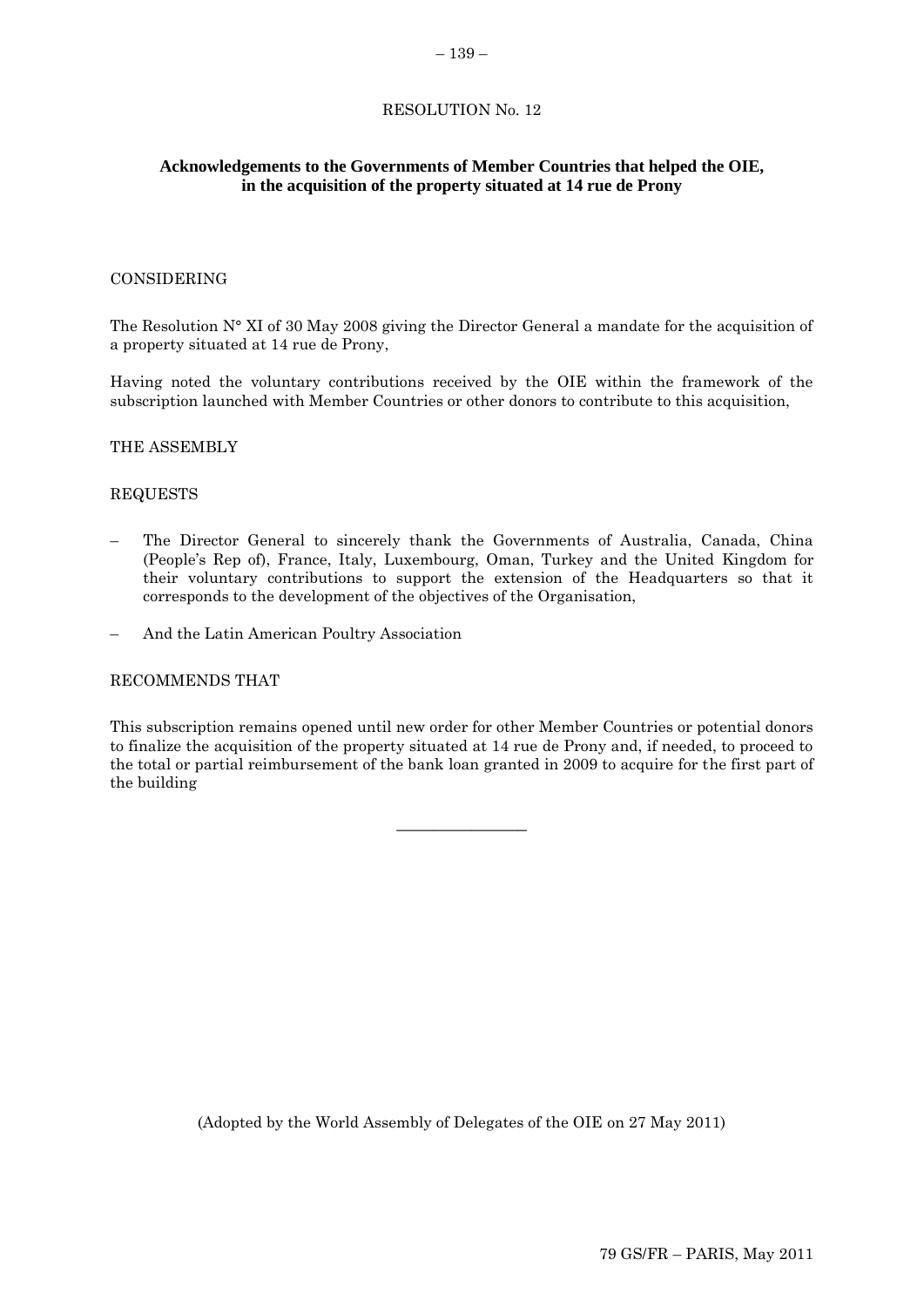## **Adoption of two draft chapters for the**  *Manual of Diagnostic Tests for Aquatic Animals*

## CONSIDERING THAT

- 1. The *Manual of Diagnostic Tests for Aquatic Animals* (*Aquatic Manual*), like the *Aquatic Animal Health Code*, is an important contribution to the international harmonisation of sanitary standards related to aquatic animals and aquatic animal products,
- 2. A revised edition of the printed version of the *Aquatic Manual* is published approximately every three years. It is the intention of the OIE, represented by the Aquatic Animal Health Standards Commission that, following approval of changes by the World Assembly of the OIE, the Web version of the *Aquatic Manual* will be updated on an annual basis,
- 3. Members are asked for the contributions of their specialists for each new or revised chapter of the *Aquatic Manual* before it is finalised by the Aquatic Animal Health Standards Commission,
- 4. All revised chapters have been sent to Members for comment,

#### THE ASSEMBLY

#### RESOLVES

1. To adopt the updates to the *Aquatic Manual* proposed in Annex 16 of Document 79 SG/12/CS4 B in English.

Chapter 2.1.2. Infection with ranavirus, title 1. Scope, be amended as follows:

For the purpose of this chapter, ranavirus disease is considered to be systemic clinical or subclinical infection, in the major families of Anura and Caudata, with a member of the genus *Ranavirus.*

2. To ask the Director General to publish the adopted texts in the on-line version of the *Aquatic Manual*.

 $\overline{\phantom{a}}$  , where  $\overline{\phantom{a}}$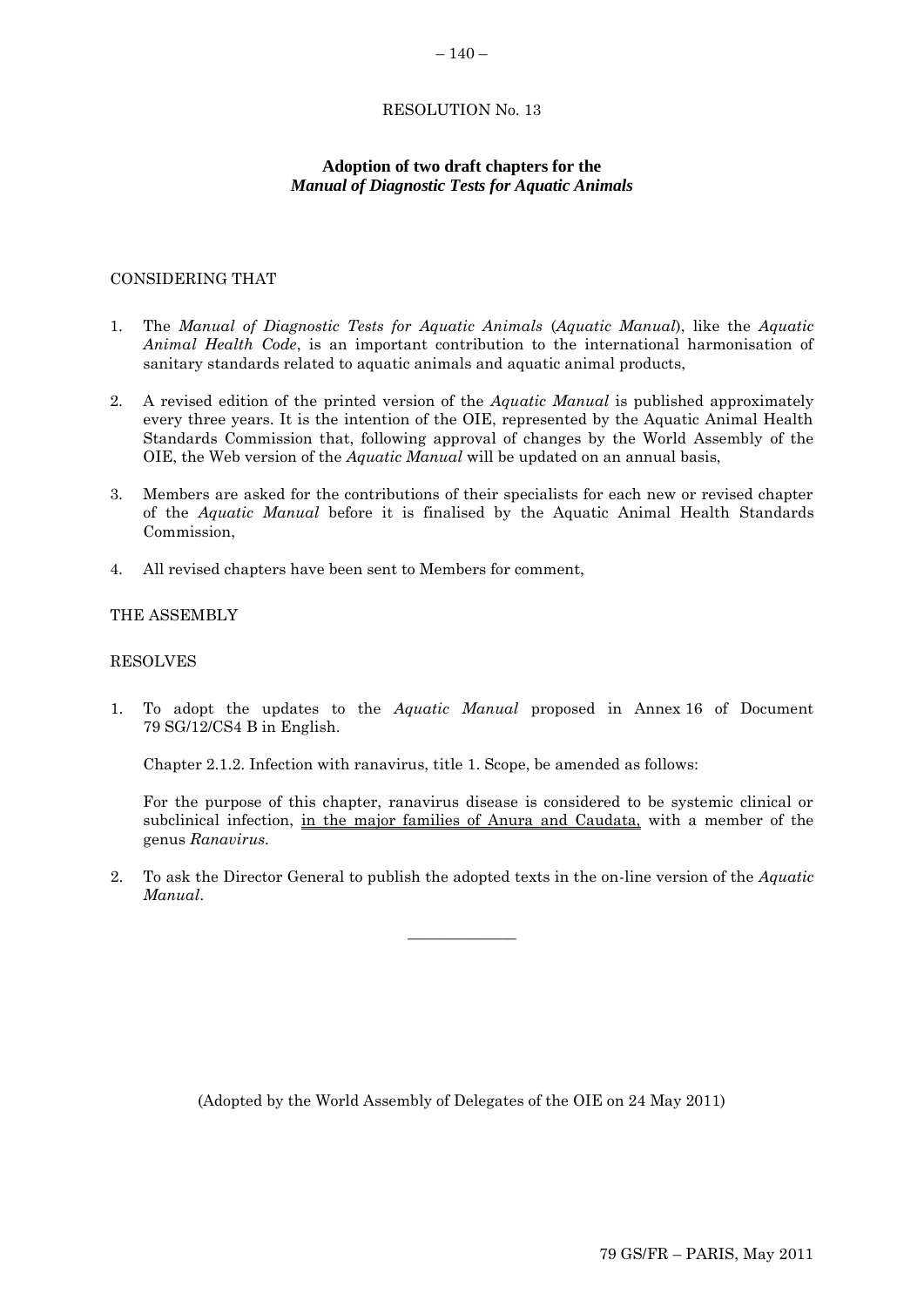#### **Recognition of the Foot and Mouth Disease Status of Members**

## CONSIDERING THAT

- 1. During the 62nd General Session, the OIE International Committee established a procedure for annually updating a list of Member countries and zones recognised as free from foot and mouth disease (FMD) according to the provisions of the *Terrestrial Animal Health Code*  (*Terrestrial Code*),
- 2. The Scientific Commission for Animal Diseases (the Scientific Commission) has continued to apply the procedure approved by the International Committee, and has supported the recognition of the FMD free status of additional countries and zones for annual adoption of the list by the International Committee,
- 3. During the 76th General Session, the International Committee adopted Resolution No. XXII, which specified and updated the procedure for Members to follow to achieve official recognition and maintenance of status for certain animal diseases,
- 4. During the 76th General Session, the International Committee adopted Resolution No. XXIII, which specified the financial implications for Members applying for evaluation of official recognition or re-instatement of disease status to meet part of the costs sustained by the OIE in the evaluation process,
- 5. Information published by the OIE is derived from declarations made by the official Veterinary Services of Members. The OIE is not responsible for inaccurate publication of country or zonal disease free status based on inaccurate information, changes in epidemiological status or other significant events that were not promptly reported to the Headquarters subsequent to the time of declaration of freedom from FMD.

THE ASSEMBLY

#### RESOLVES THAT

1. The Director General publish the following list of Members recognised as FMD free where vaccination is not practised, according to the provisions of Chapter 8.5. of the *Terrestrial Code:*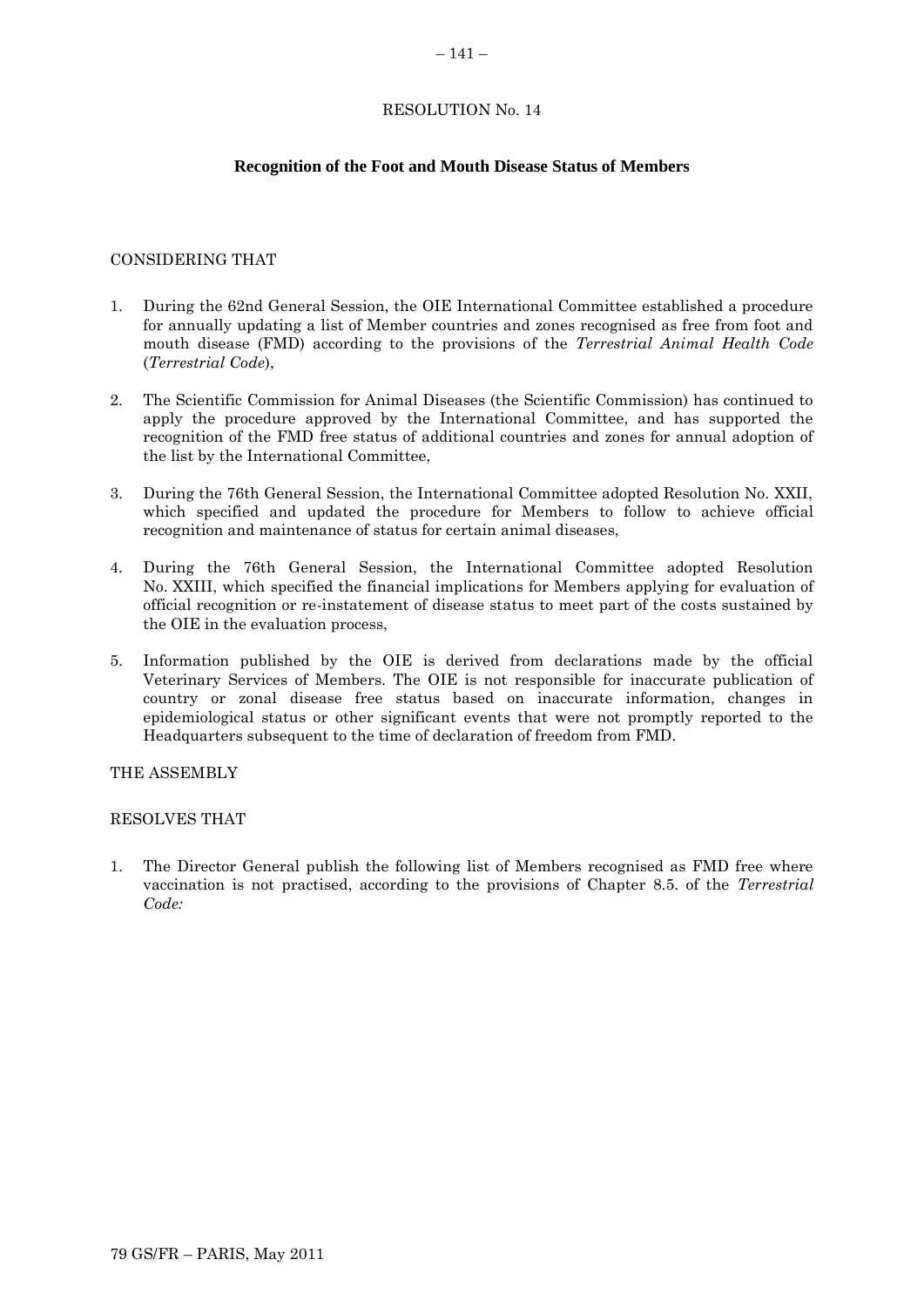| Albania                       | Germany     | New Caledonia            |
|-------------------------------|-------------|--------------------------|
| Australia                     | Greece      | New Zealand              |
| Austria                       | Guatemala   | Nicaragua                |
| Belarus                       | Guyana      | Norway                   |
| Belgium                       | Haiti       | Panama                   |
| Belize                        | Honduras    | Poland                   |
| Bosnia and Herzegovina        | Hungary     | Portugal                 |
| Brunei                        | Iceland     | Romania                  |
| Canada                        | Indonesia   | San Marino               |
| Chile                         | Ireland     | Serbia <sup>1</sup>      |
| Costa Rica                    | Italy       | Singapore                |
| Croatia                       | Japan       | Slovakia                 |
| Cuba                          | Latvia      | Slovenia                 |
| Cyprus                        | Lesotho     | Spain                    |
| Czech Rep.                    | Lithuania   | Swaziland                |
| Denmark                       | Luxembourg  | Sweden                   |
| Dominican Republic            | Madagascar  | Switzerland              |
| El Salvador                   | Malta       | Ukraine                  |
| Estonia                       | Mauritius   | United Kingdom           |
| Finland                       | Mexico      | United States of America |
| Former Yug. Rep. of Macedonia | Montenegro  | Vanuatu                  |
| France                        | Netherlands |                          |

2. The Director General publish the following Members recognised as FMD free where vaccination is practised, according to the provisions of Chapter 8.5. of the *Terrestrial Code*:

Uruguay.

- 3. The Director General publish the following list of Members having FMD free zones where vaccination is not practised, according to the provisions of Chapter 8.5. of the *Terrestrial Code*2:
	- Argentina: zone designated by the Delegate of Argentina in a document addressed to the Director General in January 2007;
	- Botswana: one zone designated by the Delegate of Botswana in documents addressed to the Director General in November 2010;
	- Brazil: State of Santa Catarina;
	- Colombia: one zone designated by the Delegate of Colombia in documents addressed to the Director General in November 1995 and in April 1996 (Area I - Northwest region of Choco Department),

one zone designated by the Delegate of Colombia in documents addressed to the Director General in January 2008 (Archipelago de San Andres and Providencia);

Malaysia: zone covering the provinces of Sabah and Sarawak as designated by the Delegate of Malaysia in a document addressed to the Director General in December 2003;

l

<sup>1</sup> Excluding Kosovo administered by the United Nations.

<sup>&</sup>lt;sup>2</sup> For detailed information on the delimitation of zones of Members recognised as FMD free, enquiries should be addressed to the Director General of the OIE.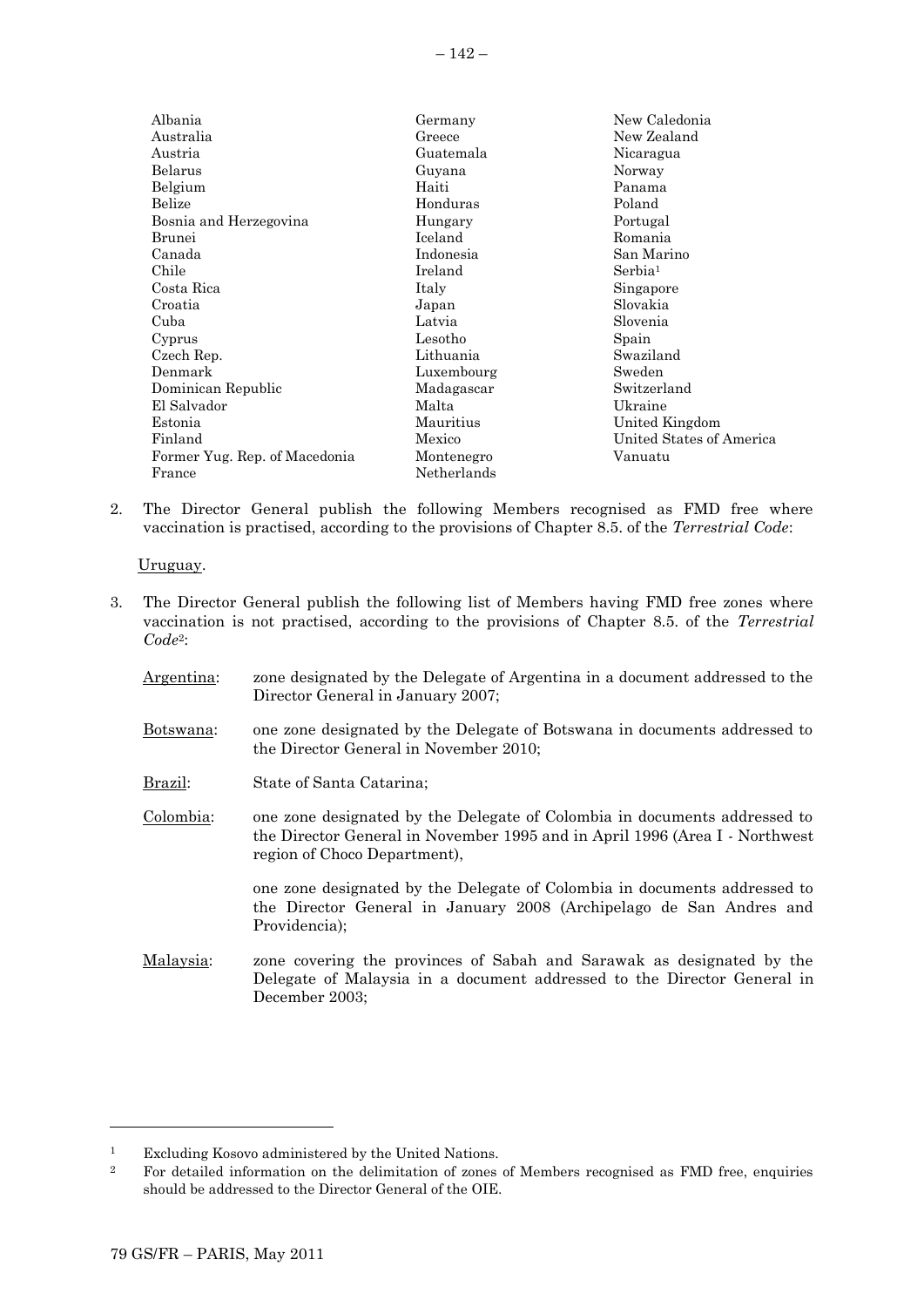- Moldova: zone designated by the Delegate of Moldova in a document addressed to the Director General in July 2008;
- Namibia: zone designated by the Delegate of Namibia in a document addressed to the Director General in February 1997;
- Peru: one zone consisting of two merged zones as designated by the Delegate of Peru in two documents addressed to the Director General in December 2004 and in January 2007;
- Philippines: one zone consisting of the Mindanao Islands,

one zone consisting of the Islands of Visayas and the provinces of Palawan and Masbate, as designated by the Delegate of the Philippines in a document addressed to the Director General in August 2000 and December 2001,

three separate zones that cover the whole Island of Luzon as designated by the Delegate of the Philippines in a document addressed to the Director General in December 2009 and November 2010;

- 4. The Director General publish the following list of Members having FMD free zones where vaccination is practised, according to the provisions of Chapter 8.5. of the *Terrestrial Code*:
	- Argentina: two separate zones designated by the Delegate of Argentina in documents addressed to the Director General in March 2007 and in August 2010;
	- Bolivia: zone of Chiquitania designated by the Delegate of Bolivia in documents addressed to the Director General in January 2003 and March 2007,

zone located in the western part of the Department of Oruro in documents addressed to the Director General in September 2005,

zone adjacent to the east of Chiquitania designated by the Delegate of Bolivia in documents addressed to the Director General in August 2010;

Brazil: five separate zones designated by the Delegate of Brazil in documents addressed to the Director General as follows:

> zone covering the territory of the State Rio Grande do Sul (documentation of September 1997),

zone consisting of State of Rondônia (documentation of December 2002), State Acre along with two adjacent municipalities of Amazonas State (documentation of March 2004 and an extension of this zone into the territory of the State of Amazonas (December 2010),

zone consisting of the middle southern part of the State Parà (documentation of February 2007), the States of Espírito Santo, Minas Gerais, Rio de Janeiro, Sergipe, parts of Tocantins, parts of Bahia,Distrito Federal, Goiás, Mato Grosso, Paraná, São Paulo (documentation of May 2008) and the zone in the State of Mato Grosso do Sul (documentation of July 2008),

zone in the State of Mato Grosso do Sul (documentation of August 2010),

zone located in the States of Bahia and Tocantins (documentation of December 2010);

Colombia: one merged zone consisting of originally five zones designated by the Delegate of Colombia in documents addressed to the Director General in January 2003, December 2004 (two zones), January 2007 and January 2009;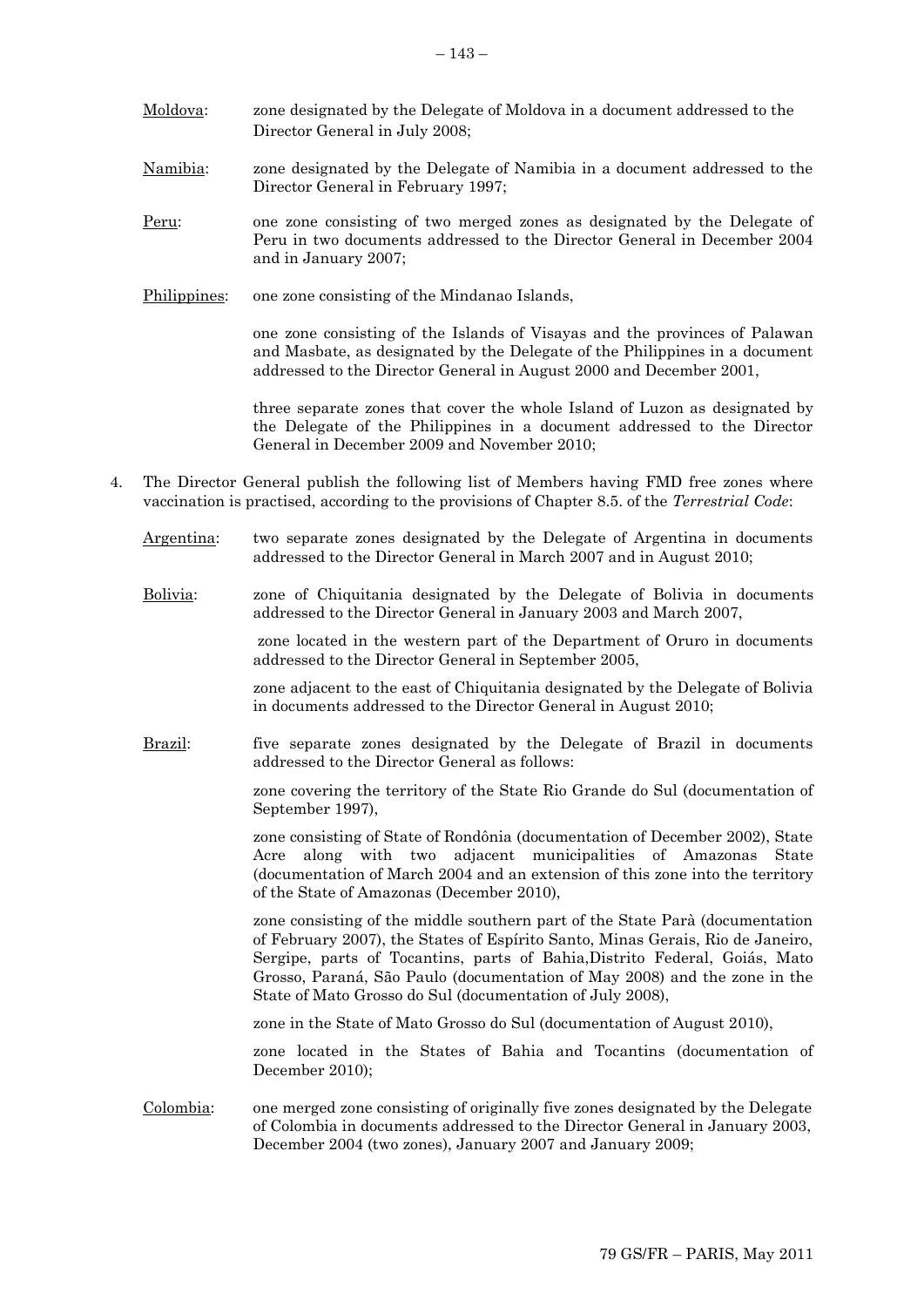Paraguay: two separate zones designated by the Delegate of Paraguay in documents addressed to the Director General in March 2007 and August 2010;

Turkey: zone designated by the Delegate of Turkey in documents addressed to the Director General in November 2009 and in March 2010.

AND

5. The Delegates of these Members will immediately notify the Headquarters if FMD occurs in their countries or zones within their territories.

 $\overline{\phantom{a}}$  , where  $\overline{\phantom{a}}$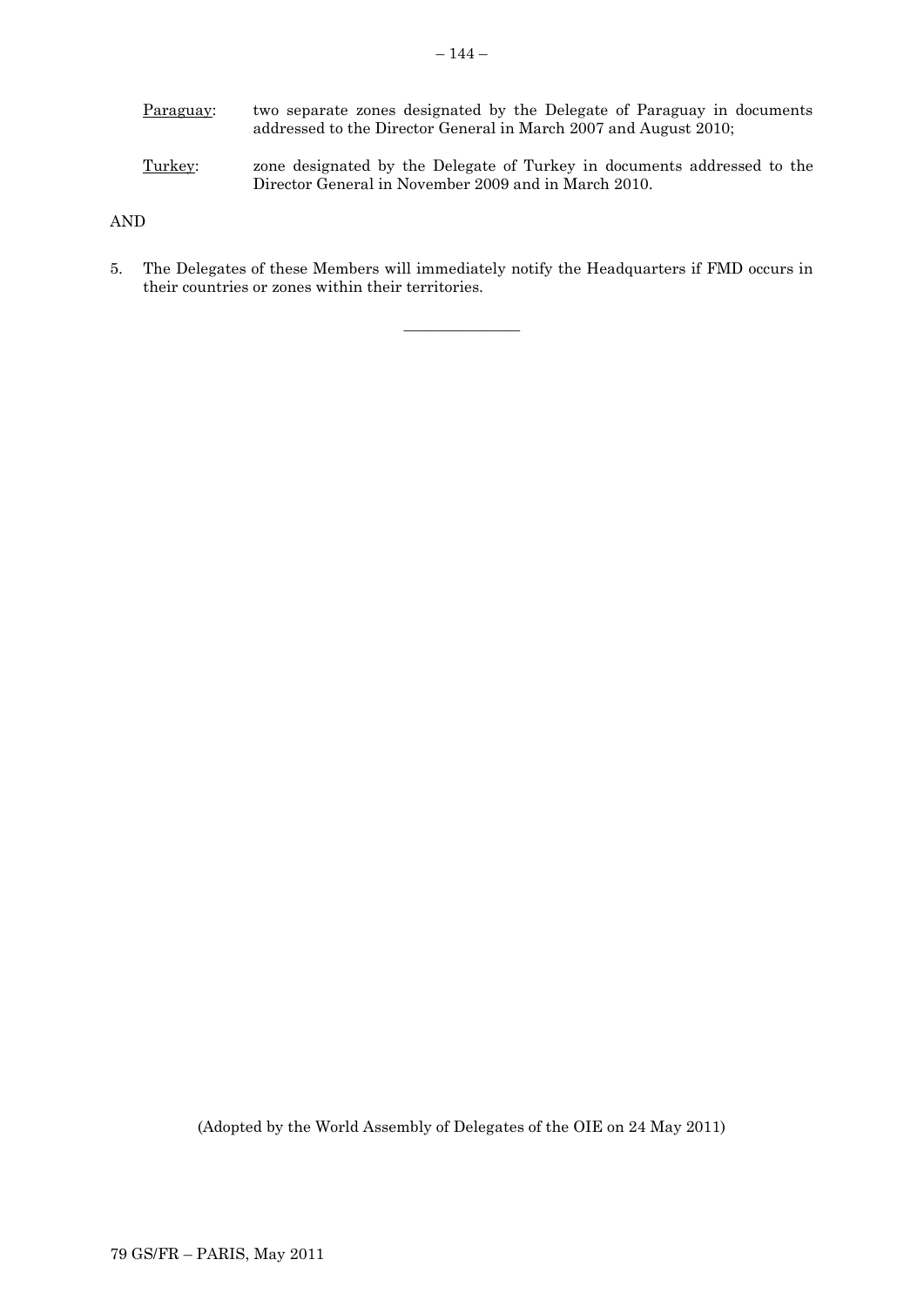## **Recognition of the Rinderpest Disease Status of Members and Non-Members**

#### CONSIDERING THAT

- 1. During the 63rd General Session, the OIE International Committee established a procedure for annually updating a list of Member countries and zones, recognised as free from rinderpest according to the provisions of the Terrestrial Animal Health Code (Terrestrial Code),
- 2. During the 76th General Session, the International Committee adopted Resolution No. XXII, which specified and updated the procedure for Members to follow to achieve official recognition and maintenance of status for certain animal diseases,
- 3. During the 76th General Session, the International Committee adopted Resolution No. XXIII, which specified the financial implications for Members applying for evaluation of official recognition or re-instatement of disease status, excluding rinderpest because participation in the cost of rinderpest disease status evaluation could be obtained, from sources other than direct payment by Members,
- 4. Information published by the OIE is derived from declarations made by the official Veterinary Services of Members. The OIE is not responsible for inaccurate publication of country disease free status based on inaccurate information, changes in epidemiological status or other significant events that were not promptly reported to the Headquarters subsequent to the time of declaration of freedom from rinderpest infection,
- 5. During the 75th General Session the International Committee adopted the proposed update in the "OIE rinderpest pathway" of the Terrestrial Code. In view of the progress in global rinderpest eradication, the provisions of Chapter 2.2.12. of the Terrestrial Code 2007 were restricted to the sole recognition of rinderpest free status representing a country-wide infection free status. Therefore new applications from Members for zones free from rinderpest or "rinderpest disease free" status were no longer applicable or listed,
- 6. The International Committee and relevant organisations having an official agreement with the OIE accepted that the OIE assess and publish in a separate list the rinderpest status of non-OIE Members in accordance with the provisions of the OIE *Terrestrial Code*. However, to be recognised as free from rinderpest, specific conditions applied to the obligations of the Veterinary Services of countries or territories not yet Members of the OIE,

#### THE ASSEMBLY

#### RESOLVES THAT

1. The Director General publish the complete list of Members, now all recognised as free from rinderpest, according to the provisions of Chapter 8.12. of the *Terrestrial Code*: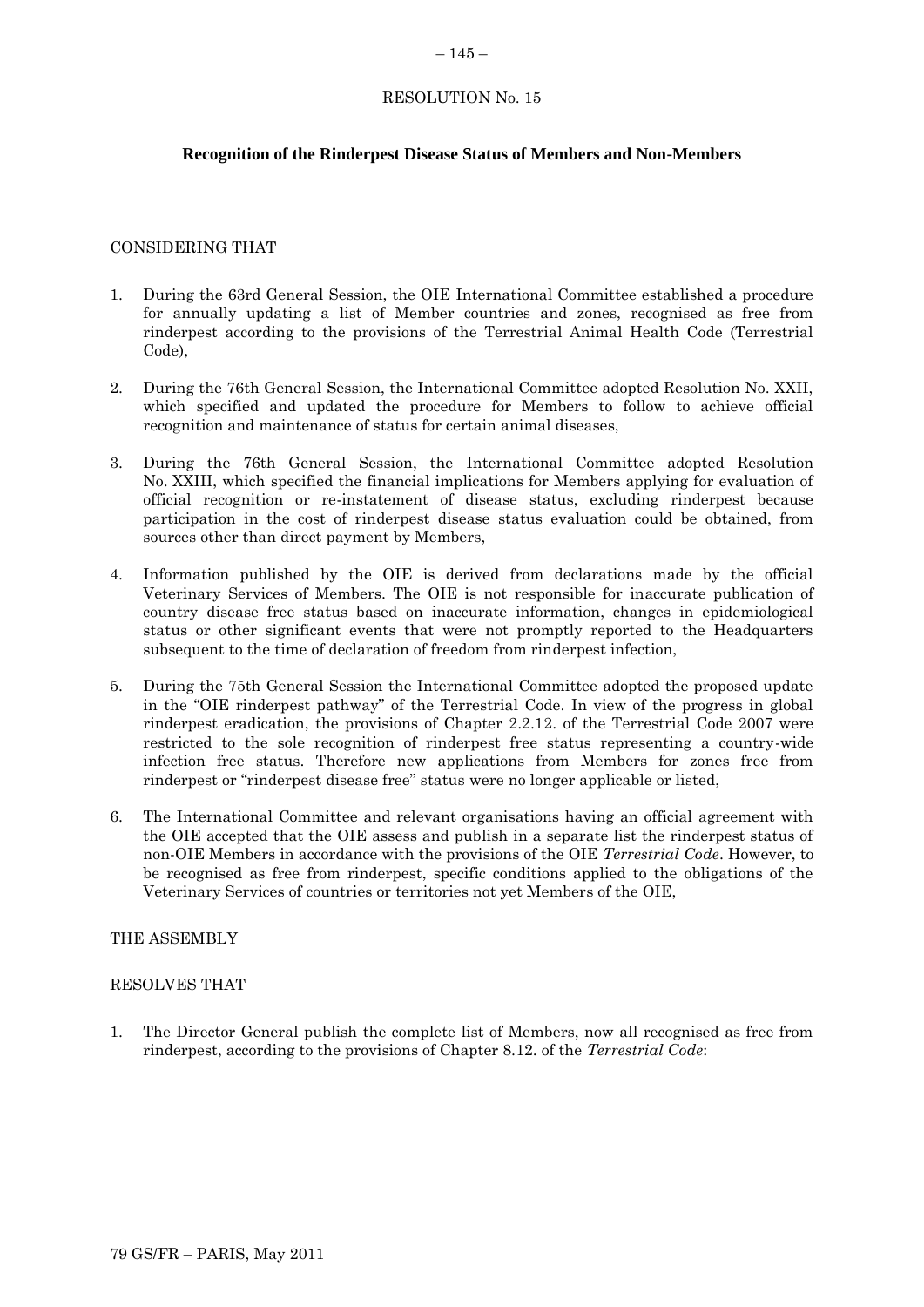| Afghanistan              | Czech Rep.                    | Laos                   | Russia                   |
|--------------------------|-------------------------------|------------------------|--------------------------|
| Albania                  | Denmark                       | Latvia                 | Rwanda                   |
| Algeria                  | Djibouti                      | Lebanon                | Sao Tomé and Principe    |
| Andorra                  | Dominican Rep.                | Lesotho                | San Marino               |
| Angola                   | Ecuador                       | Libya                  | Saudi Arabia             |
| Argentina                | Egypt                         | Liechtenstein          | Senegal                  |
| Armenia                  | El Salvador                   | Lithuania              | Serbia <sup>41</sup>     |
| Australia                | Equatorial Guinea             | Luxembourg             | Seychelles               |
| Austria                  | Eritrea                       | Madagascar             | Sierra Leone             |
| Azerbaijan               | Estonia                       | Malawi                 | Singapore                |
| Bahamas                  | Ethiopia                      | Malaysia               | Slovakia                 |
| Bahrain                  | Fiji                          | Maldives               | Slovenia                 |
| Bangladesh               | Finland                       | Mali                   | Somalia                  |
| Barbados                 | Former Yug. Rep. of Macedonia | Malta                  | South Africa             |
| Belarus                  | France                        | Mauritania             | Spain                    |
| Belgium                  | Gabon                         | Mauritius              | Sri Lanka                |
| Belize                   | Gambia                        | Mexico                 | Sudan                    |
| Benin                    | Georgia                       | Micronesia (Federated) | Suriname                 |
| Bhutan                   | Germany                       | Moldova                | Swaziland                |
| Bolivia                  | Ghana                         | Mongolia               | Sweden                   |
| Bosnia and Herzegovina   | Greece                        | Montenegro             | Switzerland              |
| Botswana                 | Guatemala                     | Morocco                | Syria                    |
| Brazil                   | Guinea                        | Mozambique             | Tajikistan               |
| Brunei                   | Guinea Bissau                 | Myanmar                | Tanzania                 |
| Bulgaria                 | Guyana                        | Namibia                | Timor Leste              |
| Burkina Faso             | Haiti                         | Nepal                  | Thailand                 |
| Burundi                  | Honduras                      | Netherlands            | Togo                     |
| Cambodia                 | Hungary                       | New Caledonia          | Trinidad and Tobago      |
| Cameroon                 | Iceland                       | New Zealand            | Tunisia                  |
| Canada                   | India                         | Nicaragua              | Turkey                   |
| Cape Verde               | Indonesia                     | Niger                  | Turkmenistan             |
| Central African Republic | Iran                          | Nigeria                | Uganda                   |
| Chad                     | Iraq                          | Norway                 | Ukraine                  |
| Chile                    | Ireland                       | Oman                   | United Arab Emirates     |
| China (People's Rep. of) | Israel                        | Pakistan               | United Kingdom           |
| Chinese Taipei           | Italy                         | Panama                 | United States of America |
| Colombia                 | Jamaica                       | Papua New Guinea       | Uruguay                  |
| Comoros                  | Japan                         | Paraguay               | Uzbekistan               |
| Congo                    | Jordan                        | Peru                   | Vanuatu                  |
| Congo (Dem. Rep. of the) | Kazakhstan                    | Philippines            | Venezuela                |
| Costa Rica               | Kenya                         | Poland                 | Vietnam                  |
| Côte d'Ivoire            | Korea (Dem. People's Rep.)    | Portugal               | Yemen                    |
| Croatia                  | Korea (Rep. of)               | Qatar                  | Zambia                   |
| Cuba                     | Kuwait                        | Romania                | Zimbabwe                 |
| Cyprus                   | Kyrgyzstan                    |                        |                          |
|                          |                               |                        |                          |

2. The Director General publish the following list of all non-OIE Members which have rinderpest susceptible livestock and which are now all recognised as free from rinderpest according to the provisions of Chapter 8.12. of the *Terrestrial Code*:

| Antigua and Barbuda | Marshall Islands               | St. Kitts |
|---------------------|--------------------------------|-----------|
| Cook Islands        | Nauru                          | St. Lucia |
| Dominica            | Niue                           | St. Vince |
| Grenada             | Palau                          | Tonga     |
| Kiribati            | Palestinian Auton. Territories | Tuvalu    |
| Kosovo              | Samoa                          | Vatican   |
| Liberia             | Solomon Islands                |           |

St. Kitts and Nevis St. Vincent and the Grenadines

l

<sup>41</sup> Excluding Kosovo administered by the United Nations.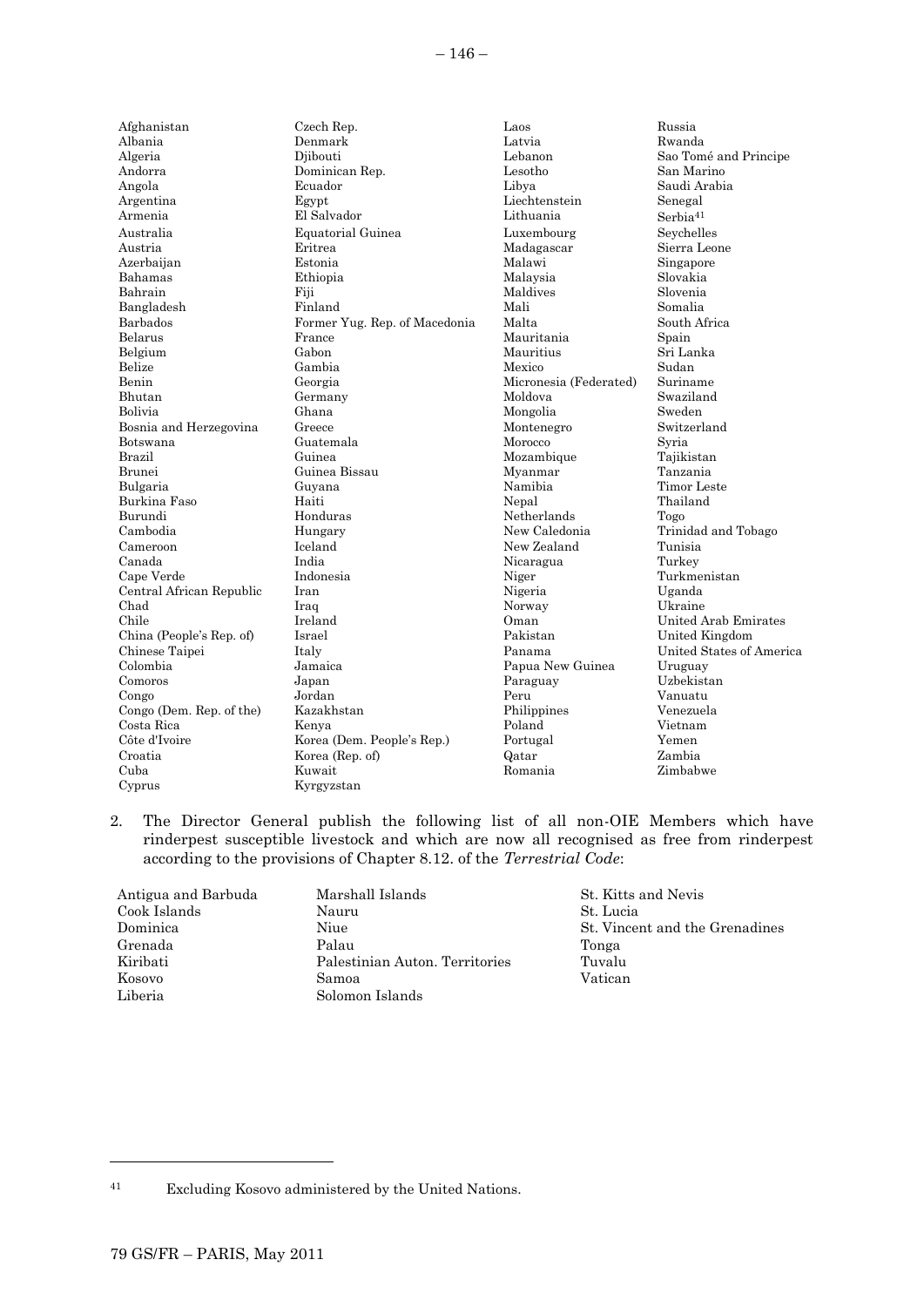3. In accordance with the current provisions on rinderpest in the *Terrestrial Code* that shall remain applicable until the adoption of future revisions thereto in the context of global eradication of rinderpest, each Member maintains its recognised rinderpest free status.

## AND

4. The Delegates of Members and competent authorities of non-OIE Members will immediately notify the Headquarters if rinderpest or a suspicion thereof occurs in their countries.

 $\overline{\phantom{a}}$  , where  $\overline{\phantom{a}}$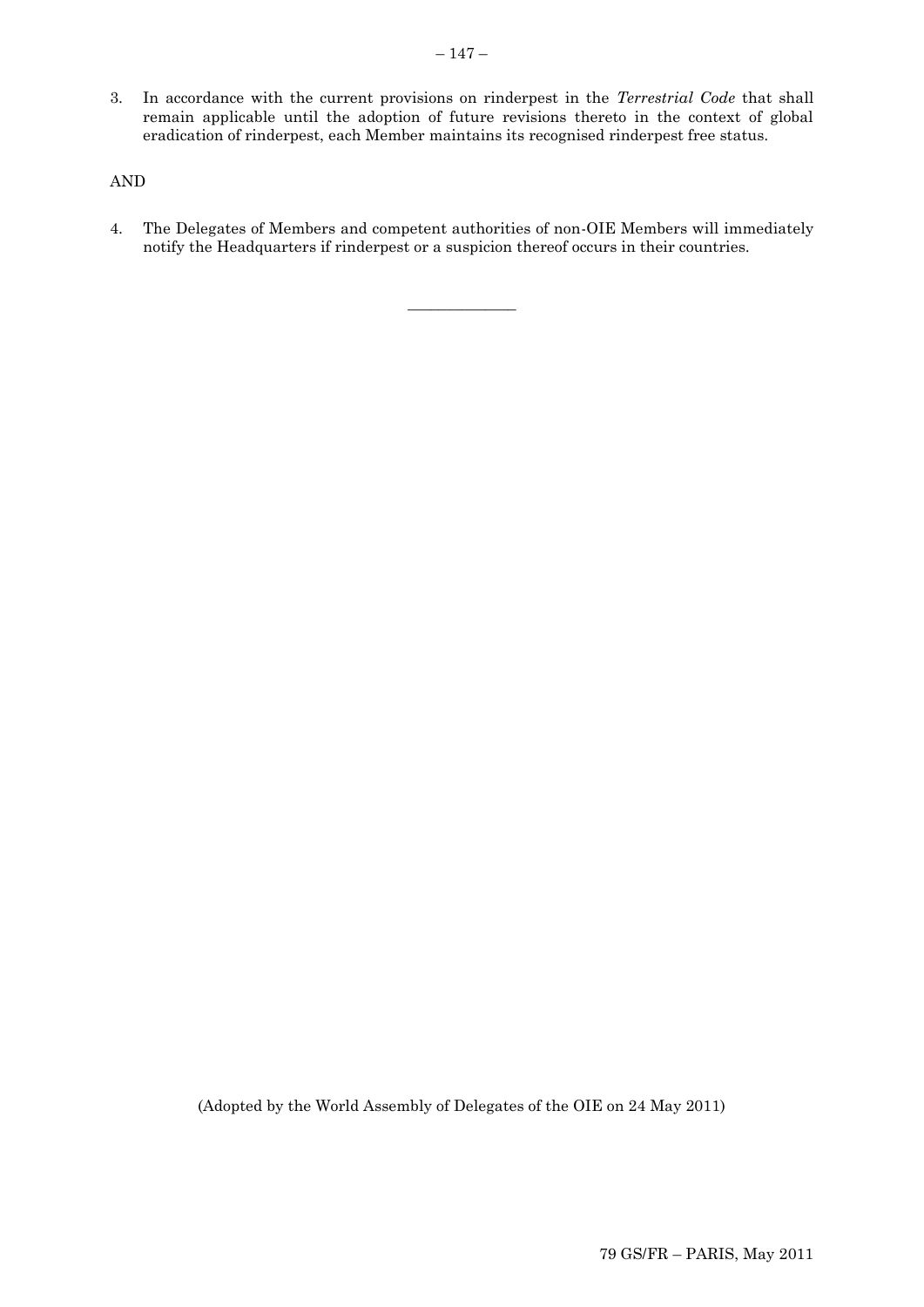#### $-148-$

## RESOLUTION No. 16

## **Recognition of the Contagious Bovine Pleuropneumonia Disease Status of Members**

#### CONSIDERING THAT

- 1. During the 71st General Session, the OIE World Assembly of Delegates established a procedure for annually updating a list of Member countries and zones, recognised as free from contagious bovine pleuropneumonia (CBPP) according to the provisions of the *Terrestrial Animal Health Code* (*Terrestrial Code*),
- 2. During the 76th General Session, the World Assembly of Delegates adopted Resolution No. XXII, which specified and updated the procedure for Members to follow to achieve official recognition and maintenance of status for certain diseases,
- 3. During the 76th General Session, the World Assembly of Delegates adopted Resolution No. XXIII, which specified the financial implications for Members applying for evaluation of official recognition or re-instatement of disease status to meet part of the costs sustained by the OIE in the evaluation process,
- 4. Information published by the OIE is derived from declarations made by the official Veterinary Services of Members. The OIE is not responsible for inaccurate publication of country or zonal disease free status based on inaccurate information, changes in epidemiological status or other significant events that were not promptly reported to the Headquarters subsequent to the time of declaration of freedom from CBPP.

## THE ASSEMBLY

#### RESOLVES THAT

1 The Director General publish the following list of Members recognised as free from CBPP according to the provisions of the Chapter 11.9. of the *Terrestrial Code*:

| Australia                    | India    | Switzerland              |
|------------------------------|----------|--------------------------|
| Botswana                     | Portugal | United States of America |
| China (People's Republic of) |          |                          |

#### AND

2. The Delegates of these Members will immediately notify the Headquarters if CBPP occurs in their countries.

 $\overline{\phantom{a}}$  , where  $\overline{\phantom{a}}$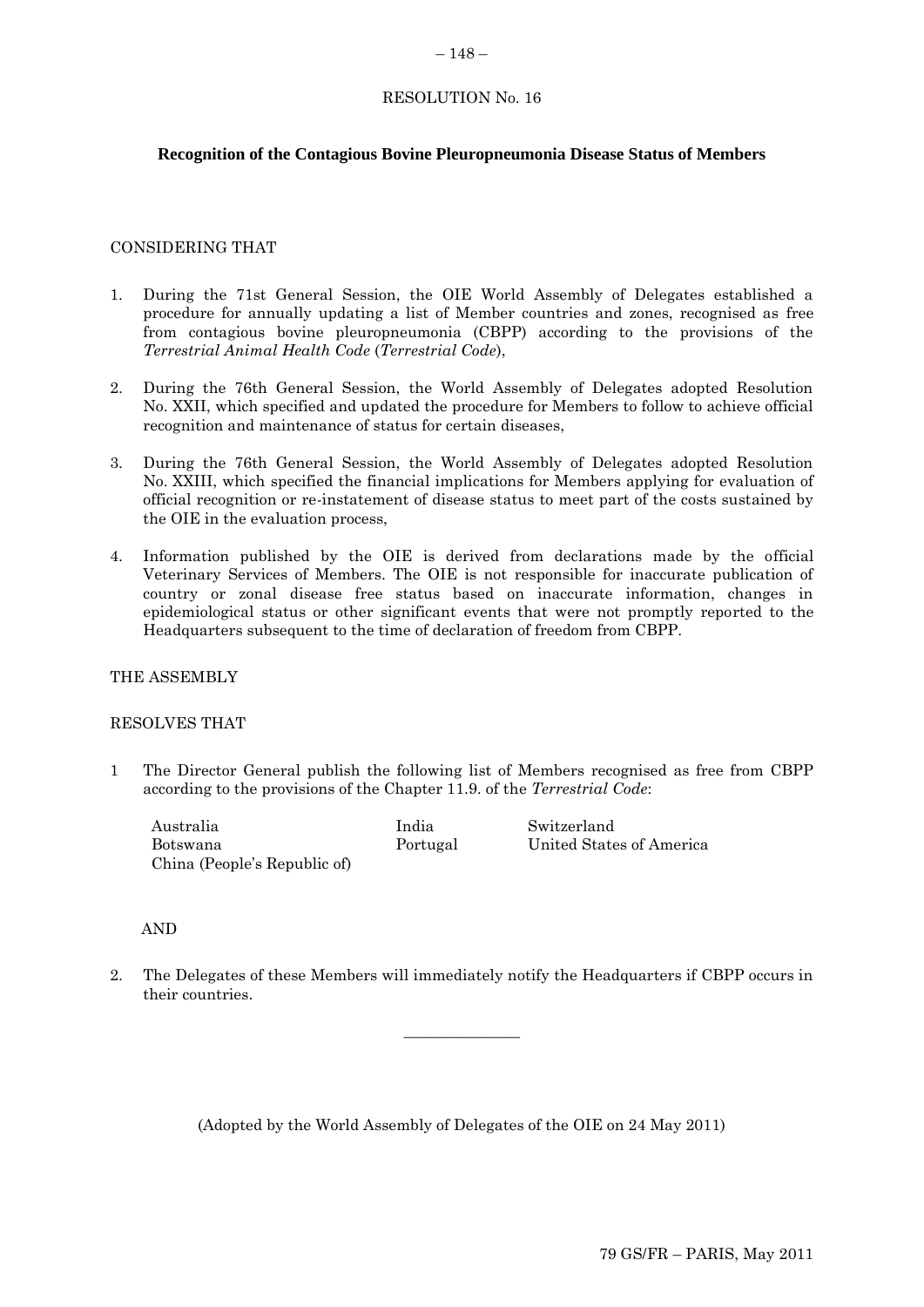#### $-149-$

## RESOLUTION No. 17

## **Recognition of the Bovine Spongiform Encephalopathy Risk Status of Members**

#### CONSIDERING THAT

- 1. During the 67th General Session the OIE World Assembly of Delegates established a procedure for annually updating a list of Members, categorised by their Bovine spongiform encephalopathy (BSE) risk according to the provisions of the *Terrestrial Animal Health Code* (*Terrestrial Code*),
- 2. During the 76th General Session, the OIE adopted Resolution No. XXII, which specified and updated the procedure for Members to follow to achieve official recognition and maintenance of status of certain diseases,
- 3. During the 76th General Session, the World Assembly of Delegates adopted Resolution No. XXIII, which specified the financial implications for Members applying for evaluation of official recognition or re-instatement of a BSE risk status to meet part of the costs sustained by the OIE in the evaluation process,
- 4. Information published by the OIE is derived from declarations made by the official Veterinary Services of Members. The OIE is not responsible for inaccurate publication of a Member disease status based on inaccurate information, changes in epidemiological status or other significant events that were not promptly reported to the Headquarters, subsequent to the time of declaration of the BSE risk status.

#### THE ASSEMBLY

#### RESOLVES THAT

1. The Director General publish the following list of Members recognised as having a negligible BSE risk in accordance with Chapter 11.6. of the *Terrestrial Code*:

| Argentina | Iceland     | Paraguay  |
|-----------|-------------|-----------|
| Australia | India       | Peru      |
| Chile     | New Zealand | Singapore |
| Denmark   | Norway      | Sweden    |
| Finland   | Panama      | Uruguay   |
|           |             |           |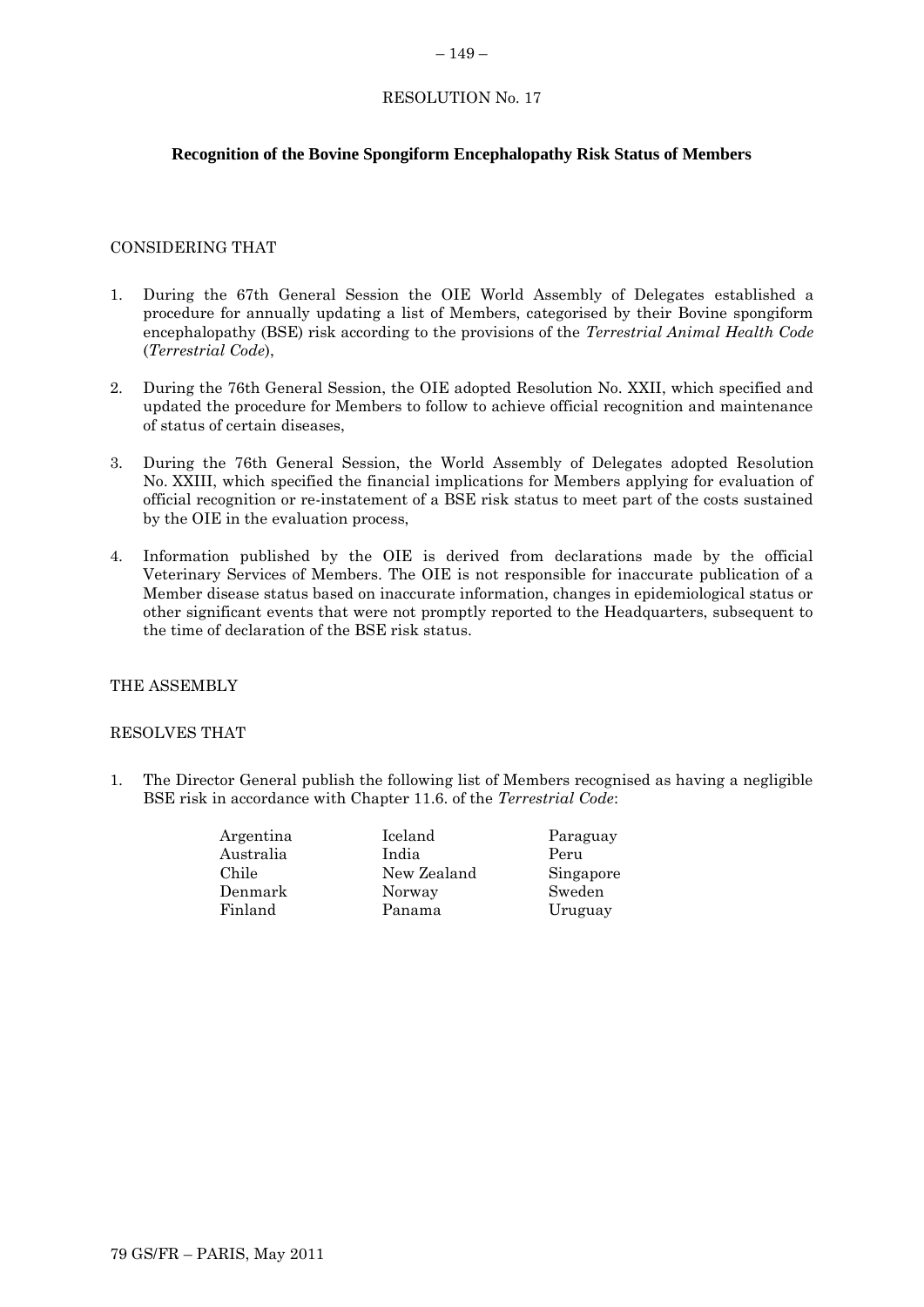1. The Director General publish the following list of Members recognised as having a controlled BSE risk in accordance with Chapter 11.6. of the *Terrestrial Code*:

| Austria        | Greece      |
|----------------|-------------|
| Belgium        | Hungary     |
| Brazil         | Ireland     |
| Canada         | Italy       |
| Chinese Taipei | Japan       |
| Colombia       | Korea (Rep  |
| Cyprus         | Latvia      |
| Czech Republic | Lichtenstei |
| Estonia        | Lithuania   |
| France         | Luxembour   |
| Germany        | Malta       |

 $\cdot$  of)  $n$  $\mathbf{g}$ 

Mexico Netherlands Poland Portugal Slovak Republic Slovenia Spain Switzerland United Kingdom United States of America

## AND

3. The Delegates of these Members will immediately notify the Headquarters if BSE occurs in their countries or their territories.

 $\overline{\phantom{a}}$  , where  $\overline{\phantom{a}}$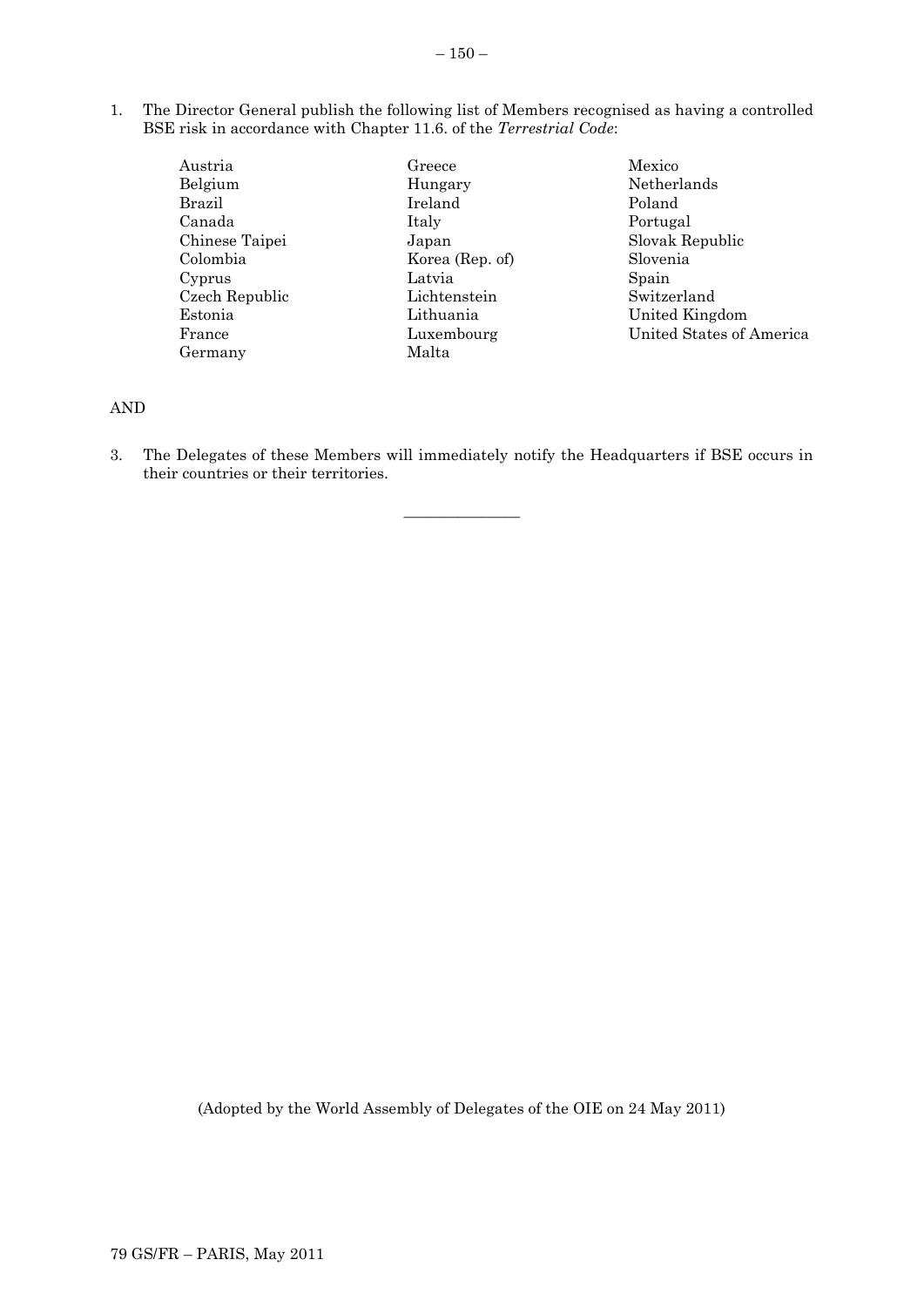## **Declaration of Global Eradication of Rinderpest and Implementation of Follow-up Measures to Maintain World Freedom from Rinderpest**

ACKNOWLEDGING the efforts made by Members, non-Members, OIE, FAO, IAEA, other international organisations, regional organisations, the veterinary profession, the scientific community, donors and other partners to eradicate rinderpest;

CONSIDERING the contributions made by OIE and FAO towards global freedom from rinderpest;

NOTING the conclusions of the Final Report of the Joint FAO/OIE Committee on Global Rinderpest Eradication that rinderpest virus has ceased to circulate in animals;

REITERATING the importance of reducing the number of existing rinderpest virus stocks through the destruction of virus in a safe manner and/or the transfer of virus stocks to internationally recognised reference institutions; and

MINDFUL of the need for the international community and the responsibility of national authorities to take the necessary measures to ensure that the world remains free from rinderpest,

#### THE ASSEMBLY

- 1. DECLARES solemnly that the world has achieved freedom from rinderpest in its natural setting, one of the most dreadful animal diseases with severe impacts on livelihoods.
- 2. EXPRESSES its deep gratitude to all nations, organisations and individuals who contributed to the fight against rinderpest and the successful eradication of the disease.
- 3. UNDERTAKES to reduce, around the world, the number of institutions holding rinderpest virus-containing material other than attenuated vaccines, under approved conditions and according to relevant guidelines.
- 4. URGES the membership:
	- To maintain, in accordance with the relevant provisions of the OIE *Terrestrial Animal Health Code*, appropriate surveillance systems for rinderpest and immediately notify the OIE of suspect or confirmed cases of rinderpest;
	- To collaborate with OIE and FAO in managing confirmed or suspected outbreaks of rinderpest, through the provision of information, support and facilitation;
	- To put in place and update national contingency plans consistent with international guidance from OIE and FAO;

#### $-151-$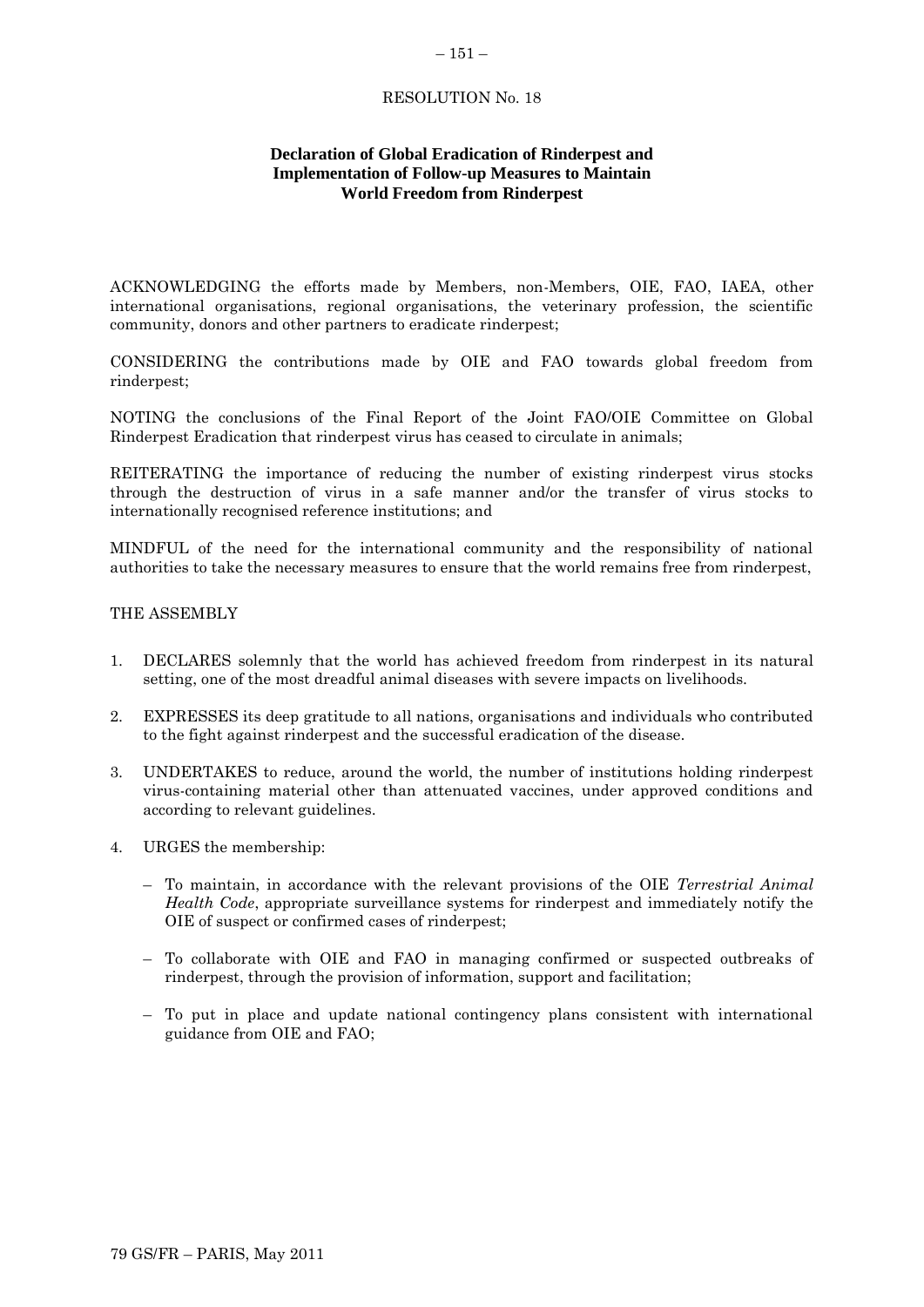- To destroy, under the supervision of the Veterinary Authority, rinderpest virus-containing materials or assure the storage or use of these materials in a biosecure facility in their country or, where applicable, assure the safe transfer to an approved laboratory in another country in agreement with the Veterinary Authority of the receiving country and complying with the standards of the OIE *Manual of Diagnostic Tests and Vaccines for Terrestrial Animals* and the Guidelines elaborated by the Joint FAO/OIE Committee on Global Rinderpest Eradication (Appendix);
- To take effective measures to forbid synthesis of rinderpest full-length infectious clones unless approved by the relevant authorities, OIE and FAO;
- To use rinderpest vaccines solely for the emergency management of confirmed rinderpest outbreaks under the authority of the Veterinary Services following international and regional guidelines and not to use rinderpest vaccines to protect animal populations from other morbillivirus infections;
- To ensure that rinderpest occupies an appropriate place in veterinary education curricula and training programmes to maintain professional knowledge and adequate diagnostic capabilities at national levels.
- 5. REQUESTS the Director General:
	- To approve, jointly with FAO, facilities in which rinderpest virus-containing material can be held, and conduct regular site visits to those facilities to verify whether their biosafety/biosecurity conditions are adequate;
	- To maintain and regularly update, jointly with FAO, an inventory of facilities holding rinderpest virus-containing material;
	- To establish, jointly with FAO, an advisory body that assists both Organisations in (i) the approval of facilities for holding rinderpest virus-containing material and of facilities that produce and/or hold rinderpest vaccines, (ii) the approval of requests for research and other manipulations of the rinderpest virus, (iii) reviewing the plans and results of regular site visits of virus repositories, and (iv) planning and implementing other rinderpest-related activities as required;
	- To develop and update, in collaboration with FAO, a plan of action for the post-eradication activities at the international level;
	- To facilitate and make sustainable, in collaboration with FAO, the provision of technical assistance to OIE Members in the maintenance of adequate surveillance systems and national preparedness, and to facilitate their access to diagnostic reagents or facilities and relevant rinderpest vaccines;
	- To ensure that OIE Members are informed of the status of rinderpest virus sequestration and research involving rinderpest virus.
- 6. REQUESTS the relevant Specialist Commissions to complete the necessary revisions to the relevant chapters of the *Terrestrial Animal Health Code* and the *Manual of Diagnostic Tests and Vaccines for Terrestrial Animals* as soon as possible.

(Adopted by the World Assembly of Delegates of the OIE on 25 May 2011)

 $\overline{\phantom{a}}$  , where  $\overline{\phantom{a}}$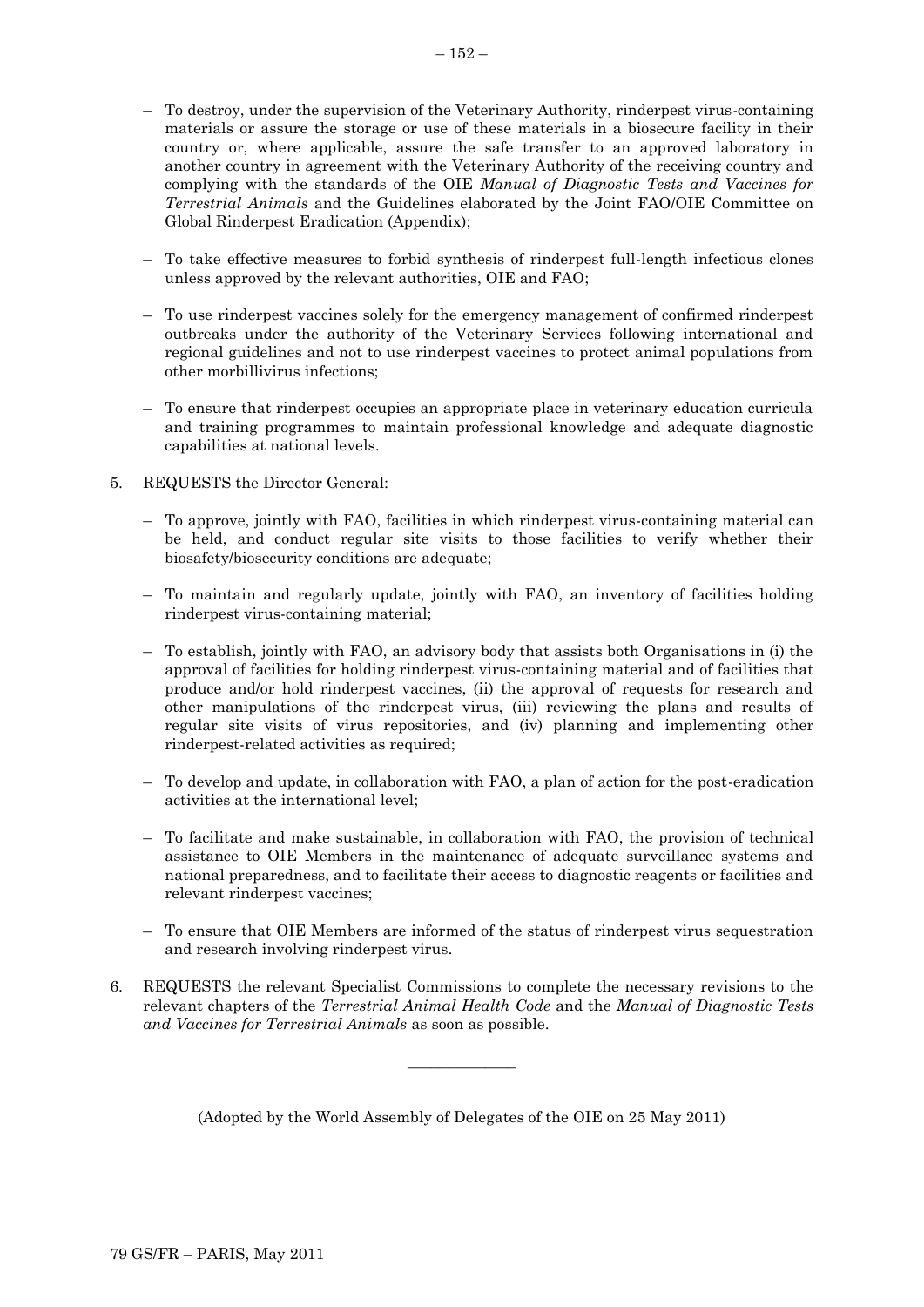## **Global Rinderpest Eradication: Guidelines for Rinderpest Virus Sequestration**

Endorsed with amendments on 28 January 2010 by the Biological Standards Commission of the OIE

Endorsed with amendments on 14 April 2010 by the Joint FAO/OIE Committee on Global Rinderpest Eradication

#### **Introduction**

The global eradication of rinderpest creates a duty for the international community to prevent the re-emergence of the disease through release of virus from laboratory sources. To this end FAO and OIE shall establish the principle of international oversight and regulation of facilities holding rinderpest virus containing material. The objective of the present guidelines is to ensure secure handling and sequestration of rinderpest virus in the post-eradication era. FAO and OIE and Member states undertake to reduce the number of virus repositories in order to minimise the risk of accidental release.

FAO and OIE, in collaboration with Member states, will put in place global contingency plans and will ensure approval of a minimum number of repositories and Reference Centres/Reference Laboratories necessary to maintain preparedness against releases of the virus into the environment. These plans will include, amongst others, vaccine production, vaccine banks and deployment of vaccines in case of emergency. Vaccines should be available to countries for immediate dissemination in case of emergency. The following guidelines deal with biosafety and bio-containment measures to be observed in laboratories and other facilities holding rinderpest virus containing material.

#### **Definitions**

l

For the purpose of these guidelines the following definitions apply:

An *approved BSL3 facility* means a facility that is jointly approved by FAO and OIE and subject to joint regular inspection. The facility meets BSL3 standards as defined in chapter 1.1.2 of the OIE *Manual of Diagnostic Tests and Vaccines for Terrestrial Animals*, is certified by the *Veterinary Authority*, and in addition has mandatory shower out for staff and either an exclusion zone or a restricted movement zone for rinderpest-susceptible species around the facility. Staff are subject to restriction on contact with susceptible species (e.g. on farms, in zoos)1*.*

*Rinderpest virus-containing material* means field and laboratory strains of rinderpest virus; vaccine strains of rinderpest virus including valid and expired vaccine stocks; tissues, sera and other clinical material from infected or suspect animals; and diagnostic material containing or encoding live virus. Recombinant morbilliviruses (segmented or non-segmented) containing unique rinderpest virus nucleic acid or amino acid sequences are considered to be rinderpest virus. Full length genomic material including virus RNA and cDNA copies of virus RNA is considered to be *rinderpest virus-containing material*. Sub-genomic fragments of morbillivirus nucleic acid that are not capable of being incorporated in a replicating morbillivirus or morbillivirus-like virus are not considered as *rinderpest virus-containing material.*

<sup>1</sup> A detailed protocol on the approval and inspection process for BSL3 facility will be jointly developed by FAO and OIE.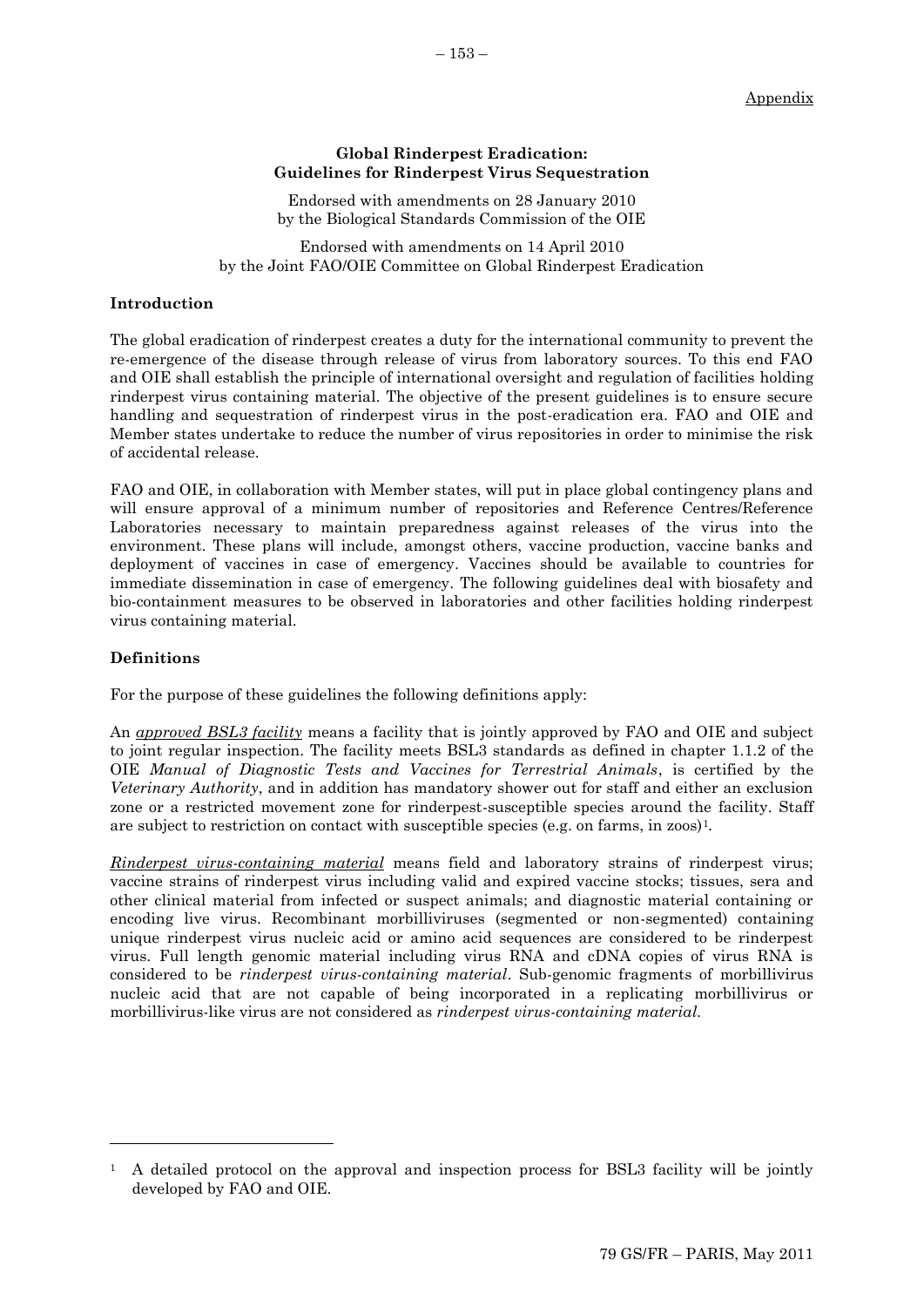*Veterinary Authority* means the Governmental Authority of an OIE/FAO Member, comprising veterinarians, other professionals and para-professionals, having the responsibility and competence for ensuring or supervising the implementation of animal health and welfare measures, international veterinary certification and other standards and recommendations in the OIE *Terrestrial Animal Health Code* in the whole territory.

#### **Guidelines for rinderpest virus sequestration**

- 1. All manipulation of *rinderpest virus-containing materials*, including vaccine production, shall be forbidden unless approved the *Veterinary Authority* and by FAO and OIE. An advisory body, jointly established by FAO and OIE, shall be tasked to approve in advance and monitor any activities involving the use of *rinderpest virus-containing material*.
- 2. All countries shall either destroy or transparently audit and manage all remaining *rinderpest virus-containing material* under biologically secure conditions. The *Veterinary Authority* shall be kept aware of and be held responsible for any activity involving *rinderpest virus-containing material*.
- 3. *Rinderpest virus-containing material*, with the exception of stocks of packaged, manufactured vaccines, must only be kept, and can only be manipulated, in an *approved BSL3 facility*.
- 4. Master seed stocks must be maintained in, and tested by, the *approved BSL3 facilities* designated by FAO and OIE*.* Stocks of packaged, manufactured vaccines, as covered under *rinderpest virus-containing material,* shall only be kept in FAO and OIE approved facilities which are subject to joint regular inspection. Any expired vaccine stocks shall be destroyed by a validated process.
- 5. *Rinderpest virus-containing material* that is not in an *approved BSL3 facility* shall be destroyed by a validated process or transferred to an *approved BSL3 facility.* Its relocation or destruction shall be supervised and documented by the *Veterinary Authority* and be notified to FAO and OIE.
- 6. Transfers of *rinderpest virus-containing material* to an *approved BSL3 facility* located in another country must be notified to FAO and OIE; such material may remain the property of the country of origin.
- 7. Transport (intra and inter-country) arrangements for *rinderpest virus-containing material* shall be agreed by the relevant *Veterinary Authorities* in advance and in accordance with chapter 1.1.1 of the OIE *Manual of Diagnostic Tests and Vaccines for Terrestrial Animals*.
- 8. FAO and OIE shall establish and maintain a single global inventory on all existing *rinderpest virus-containing materials*, including vaccine stocks and the facilities holding such stocks and any movement of such materials. The global database shall be kept up-to-date on a permanent basis.
- 9. FAO and OIE shall develop a mechanism to facilitate and standardise reporting of *rinderpest virus-containing material* by *Veterinary Authorities* to update the global database.
- 10 FAO and OIE shall widely publicise the availability of internationally accessible rinderpest vaccine stocks to assist in convincing national authorities that they do not need to continue holding *rinderpest virus-containing material*.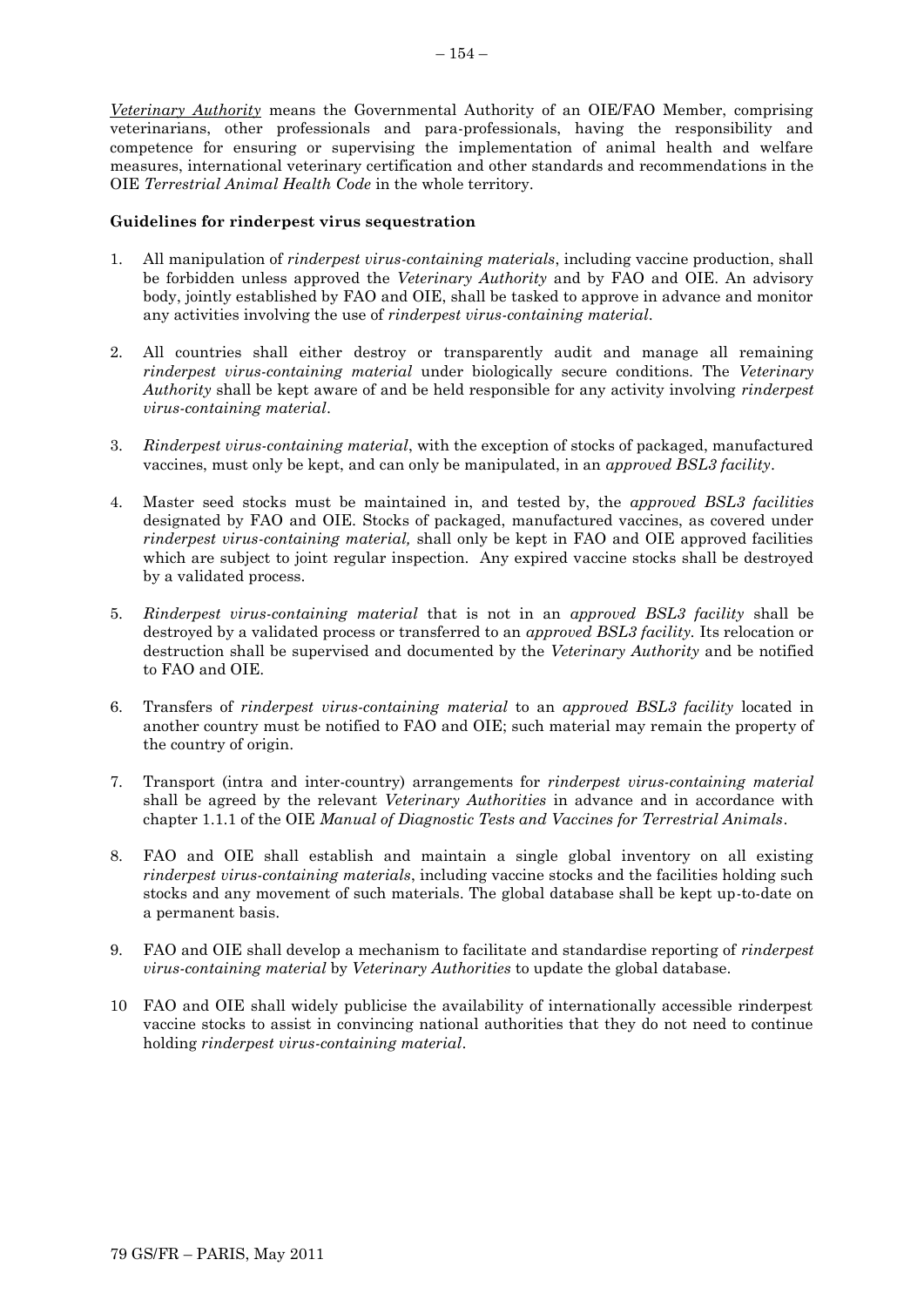- 11. FAO and OIE shall develop a set of guidelines and standard operating procedures to govern the maintenance of rinderpest vaccine stocks and their use for emergency purposes.
- 12. FAO and OIE, through their Reference Centres and Reference Laboratories, (including the laboratory of the Joint FAO/IAEA division) shall advise regional, national and international partners on laboratory-related issues having to do with rinderpest virus, including virus sequestration, destruction and disinfection protocols and diagnostic quality control.
- 13. FAO and OIE shall oversee the development of diagnostic kits that do not require the use of live virus within the kit itself or during the manufacture of the kit.

\_\_\_\_\_\_\_\_\_\_\_\_\_\_\_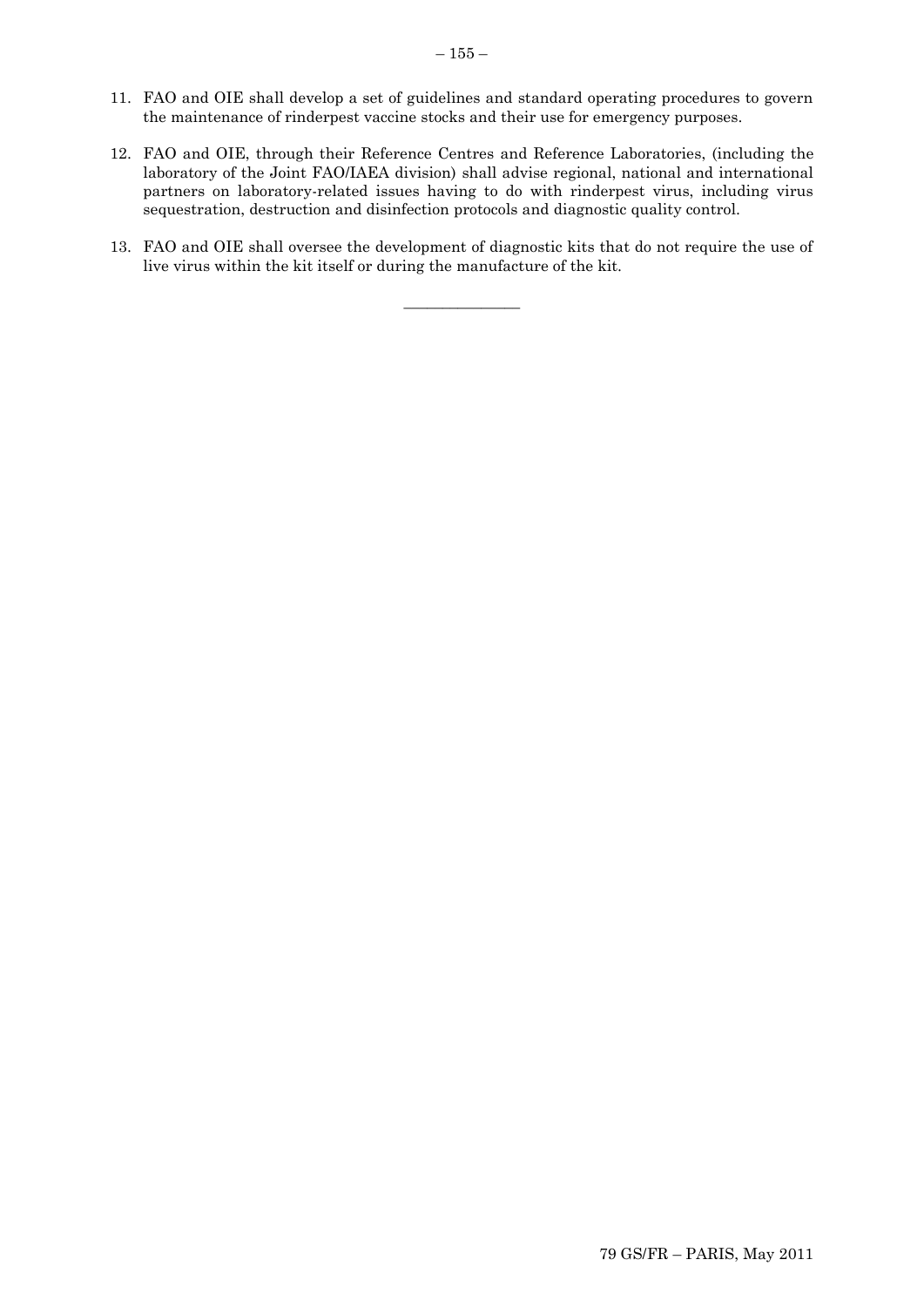## **Towards Global Control and Eradication of Foot and Mouth Disease (FMD)**

#### CONSIDERING THAT

- 1. The "*OIE/FAO Global Conference on Foot and Mouth Disease: The way towards global control*" held from 24 to 26 June 2009 in Asunción, Paraguay, summarised the key findings on the global FMD situation and adopted a set of recommendations supporting a coordinated approach to achieve control and eradication of FMD at the worldwide level;
- 2. The strong commitment of all countries at the highest political level is key to harmonisation of global, regional and national policies for the control and eventual eradication of FMD;
- 3. Global control and eradication of FMD can only be achieved if the international community recognises that the control of FMD is a global public good that will benefit all populations and future generations;
- 4. The OIE and FAO, through the GF-TADs coordinating mechanism, Reference Laboratories, Collaborating and Reference Centres, provide policy and technical support to Members to ensure elaboration and implementation of sustainable FMD control programmes, taking into account regional specificities;
- 5. The FAO and OIE, in support of non-FMD free countries and regions that need implementing FMD control activities and programmes, have developed a tool called the Progressive Control Pathway (PCP) for FMD Control to assist Members to monitor their achievements in their national FMD control programmes before reaching an FMD free status officially recognised by the OIE;
- 6. The OIE and FAO are currently developing a global strategy for FMD control, the overall objective of which is the gradual reduction in the incidence of FMD through maintenance of the officially recognised status in FMD free countries and zones without vaccination, the progressive cessation of vaccination in FMD free countries or zones practising it so as to move, where appropriate, towards the status of FMD free without vaccination, and the gradual improvement of FMD control in infected countries with the eventual aim of achieving an official OIE recognised status;
- 7. The following requirements are essential to the development of a global strategy for FMD control:
	- Compliance with OIE standards of quality of Veterinary Services supported, if requested, by the use of the PVS Pathway;
	- Application of OIE guidelines for FMD surveillance and control;
	- Control of movements of FMD susceptible animals and their products;
	- Production and use of vaccines that comply with the OIE *Manual of Diagnostic Tests and Vaccines for Terrestrial Animals* (*Terrestrial Manual*);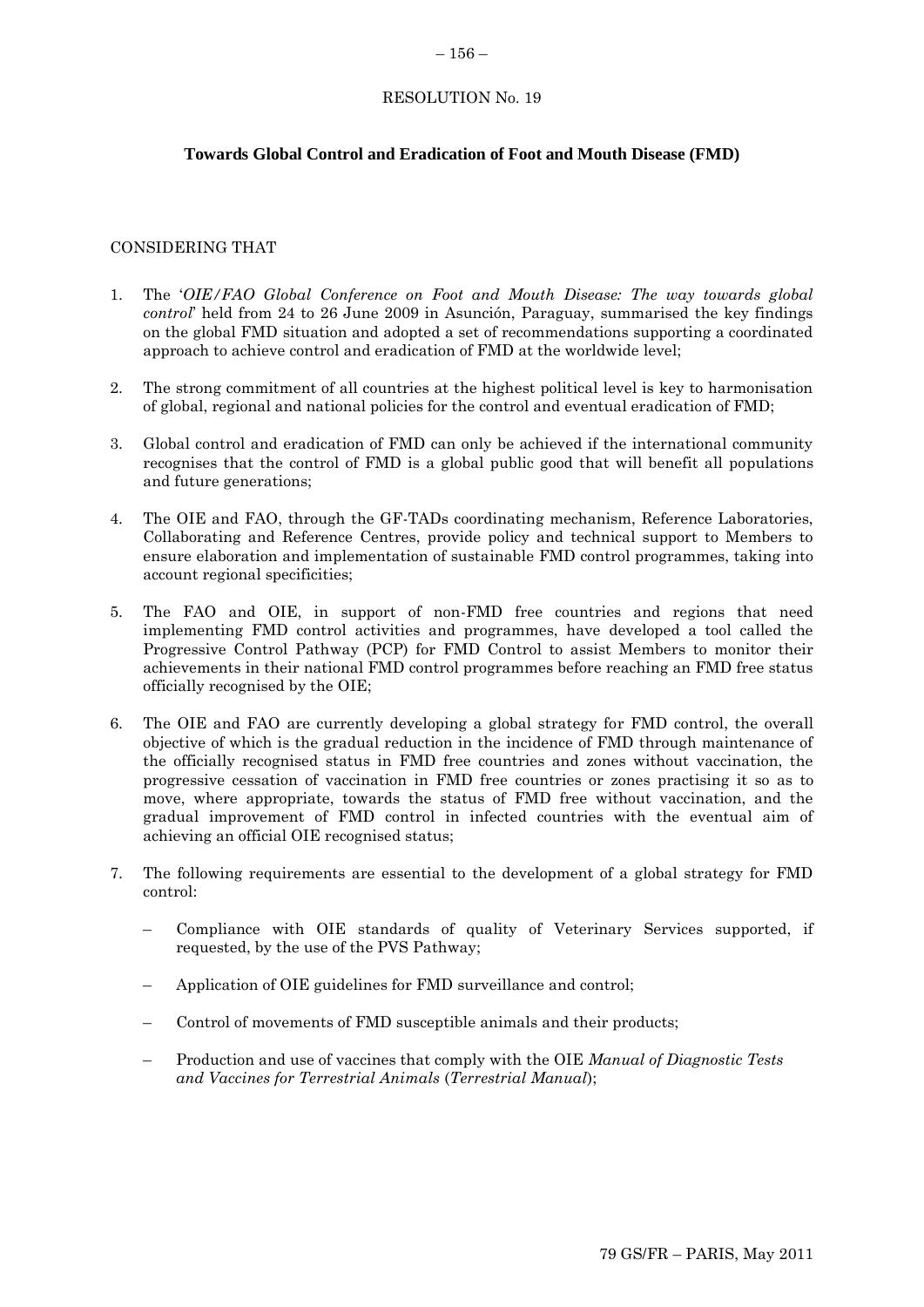- Regional programmes for the progressive, long term control of FMD that address the principal virus pools, using successful experiences having accumulated knowledge to be incorporated in the global strategy;
- Regional Agreements between countries having common epidemiological ecosystems, using when necessary the concept of protection zones;
- Strong public–private partnerships involving in particular farmers and private veterinarians;
- Support from national and reference laboratories, preferably working in networks, that build scientific capacity to support national and regional programmes and which contribute to and are advised by the global OIE/FAO FMD Reference Laboratory network;
- Relevant training and communication activities.
- 8. OIE official recognition of FMD free status and OIE endorsement of official control programmes for FMD, with the potential aim of obtaining country or zonal freedom from FMD, are important elements in the drive towards the global control of FMD and the safe trade in animals and animal products.

#### THE ASSEMBLY

#### RECOMMENDS THAT

- 1. The OIE, together with Members, FAO and other international, regional and national role players and stakeholders, confirm and communicate the economic and social justification for recognising the global control and eventual eradication of FMD as a global public good.
- 2. A global strategy for FMD control and eradication be defined and managed jointly by the OIE and FAO using the GF-TADs platform, in consultation with the relevant international, regional and national stakeholders and experts and the donor community.
- 3. The joint FAO-OIE PCP tool for FMD be used to monitor and assess the achievements of the global strategy implementation as often as appropriate at national and regional levels on the basis of a voluntary participation of countries.
- 4. The OIE, in collaboration with FAO, continue to support FMD control programmes at national and regional levels, using the results of specific successful regional strategies and programmes.
- 5. The OIE develop its capacities for disease status recognition to adequately support the expected increase in the number of countries and zones requesting official recognition of disease status or endorsement of official FMD control programmes, following the implementation of a global strategy for the FMD control.
- 6. The OIE Scientific Commission for Animal Diseases (Scientific Commission), during the evaluation of evidence provided by a Member for the endorsement of an official FMD control programme, could, in consultation with the Director General of the OIE, as is currently done for any disease status recognition, request, if needed, a mission of experts to the applicant Member to verify compliance by that Member with the relevant provisions of the *Terrestrial Animal Health Code*.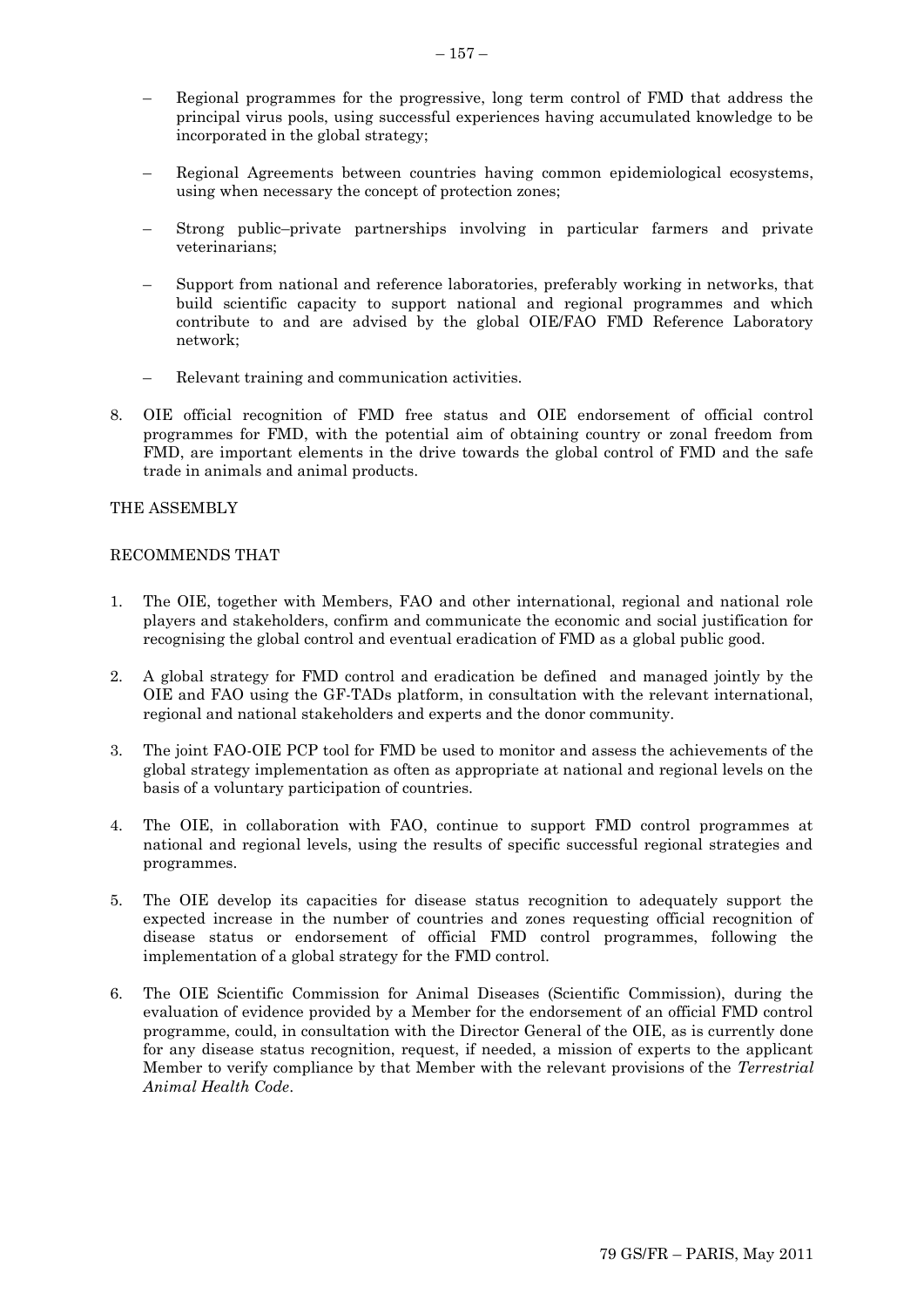- 7. The OIE Members give a full consideration to the essential requirements enumerated above (in the preamble paragraph No. 7) for the global strategy for FMD control.
- 8. The OIE, in collaboration with FAO and the international donor community, consider the establishment of FMD vaccine banks in strategic locations and in support of regional FMD control programmes.
- 9. The OIE continue to update its existing standards for FMD, encouraging worldwide use of diagnostic tests and vaccines that are compliant with the standards of the *Terrestrial Manual* and official certification of FMD diagnostic tests for inclusion into the OIE Register of Diagnostic Tests.
- 10. The OIE, in addition to its collaboration with FAO in this area, further enhance the establishment of and access to diagnostic laboratories for the rapid and accurate detection of FMD through initiatives such as the OIE laboratory twinning programme.
- 11. The OIE, in collaboration with FAO and other relevant sources of expertise, support strategies of epidemiological networks and strengthen cooperation for national, regional and global surveillance systems for FMD, while Members continue to increase transparency and timely disease reporting to OIE to protect FMD free countries and zones and to enable better monitoring of the progress of FMD control in endemic areas.
- 12. The OIE, jointly with FAO, organise an international pledging conference, with FMD free and infected countries, and relevant organisations and donors, to support the goal of global FMD control.

## AND DECIDES THAT

- 1. The Working Group preparing the global strategy will include renowned and recognised experts of the five OIE Regions.
- 2. The OIE Scientific Commission be given a mandate to evaluate and endorse national programmes for the control of FMD and to annually present for adoption by the World Assembly a proposed list of Members with an "*OIE-endorsed official FMD control programme*".
- 3. The Scientific Commission should, in making their evaluation of national programmes, take into account the epidemiological and virological situation in the neighbouring areas e.g. through adopting border protection measures.

 $\overline{\phantom{a}}$  , where  $\overline{\phantom{a}}$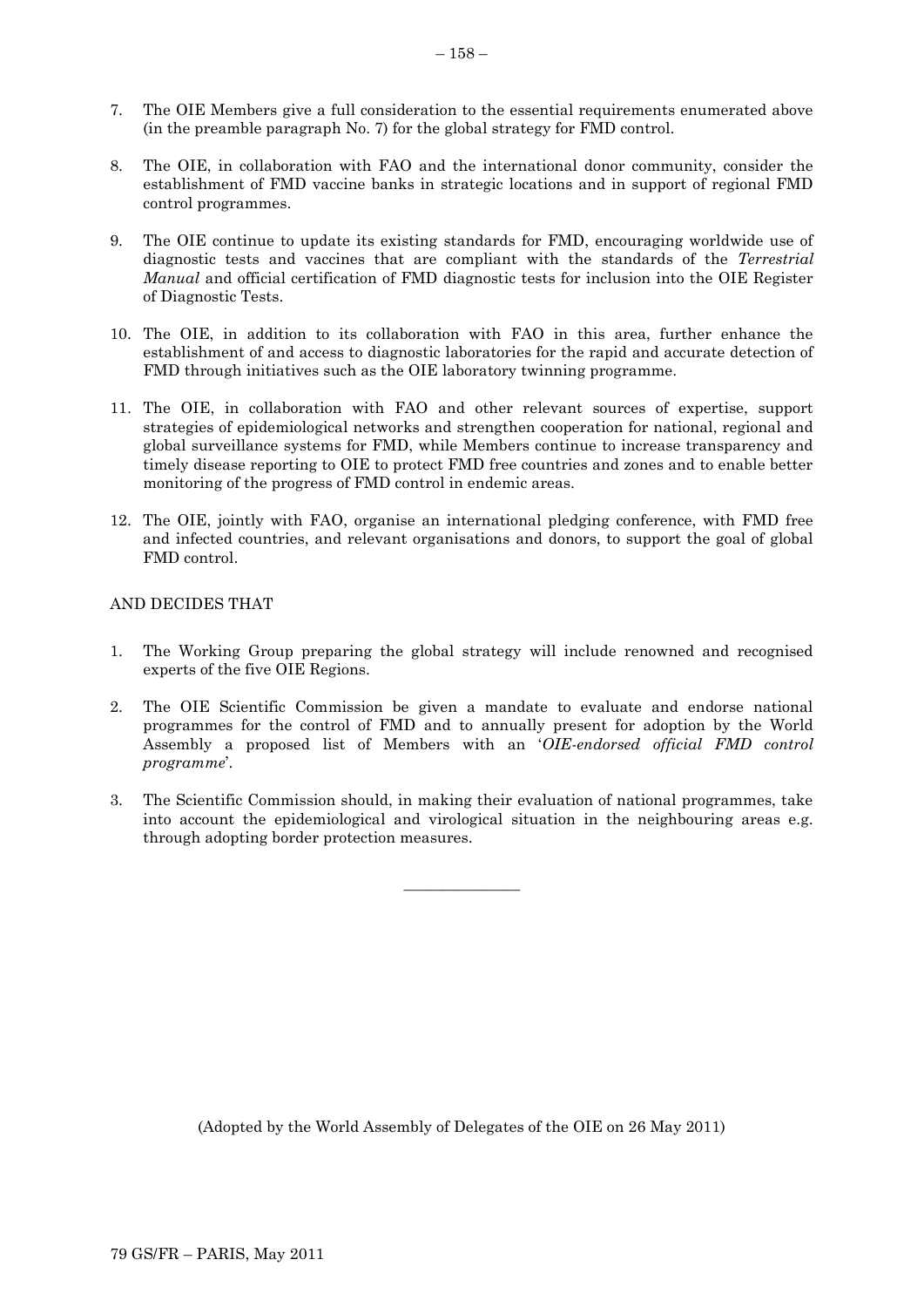#### $-159-$

## RESOLUTION No. 20

#### **Amendment to Resolution No. XXIII of 28 May 2008**

## **"Update on the cost to be covered by Member Countries applying for the official recognition or reinstatement of disease status for bovine spongiform encephalopathy (BSE), foot and mouth disease (FMD) and contagious bovine pleuropneumonia (CBPP) in accordance with the provisions of the** *Terrestrial Animal Health Code***"**

## CONSIDERING THAT

- 1. During the 79th General Session, the Assembly has adopted Resolutions Nos. 19 and 26 establishing a new step in the procedure for recognising the foot and mouth disease (FMD) status of a Member Country, namely the endorsement by the OIE of a national official control programme for FMD being in compliance with the provisions of the chapter on FMD in the *Terrestrial Animal Health Code*, and inviting Delegates wishing to have their national official control programme for FMD evaluated to submit a formal application to the Director General of the OIE for consideration by the Scientific Commission.
- 2. Initiation of a procedure for OIE-endorsement of an official control programme for FMD will be voluntary, as is the case for recognition of an official disease status, and any costs, such as examination of documentation by experts and the organisation of meetings (*ad hoc* Groups), shall be partly covered by the country concerned.
- 3. These costs do not include additional expenses relating to any expert missions to be sent to an applicant country, on a proposal by the said experts and by decision of the Director General of the OIE. These additional expenses will be charged separately to the country concerned.
- 4. Member Countries applying for an evaluation must submit with their application payment of the appropriate standard costs. The amount paid will not be refunded, even if the application is rejected, the grounds for which will in all cases be indicated by the OIE.

#### THE ASSEMBLY

#### DECIDES THAT

- 1. The standard contribution relating to the procedure described in paragraph No. 1 of the preamble is two thousand Euros. This amount does not include the cost of any field missions described in paragraph No. 3 of the preamble.
- 2. The standard amount referred to above will only be charged in full the first time a Member Country submits an application.
- 3. For any subsequent applications submitted, in the event of the OIE having withdrawn its endorsement due to non-compliance with commitments relating to the initial recognition of the programme, only half of the initial amount will be charged.
- 4. For all applications submitted by Member Countries listed among the least developed countries, only half the amounts mentioned above need to be submitted, with the exception of costs relating to any field mission by OIE experts. In considering this, the eligibility of Members authorised to pay at the reduced rate is based on the official United Nations list of least developed countries.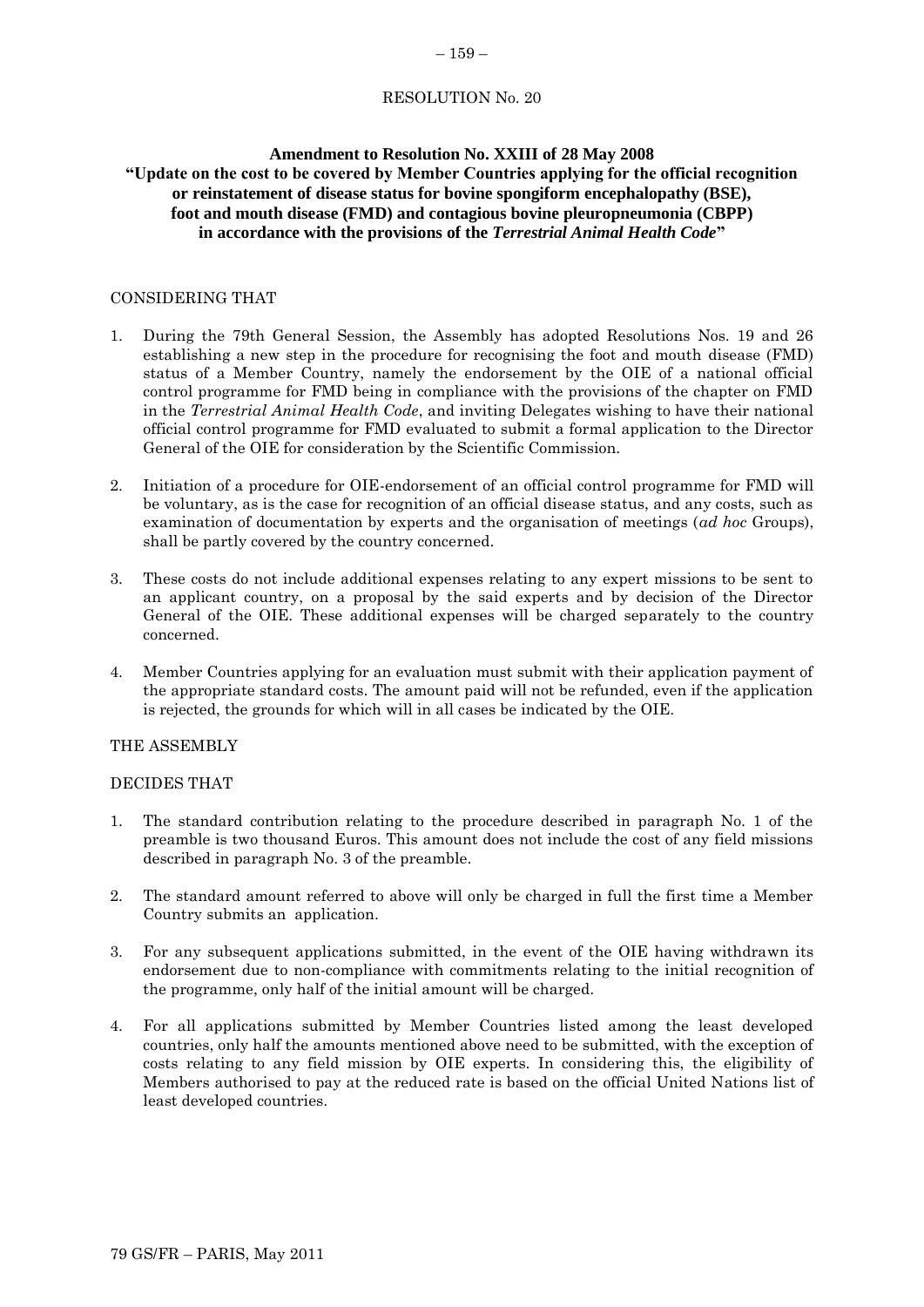- 5. The amount transferred at the time of any application to the OIE will not be refunded, even in the case of applications that for any reason are rejected or not endorsed. In the event of the resubmission of an application by a Member Country whose previous application was rejected, only a quarter of the amounts referred to above will be payable.
- 6. The present Resolution No. 20 complements Resolution No. XXIII, adopted during the 76th General Session, which remains in force.

\_\_\_\_\_\_\_\_\_\_\_\_\_\_\_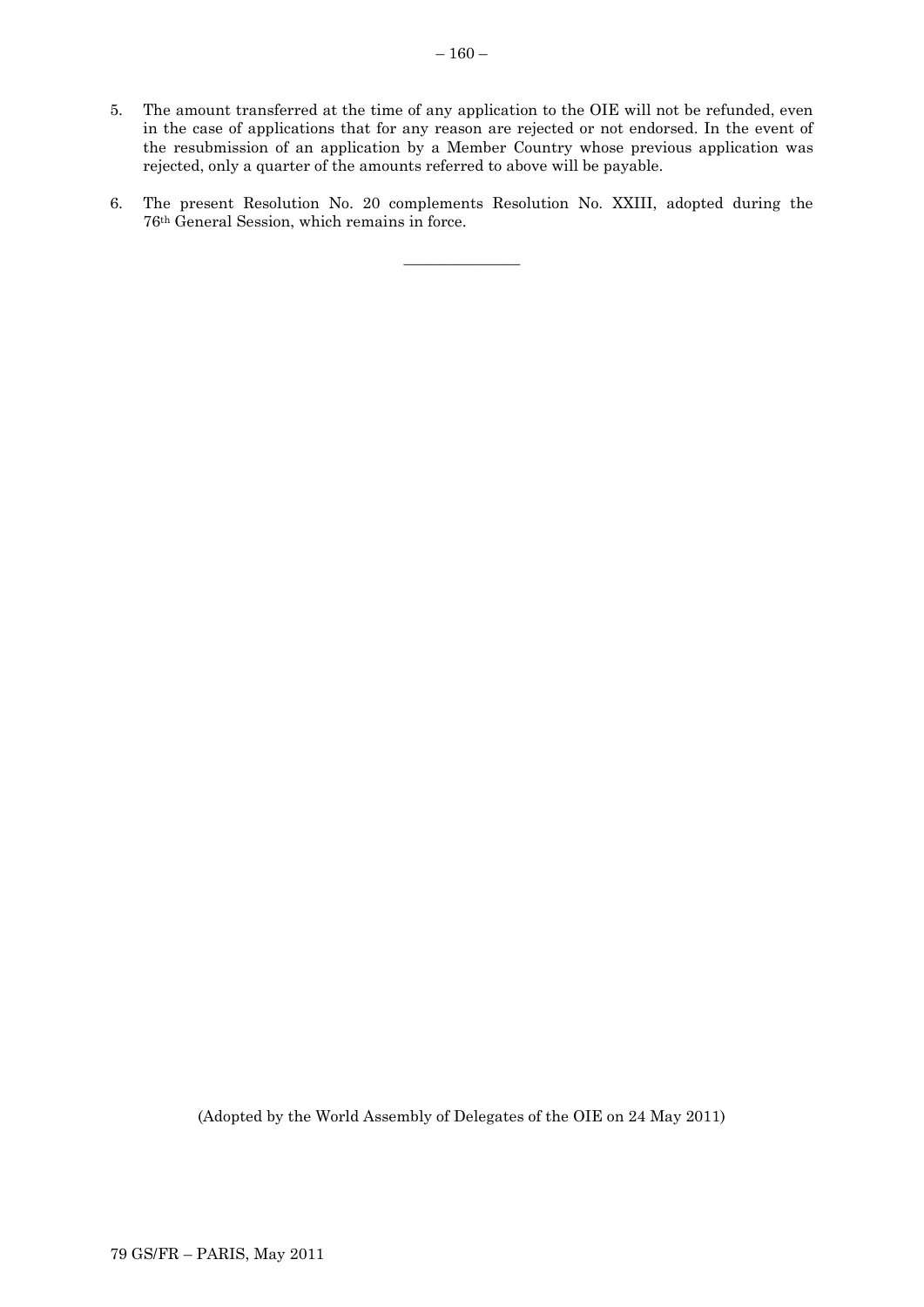#### $-161-$

## RESOLUTION No. 21

## **Animal Production Food Safety**

#### CONSIDERING THAT

- 1. The permanent Working Group on Animal Production Food Safety, established by the Director General in 2002, held its tenth meeting in November 2010 and drafted a work programme for 2011.
- 2. The OIE and the Codex Alimentarius Commission continued to work together to ensure that standards relevant to animal production food safety developed by both organisations are consistent and take a "whole food chain" approach to food safety.
- 3. The work on animal production food safety benefits from cooperation between the OIE and the FAO and WHO, which provide additional expert advice and expertise in regard to food safety, zoonotic diseases and related issues.
- 4. That the Director General asked the Delegates to nominate national focal points for animal production food safety according to established terms of reference.
- 5. That the OIE is regularly organising seminars for national focal points to provide information and contribute to capacity building of veterinary services.

## THE ASSEMBLY

#### RECOMMENDS THAT

- 1. The Director General retain the Working Group on Animal Production Food Safety to advise him and the relevant Specialist Commissions on issues relevant to animal production food safety.
- 2. The participation of high level FAO and WHO experts as members of this Working Group be maintained, to further strengthen the collaboration between OIE and Codex.
- 3. The 2011 work programme prepared by the Working Group guide the OIE"s activities on animal production food safety during the next 12 months, with provision of the resources needed to address the identified priorities.

 $\overline{\phantom{a}}$  , where  $\overline{\phantom{a}}$ 

4. The Director General continue to organise seminars for the national focal points.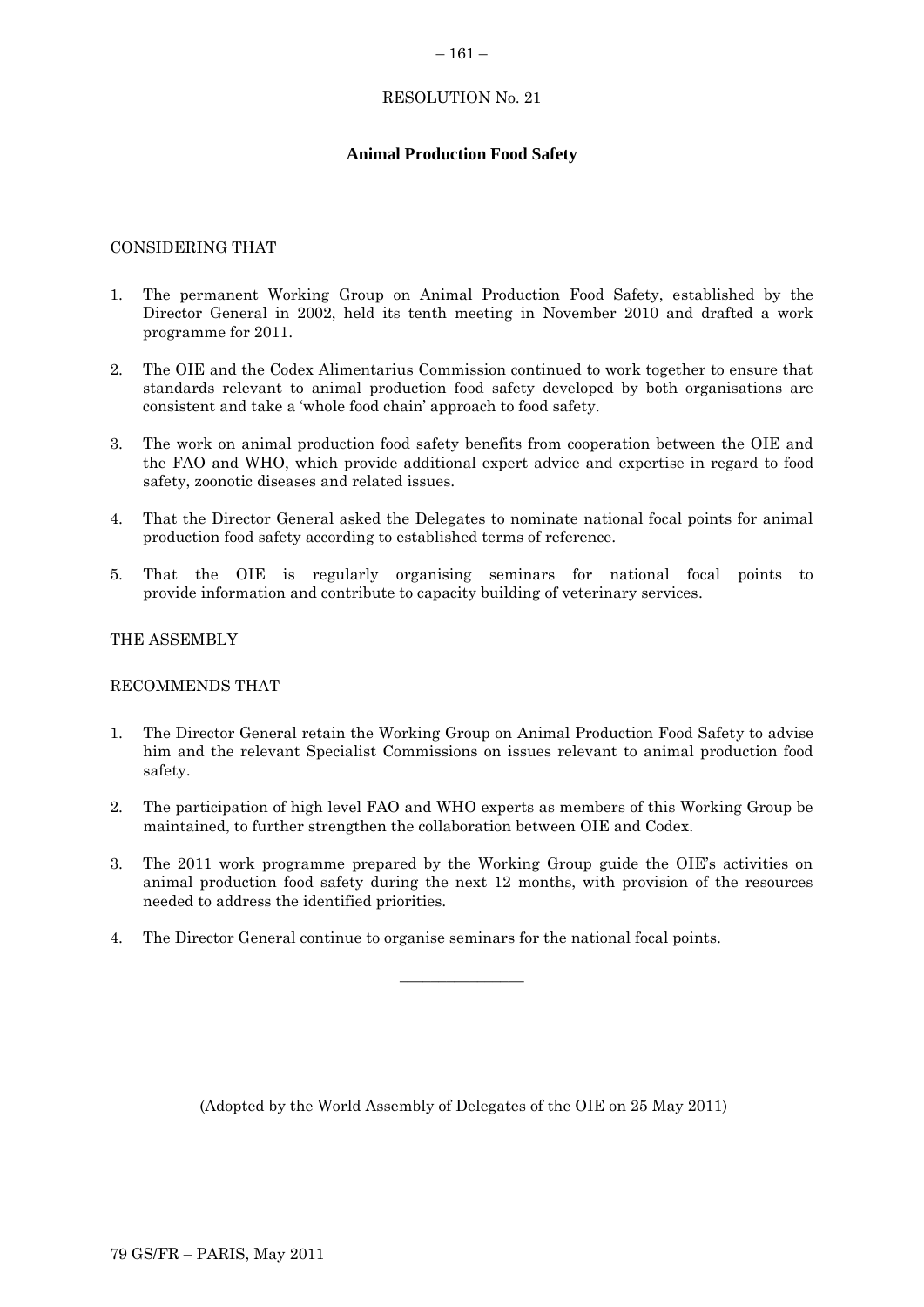#### $-162-$

## RESOLUTION No. 22

## **Animal Welfare**

## CONSIDERING THAT

- 1. The mandate of the OIE includes the improvement of animal health and welfare worldwide;
- 2. Animal welfare is a complex, multi-faceted, international and domestic public policy issue, with important scientific, ethical, economic, cultural, political and trade policy dimensions;
- 3. The Director General has established a permanent Animal Welfare Working Group, which draws up and implements a detailed annual work programme;
- 4. Successful Global Conferences on Animal Welfare were held in 2004 and 2008 and confirmed the OIE"s international leadership role in animal welfare;
- 5. Animal welfare standards (eight chapters to date) were adopted starting at the 2005 and subsequent General Assemblies and are regularly updated (this part only mentions the terrestrial chapters);
- 6. An expansion of the mandate of the Aquatic Animal Health Standards Commission to cover, inter alia, aquatic animal welfare, has been adopted by OIE Members;
- 7. A new standard on animal welfare and broiler chicken production systems has been proposed for adoption by OIE Members;
- 8. More work is underway on the development of animal welfare standards concerning animal welfare in livestock production systems, with animal welfare and beef cattle production systems already under development and dairy cattle to be developed;
- 9. An OIE Resolution providing in principle support for the proposed Universal Declaration on Animal Welfare was adopted at the 2007 General Session;
- 10. The Director General confirmed OIE policy on the establishment of "twinning" relationships between OIE Collaborating Centres in a letter sent to delegates on 16 March 2009;
- 11. The active involvement of all OIE Members is essential to the successful global implementation of the OIE animal welfare mandate;
- 12. Animal welfare is included in the *OIE Tool for the Evaluation of Performance of Veterinary Services* and OIE Veterinary Legislation initiative;
- 13. The Director General asked the Delegates to nominate national focal points for animal welfare according to established terms of reference;
- 14. The OIE regularly organises seminars for national focal points to provide information and contribute to capacity building of veterinary services;
- 15. Regional animal welfare strategies, and associated implementation plans, make a major contribution to the OIE mandate of improving animal health and welfare worldwide.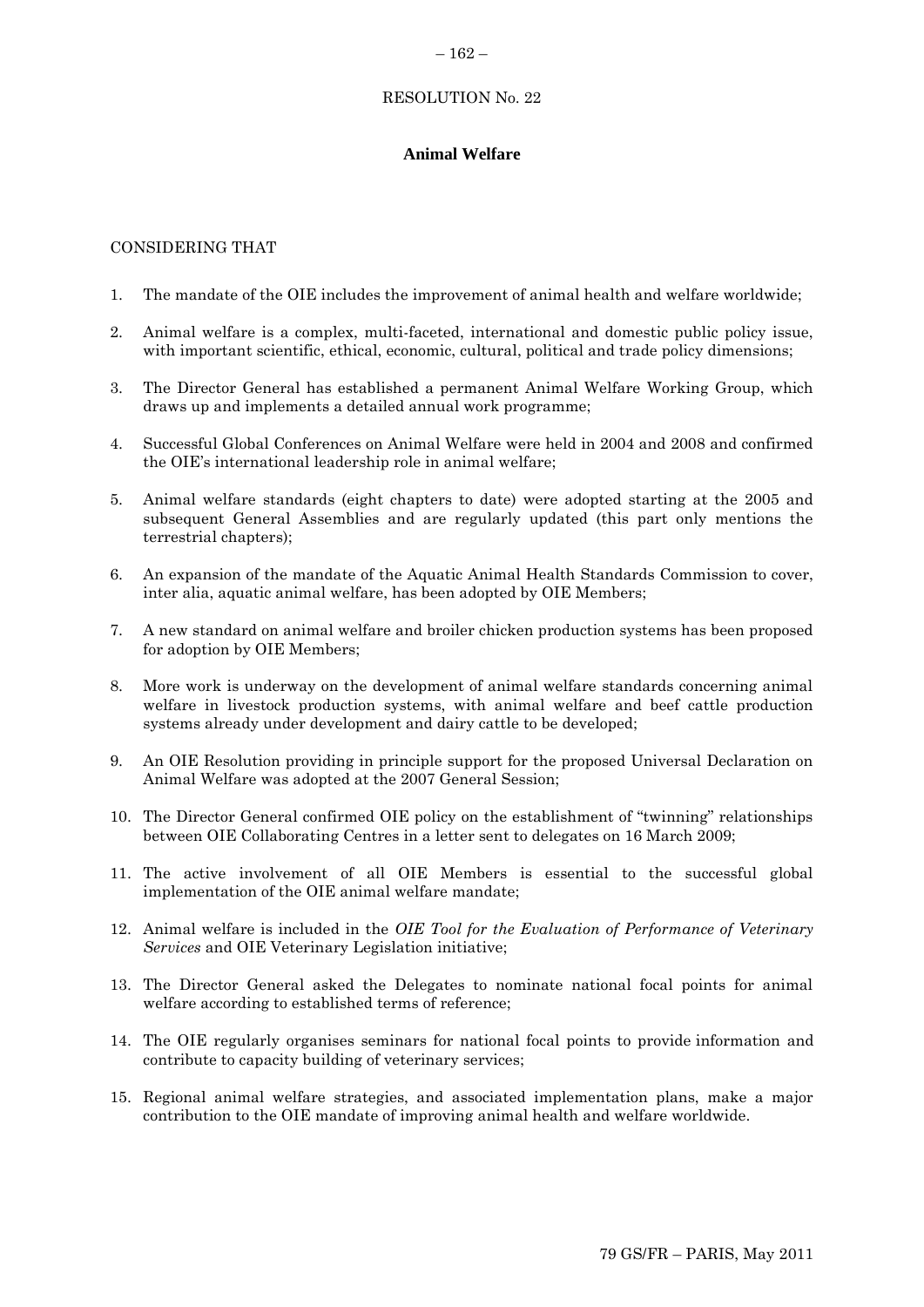## THE ASSEMBLY

#### RECOMMENDS THAT

- 1. The Director General maintain the Animal Welfare Working Group to advise him, and the Terrestrial and Aquatic Animal Health Standards Commissions, concerning OIE priorities and proposed activities in the field of animal welfare.
- 2. The Working Group and OIE Headquarters 2011/2012 work programmes be the basis for the OIE"s activities on animal welfare for the next 12 months and that the necessary resources be provided to address the agreed priorities.
- 3. Delegates take steps to ensure that their national animal welfare focal points be nominated as soon as possible and participate in regional training programmes.
- 4. Within the framework of an agreed strategy and implementation plan, OIE Members play an active role in their regions with institutions, non-governmental organisations, the private sector and other international organisations in promoting the OIE international animal welfare mandate.
- 5. Veterinary Services of each Member continue to take steps to implement the OIE animal welfare standards, including, as appropriate, the possible need to strengthen the regulatory framework for animal welfare.
- 6. OIE Regional Commissions and Regional Representations continue to play an active role in raising awareness of the OIE animal welfare role, with active involvement of OIE Working Group members from their respective regions.
- 7. The OIE Headquarters and the Animal Welfare Working Group continue to give priority to effective and transparent consultation in implementing the OIE animal welfare work programme.
- 8. The Director General continue to take the necessary steps to ensure that the final text of the proposed Universal Declaration on Animal Welfare explicitly recognises, and confirms, the OIE"s International Leadership role in setting animal welfare standards.
- 9. OIE Animal Welfare Collaborating Centres be encouraged to identify "twinning" opportunities in accordance with OIE policy.
- 10. Further applications to be recognised as OIE Animal Welfare Collaborating Centres be assessed according to the criteria agreed by the OIE Council.
- 11. The Director General continue to take the necessary steps to ensure that animal welfare criteria are included in the *OIE PVS Tool for the Evaluation of Veterinary Services*.
- 12. The Director General continue to take steps to promote the inclusion of animal welfare in veterinary teaching curricula and in continuing education programmes.
- 13. The Director General organise a third global conference on animal welfare in 2012.
- 14. The Director General continue to organise seminars for the national focal points.

(Adopted by the World Assembly of Delegates of the OIE on 25 May 2011)

 $\frac{1}{2}$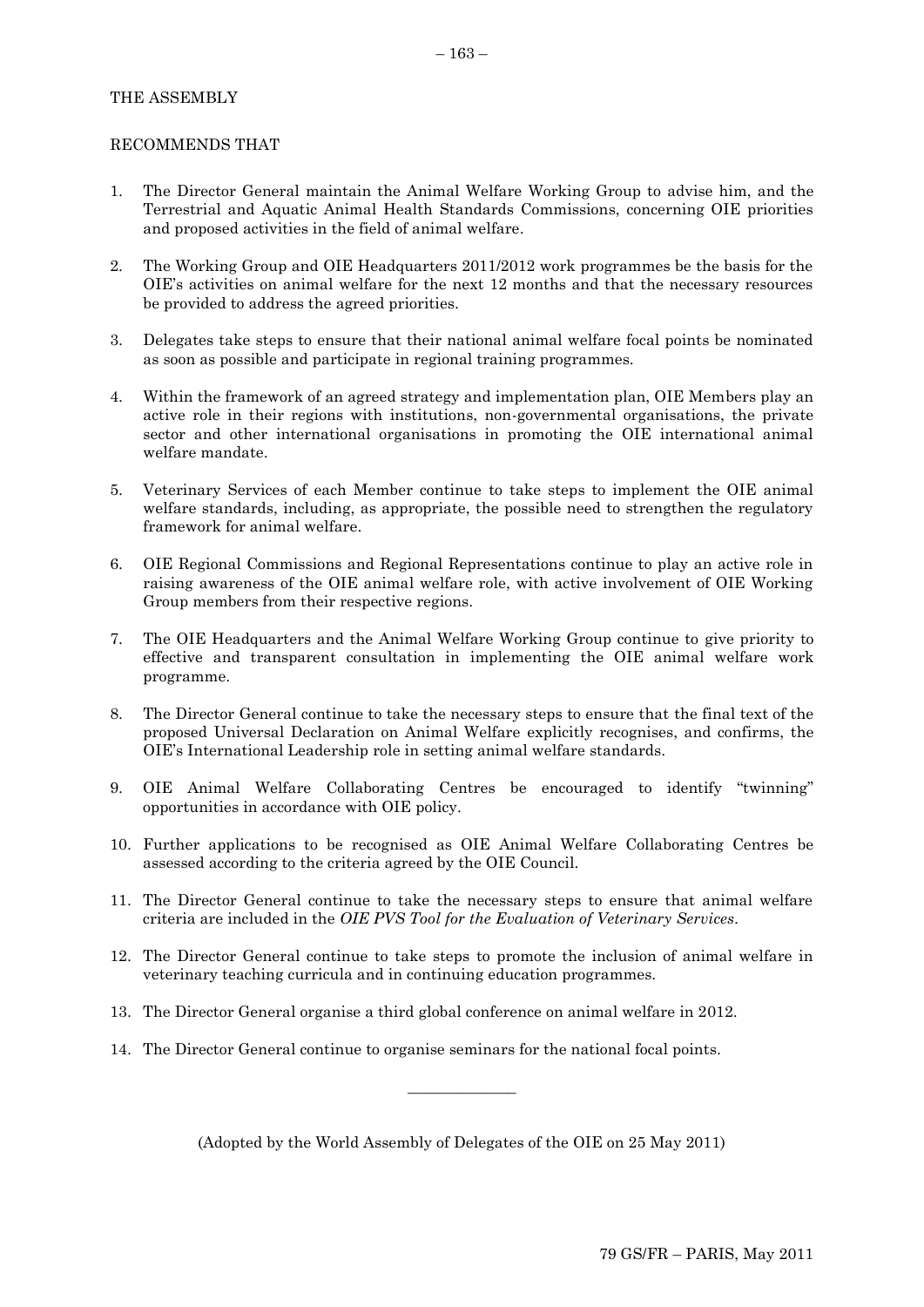#### $-164-$

## RESOLUTION No. 23

## **Adoption of a draft chapter for the**  *Manual of Diagnostic Tests and Vaccines for Terrestrial Animals*

## CONSIDERING THAT

- 1. The *Manual of Diagnostic Tests and Vaccines for Terrestrial Animals* (*Terrestrial Manual*), like the *Terrestrial Animal Health Code*, is an important contribution to the international harmonisation of sanitary standards of terrestrial animals and animal products,
- 2. A revised edition of the printed version of the *Terrestrial Manual* is published approximately every four years. It is the intention of the OIE, represented by the Biological Standards Commission that, following approval of changes by the World Assembly of the OIE, the Web version of the *Terrestrial Manual* will be updated on an annual basis,
- 3. Members are asked for the contributions of their specialists for each new or revised chapter of the *Terrestrial Manual* before it is finalised by the Biological Standards Commission,

 $\overline{\phantom{a}}$  , where  $\overline{\phantom{a}}$ 

4. All revised chapters have been sent to Members for comment,

## THE ASSEMBLY

#### RESOLVES

To adopt the updated chapter of the *Terrestrial Manual*.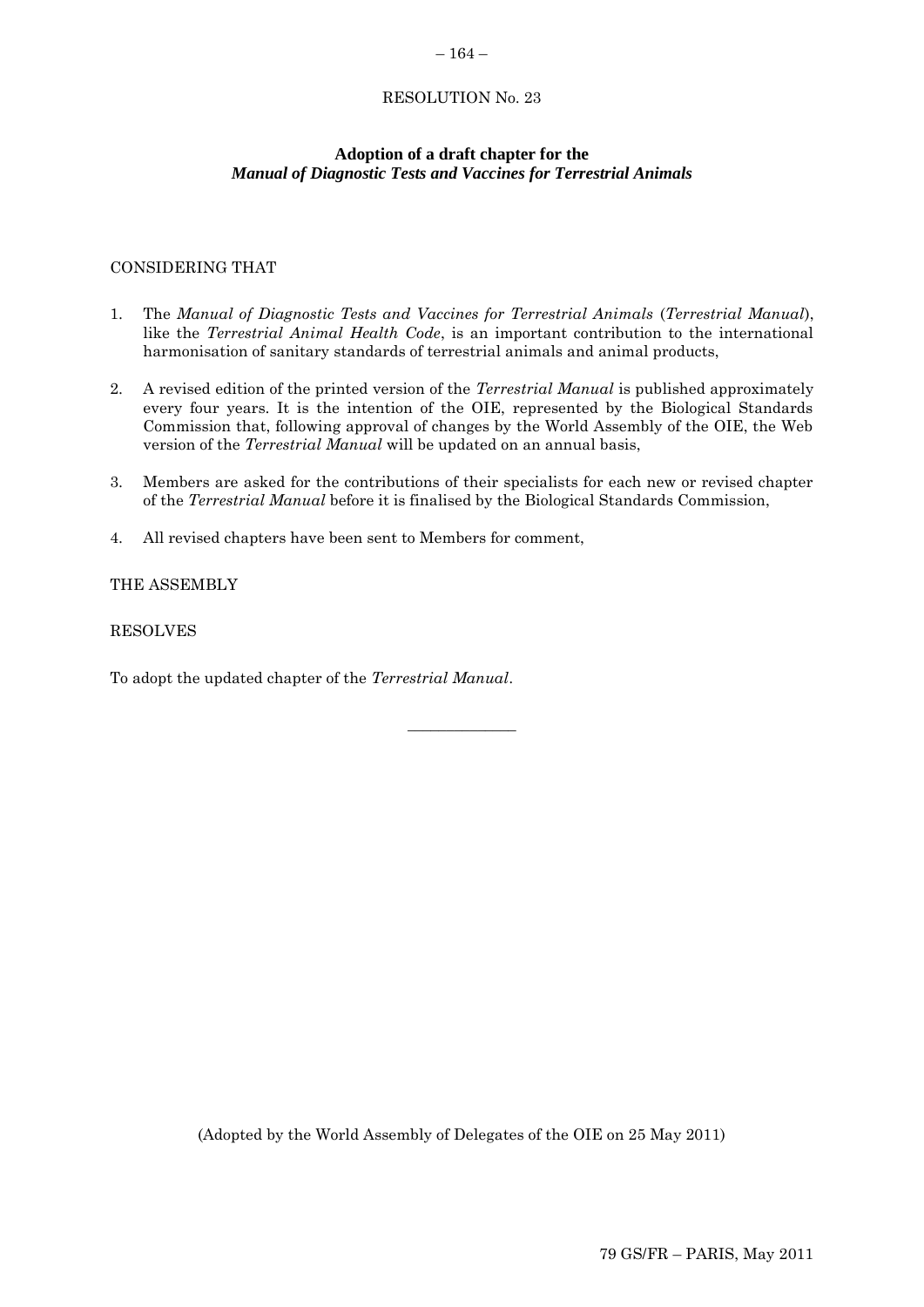## $-165-$

## RESOLUTION No. 24

## **Register of Diagnostic Tests Validated and Certified by the OIE**

#### CONSIDERING THAT

- 1. During the 71st General Session of the OIE in May 2003, the International Committee adopted Resolution No. XXIX endorsing the principle of validation and certification of diagnostic assays (test methods) for infectious animal diseases by the OIE and giving a mandate to the Director General of the OIE to set up the specific standard procedures to be used before the final decision on the validation and certification of a diagnostic assay is taken by the OIE International Committee,
- 2. The Resolution has established that "fitness for purpose" should be used as a criterion for validation,
- 3. The aim of the procedure for diagnostic kits is to produce a register of recognised assays for OIE Members and for diagnostic kit manufacturers,
- 4. OIE Members need assays that are known to be validated according to OIE criteria in order to improve the quality of assays, to ensure that the test can be used to correctly establish animal disease status and to enhance confidence in assays,
- 5. The OIE register of recognised assays provides greater transparency and clarity of the validation process, and a means for recognising those manufacturers that produce validated and certified tests in kit format, and
- 6. During the 74th General Session of the OIE, the International Committee adopted Resolution No. XXXII on the importance of recognising and implementing OIE standards for the validation and registration of diagnostic assays by Members,

#### THE ASSEMBLY

#### DECIDES THAT

1. In accordance with the recommendation of the OIE Biological Standards Commission, the Director General add the following to the register of diagnostic kits certified by the OIE as validated as fit for purpose:

| Name of the<br>diagnostic kit | Name of the<br>Manufacturer | <b>Fitness for purpose</b>                                                                                                                                                                                                                                                                                                                                                                                    |
|-------------------------------|-----------------------------|---------------------------------------------------------------------------------------------------------------------------------------------------------------------------------------------------------------------------------------------------------------------------------------------------------------------------------------------------------------------------------------------------------------|
| Premi® Test<br>Salmonella     | <b>DSM</b> Premitest        | Fit for rapid (molecular) confirmation and serotyping of<br>presumptive Salmonella spp. of the following 22 serotypes:<br>Agona, Anatum, Bredeney, Derby, Dublin, Enteritidis,<br>Hadar, Heidelberg, Indiana, Infantis, Kottbus,<br>Mbandaka, Montevideo, Newport, Paratyphi B, Paratyphi<br>B v Java, Saintpaul, Senftenberg, Tennessee,<br>Typhimurium (and its monophasic variant 4,12:i:) and<br>Virchow. |

(Adopted by the World Assembly of Delegates of the OIE on 25 May 2011)

 $\overline{\phantom{a}}$  , where  $\overline{\phantom{a}}$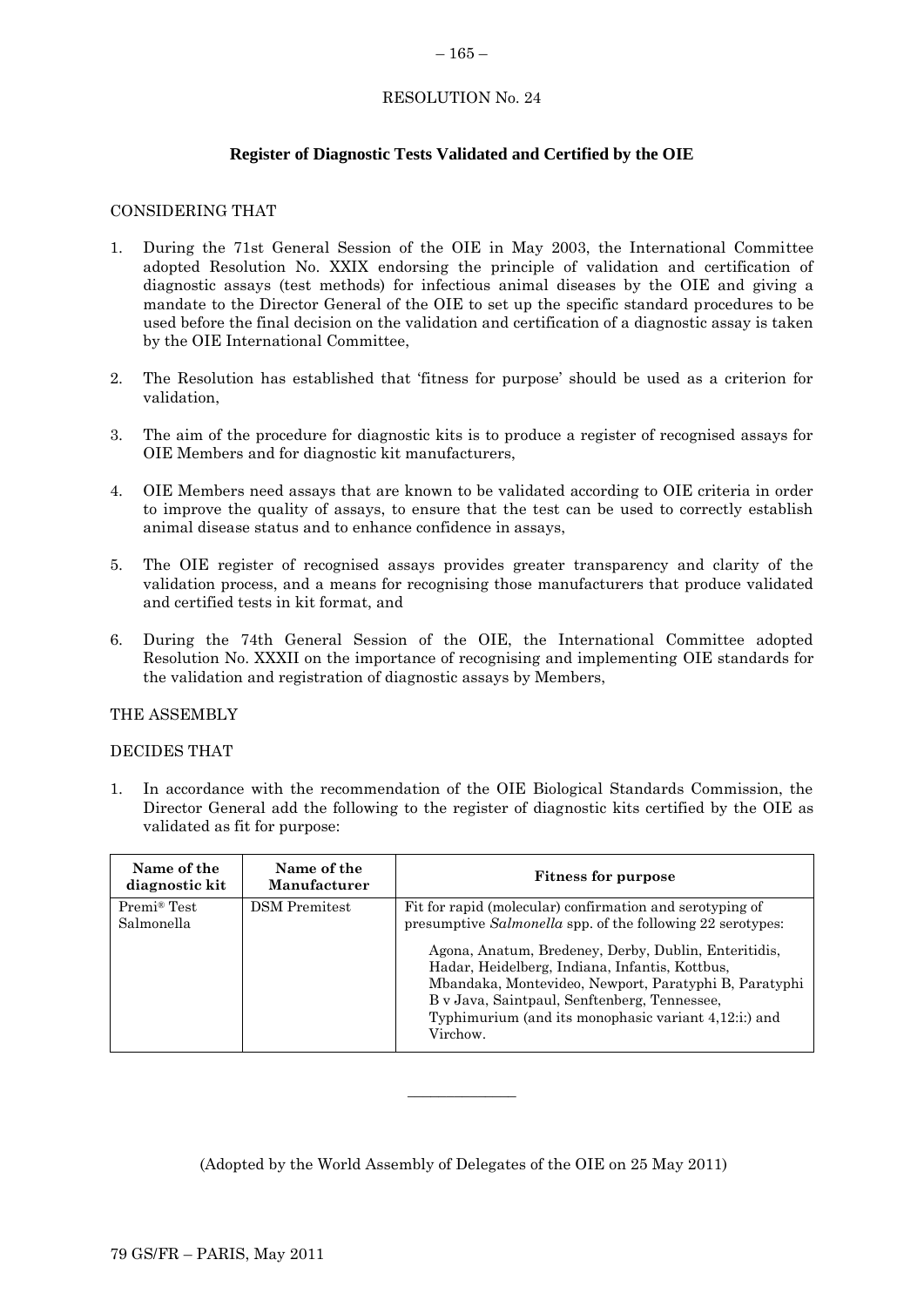#### $-166-$

## RESOLUTION No. 25

## **Amendments to the OIE** *Aquatic Animal Health Code*

#### CONSIDERING

- 1. The present content of the OIE *Aquatic Animal Health Code* (the *Aquatic Code*), which is the result of modifications made by the World Assembly of Delegates of the OIE during previous OIE General Sessions,
- 2. That the Director General asked the Delegates to nominate national focal points for aquatic animals according to established terms of reference.
- 3. That the OIE is regularly organising seminars for national focal points to provide information and contribute to capacity building of veterinary services.
- 4. The necessity to update the *Aquatic Code* in accordance with the recommendations in the February 2011 report of the OIE Aquatic Animal Health Standards Commission (Appendices 3 to 15 of Document 79 SG/12/CS4 B), after consultation with the Delegates of the Members.

#### THE ASSEMBLY

#### RESOLVES

- 1. To adopt the updates to the *Aquatic Code* proposed in Annexes 4, 5, 7, 8, 9, 11, 12 and 14 of Document 79 SG/12/CS4 B in English, French and Spanish, each text being authentic.
- 2. To adopt the updates to the *Aquatic Code* proposed in Annexes 3, 6, 10, 13 and 15 of Document 79 SG/12/CS4 B in English, French and Spanish, each text being authentic, with the following modifications:
	- 2.1. In Annex 3 (Glossary)
		- a) retain the definition for "feed" as per the 2010 OIE *Aquatic Code*.
	- 2.2. In Annex 6 (Chapter 6.3.)
		- a) In Article 6.3.3.

insert "aquatic" before the word "animals" in the definition for "Pharmacovigilance of antimicrobial agents".

b) In Article 6.3.5.

paragraph 1: in the English version only replace the word 'effectiveness' with 'efficacy'.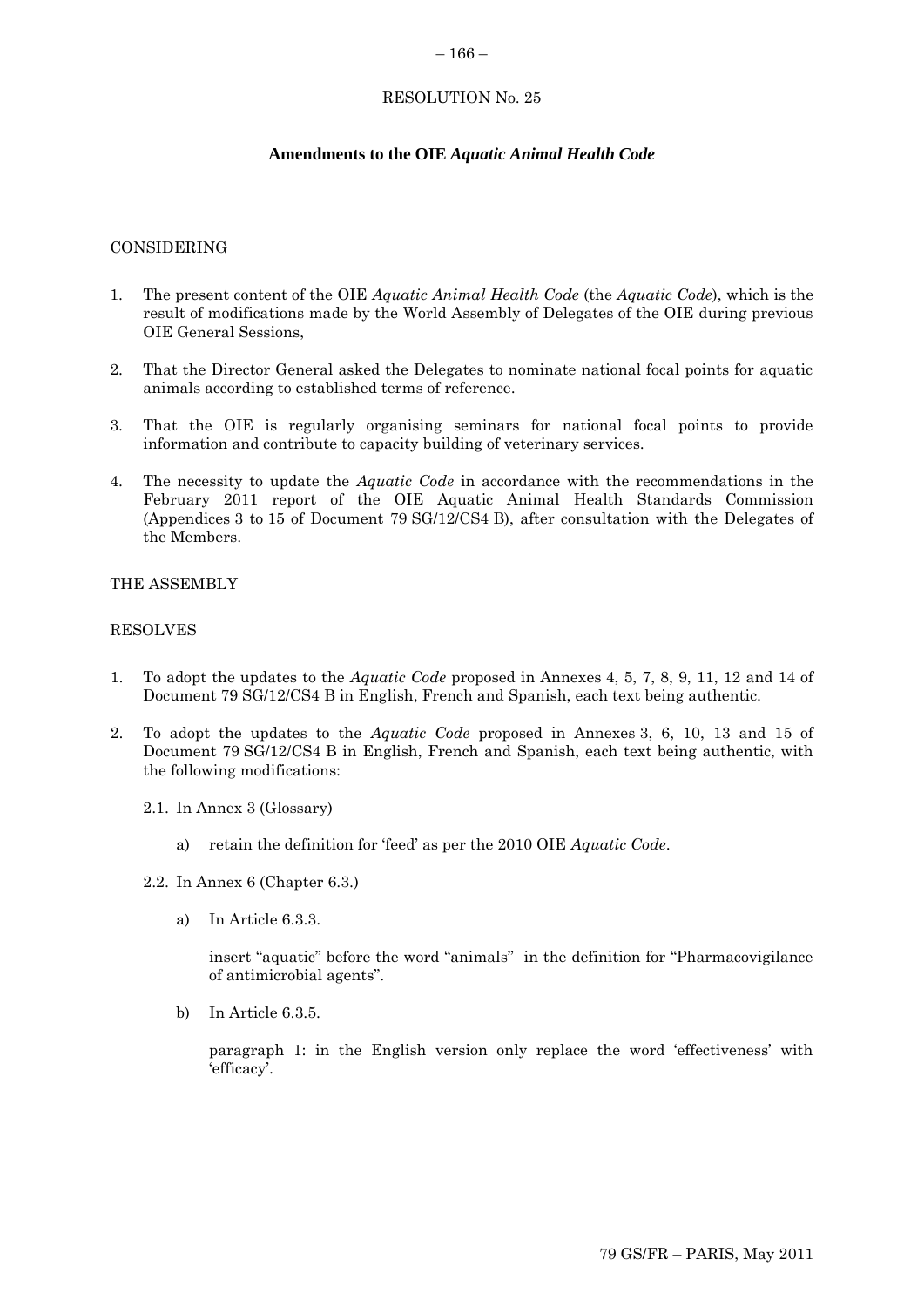c) In Article 6.3.7.

paragraph 2: insert "authorised to prescribe veterinary medicines" after "aquatic animal health professionals' and delete 'or recommend'.

paragraph 3: replace 'recommending' with 'prescribing'.

paragraph 4: insert "authorised to prescribe veterinary medicines" after "aquatic animal health professional".

paragraph 6: insert "authorised to prescribe veterinary medicines" after "aquatic animal professionals'.

paragraph 7: delete the sentence "For products destined for export, the requirements of importing countries should be considered".

paragraph 8: in the English version only replace the word "effectiveness" with 'efficacy'.

d) In Article 6.3.8.:

paragraph 2: insert "authorised to prescribe veterinary medicines" after "aquatic animal health professional' and delete 'or recommendation'.

- 2.3. In Annex 10 (Chapter 6.1.)
	- a) In Article 6.1.1.

paragraph 2: delete "are also important references" and insert "may be relevant sources of guidance'.

- 2.4. In Annex 13 (Chapter 7.3.)
	- a) In Article 7.3.5. g)

remove the parentheses around the words "e.g. to clear the gut or to reduce undesirable organoleptic properties".

- 2.5. In Annex 15 (Chapter 10.3.)
	- a) In Article 10.3.3., amend points g) and h) as follows:

g) chilled eviscerated fish that have been harvested from seawater with a salinity of at least 25 ppt.

h) chilled fish fillets or steaks derived from fish that have been harvested from seawater with a salinity of at least 25 ppt.

3. To ask the Director General to publish the adopted texts in a revised edition of the *Aquatic Code*.

 $\overline{\phantom{a}}$  , where  $\overline{\phantom{a}}$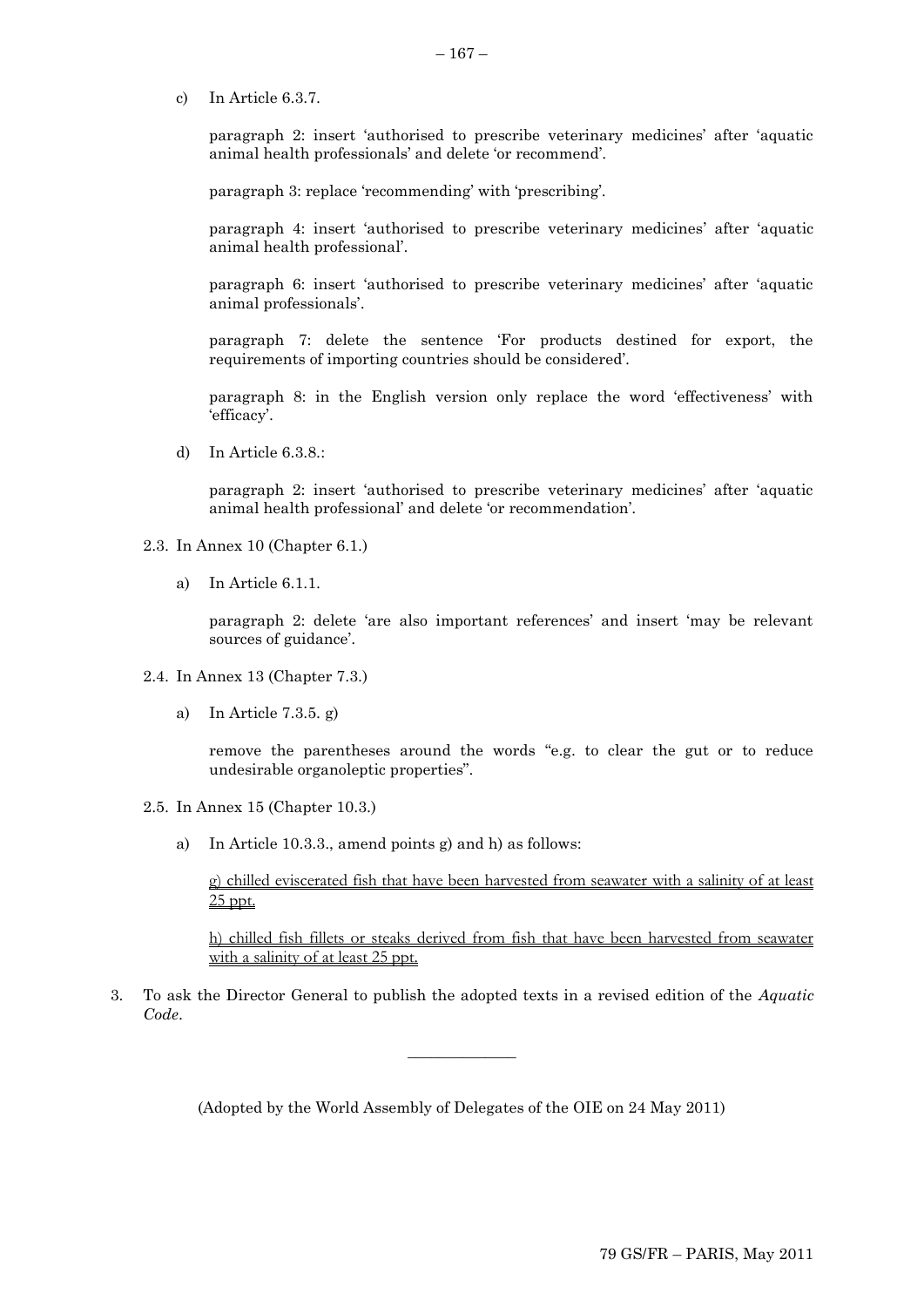#### $-168-$

## RESOLUTION No. 26

## **Amendments to the OIE** *Terrestrial Animal Health Code*

#### CONSIDERING THAT

- 1. The current content of the OIE *Terrestrial Animal Health Code* (the *Terrestrial Code*) is the result of modifications made by the World Assembly of Delegates at previous General Sessions;
- 2. The necessity to update the *Terrestrial Code* in accordance with recommendations in the February 2011 report of the OIE Terrestrial Animal Health Standards Commission (the Terrestrial Code Commission) (Document 79 SG/12/CS1 B), after consultation with the World Assembly of Delegates;

#### THE ASSEMBLY

## RESOLVES

- 1. To adopt the updates to the *Terrestrial Code* proposed in Annexes 6,9,10,11, 15, 16, 17, 18, 19, 20, 21, 23, 24, 25, 26 and 27 of Document 79 SG/12/CS1 B in English, French and Spanish, each text being authentic.
- 2. To adopt the updates to the *Terrestrial Code* proposed in Annexes 2, 3, 4, 5, 7, 8, 12, 13 and 22 of Document 79 SG/12/CS1 B in English, French and Spanish, each text being authentic, with the following modifications:
	- 2.1. In Annex 2 (Glossary)
		- a) add the definition of "Wildlife" as follows:

"Wildlife means feral animals, captive wild animals and wild animals"

- 2.2. In Annex 3 (Chapter 1.2.)
	- a) In Article 1.2.3.

in French version only, remove the last indent "Rhinopneumonie équine (Equine rhinopneumonitis)" of point 4.

- 2.3. In Annex 4 (Chapter 3.2.)
	- a) In Article 3.2.14.

In French version only, delete "médecine" in the title of point 2. vi.

b) In Article 3.2.14.

replace "by the OIE" in the third indent of point 2.vi. with "in the relevant chapter(s) of the *Terrestrial Code*"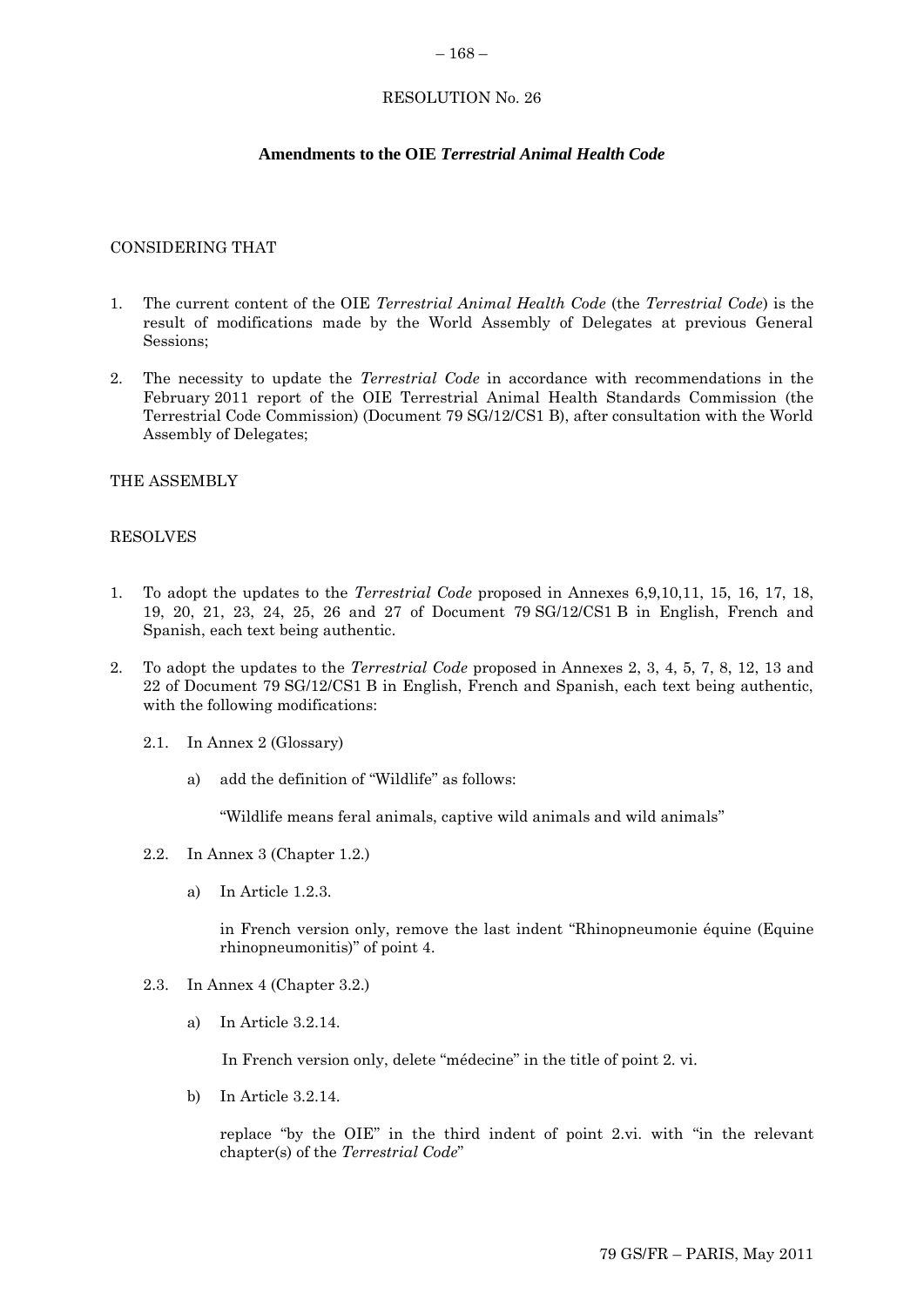- 2.4. In Annex 5 (Chapter 3.4.)
	- a) In Article 3.4.1.

replace "audiences" in the first paragraph with "groups"

b) In Article 3.4.4.

replace "unit" in point 4.a) with "personnel"

- 2.5. In Annex 7 (Chapter 4.3.)
	- a) In Article 4.3.2.

In English version only, replace the last "and" in the second paragraph with "as well as"

- 2.6. In Annex 8 (Chapter 4.7.)
	- a) In Article 4.7.14.

revert to the 2010 version of the *Terrestrial Code*

- 2.7. In Annex 12 (Chapters 6.4 and 6.5.)
	- a) In Article 6.4.1.

insert [under study] at the end of the first paragraph.

b) In Article 6.5.5.

replace "antimicrobials" with "*antimicrobial agents*"

c) In Article 6.5.6.

Insert "as such" at the end of the first sentence of point 3.

d) In Article 6.5.6.

In French version only, insert point 3.

## 2.8. In Annex 13 (Chapters 7.3., 7.7. and 7.8.)

a) In Article 7.3.5.

add "[under study]" after "under tropical and sub-tropical conditions" in the last sentence in point 6.e)

b) In Article 7.7.2.

delete the words "for successful reproduction" in point 3. of the definition of stray dog

c) In Article 7.7.2.

French version only, replace "naturel" with "sauvage" in point 3. of the definition of stray dog

d) In Article 7.8.4.

delete "minimum" in point 1 c)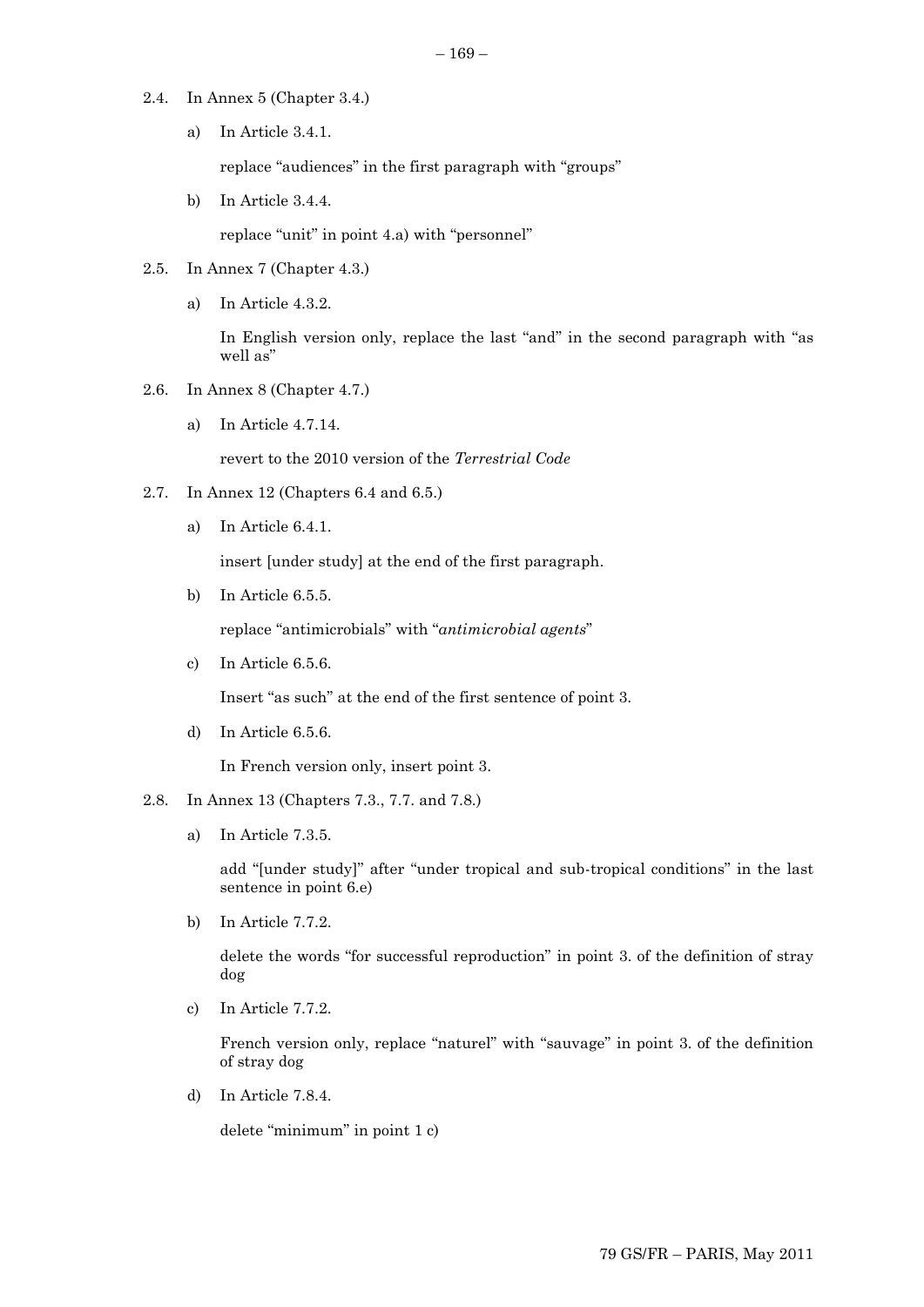e) In Article 7.8.7.

replace "generally" in the first paragraph of point 1. with "strongly"

- 2.9. In Annex 22 (Chapter 10.13.)
	- a) in Spanish version only, replace "manada(s)" in the entire chapter with "parvada(s)"
- 3. To adopt the updates to the *Terrestrial Code* proposed as follows:
	- 3.1. In Chapter 8.12.
		- a) In Article 8.12.2.

delete "Retention on the list requires that the information in points 2a), 2b) and 2c) above be submitted annually and" and replace the following "changes" with "Changes"

4. To ask the Director General to publish the adopted texts in a revised edition of the Terrestrial Code with appropriate numbering and formatting.

 $\overline{\phantom{a}}$  , where  $\overline{\phantom{a}}$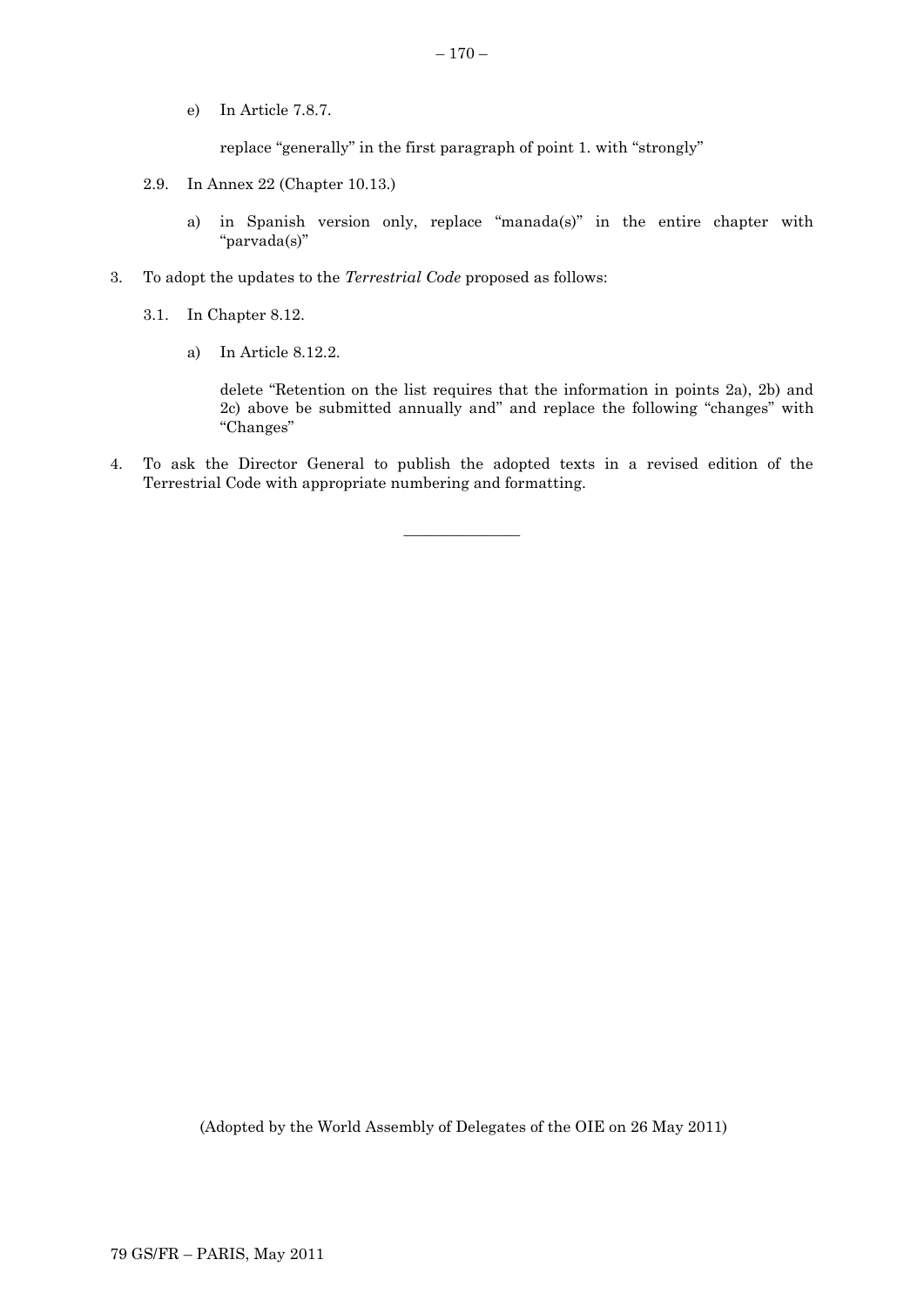#### $-171-$

## RESOLUTION No. 27

## **Contribution of veterinary activities to global food security**

## CONSIDERING THAT

- 1. The Millennium Development Goals include halving, between 1990 and 2015, the proportion of the population living on less than one dollar a day and the proportion of people who suffer from hunger,
- 2. In the context of the fight against poverty, undernutrition and malnutrition, agriculture is now facing the challenge of feeding 9 billion people by the year 2050 while at the same time preserving natural resources,
- 3. The continuing growth in demand for food products, especially those of animal origin, in a context of globalisation of trade and climate change, requires a major transformation of agricultural and livestock production practices, with the focus on responsible intensification, rather than purely on productivity, and on reducing post-harvest waste of food,
- 4. Animal production makes a significant year-round contribution to a balanced diet worldwide as a source of energy, protein with a high nutritional value and micronutrients, to the production of fertiliser and to agricultural work through the use of draught animals, as well as contributing to the income of smallholder mixed farmers and other livestock sector operators, both nationally and internationally, and ultimately to countries" GDP,
- 5. Sanitary problems, including biosecurity problems, whether they occur at the production stage or during the processing or marketing of animal products, have major consequences for food security and food safety both directly at the consumption stage and indirectly via their wide-ranging impact on the economy of animal production sectors,
- 6. Veterinary activities complying with international standards contribute to safeguarding the quality of animal products and help to ensure not only food security, but also public health and the sanitary safety of trade,
- 7. Sanitary and economic optimisation of the livestock production chain "from farm to fork", which requires a wide range of competencies and activities, especially in the veterinary field, must be achieved in a framework that is both operational and regulatory, involving publicprivate partnerships, based on appropriate legislation and coordination implemented by Veterinary Services organised for this purpose,
- 8. Access to veterinary services varies across vulnerable stakeholder groups from the perspective of socio-economic status and gender,
- 9. The globalisation of trade in animals and animal products, combined with the mobility of human populations and movement of animals, greatly increases the risk of the rapid and wide-ranging spread of pathogens and contaminants, requiring national Veterinary Services that are open to the world for timely reporting, transparency and cooperation with others,
- 10. The core activities of the OIE are developing international sanitary standards and helping Veterinary Services (1) to improve their quality and performance, (2) to promote the prevention and control of animal diseases, including zoonoses, and (3) to improve the safety of trade in animals and animal products.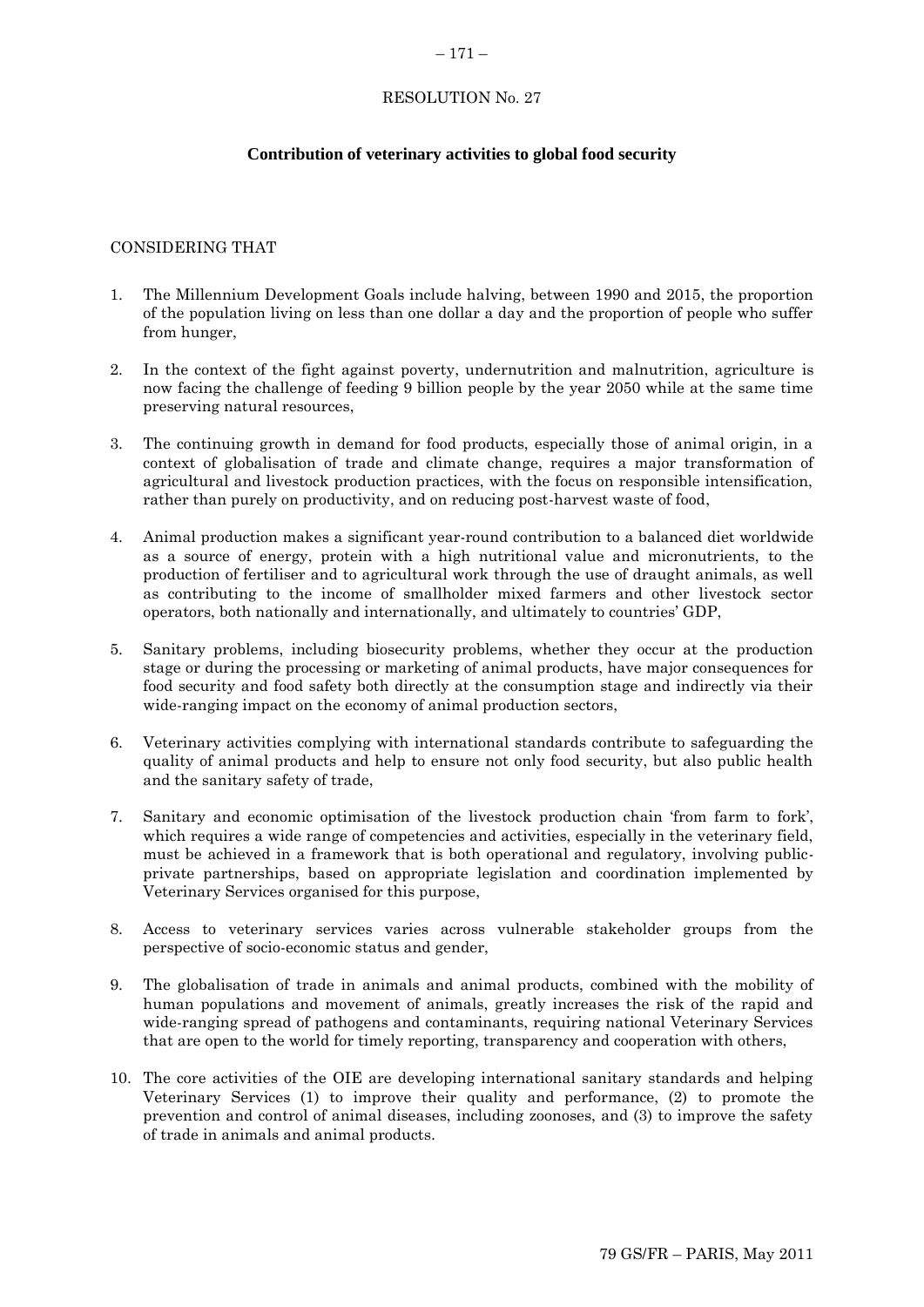## THE ASSEMBLY

#### RECOMMENDS

- 1. That the OIE continue to develop international standards, notification systems and guidelines, including on disease control methods, supporting national Veterinary Services to help them meet their obligations,
- 2. That the OIE, while addressing its core activities, consider the possible impact on food security,
- 3. That the OIE continue to implement the PVS Pathway in order to strengthen the capacity of Member Countries to exercise good veterinary governance and consolidate activities aimed at ensuring the sanitary quality and safety of animal products and safe trade in animals and animal products at a national and international level, including in aquatic animals,
- 4. That the OIE support the development of regional animal health and veterinary public health networks jointly with OIE Regional Representations, OIE/FAO Regional Animal Health Centres where they exist and other regional bodies concerned, in order to address matters relating to existing or emerging sanitary risks with an impact on food security,
- 5. That the OIE work with its Reference Laboratories and Collaborating Centres and engage with other relevant partners at global and regional levels, to ensure the continuation of studies and research on the determinants of disease dynamics (environmental change, animal movements, etc.) and integrated control methods for animal diseases, and to ensure that new knowledge is disseminated and used to enhance international sanitary standards,
- 6. That the OIE continue to promote the "One Health" concept, by demonstrating the important role played by independent Veterinary Services – and veterinary activities in general – in the field of public health, through the control of zoonoses and contaminants, and in the field of environmental protection, by contributing to a move towards more appropriate agricultural practices, and also by participating in the supervision and facilitation of terrestrial and aquatic animal production with the aim of guaranteeing an adequate supply of safe and nutritional food for all,
- 7. That the OIE promote the active participation of the Veterinary Services in national and international surveys to establish the characteristics of and quantified indicators for food security, in order to ensure that animal production and animal products are appropriately represented in the collected data and subsequent assessments,
- 8. That the OIE envisage the creation of one or more Collaborating Centres in Animal Health Economics to carry out economic analyses of animal health programmes and quantify their impact, especially in terms of their contribution to food security.
- 9. That the G20 Members take into account in their current work on food security the importance of strengthening international and regional networks, international standardsetting, information and surveillance systems, good governance in public health, terrestrial and aquatic animal health, and plant health systems, as well as encouraging international organisations, especially FAO, WHO and the OIE to continue their efforts towards reinforcement of their cooperation to ensure global biological security.

 $\overline{\phantom{a}}$  , where  $\overline{\phantom{a}}$ 

<sup>(</sup>Adopted by the World Assembly of Delegates of the OIE on 26 May 2011)  $\overline{\phantom{a}}$  , where  $\overline{\phantom{a}}$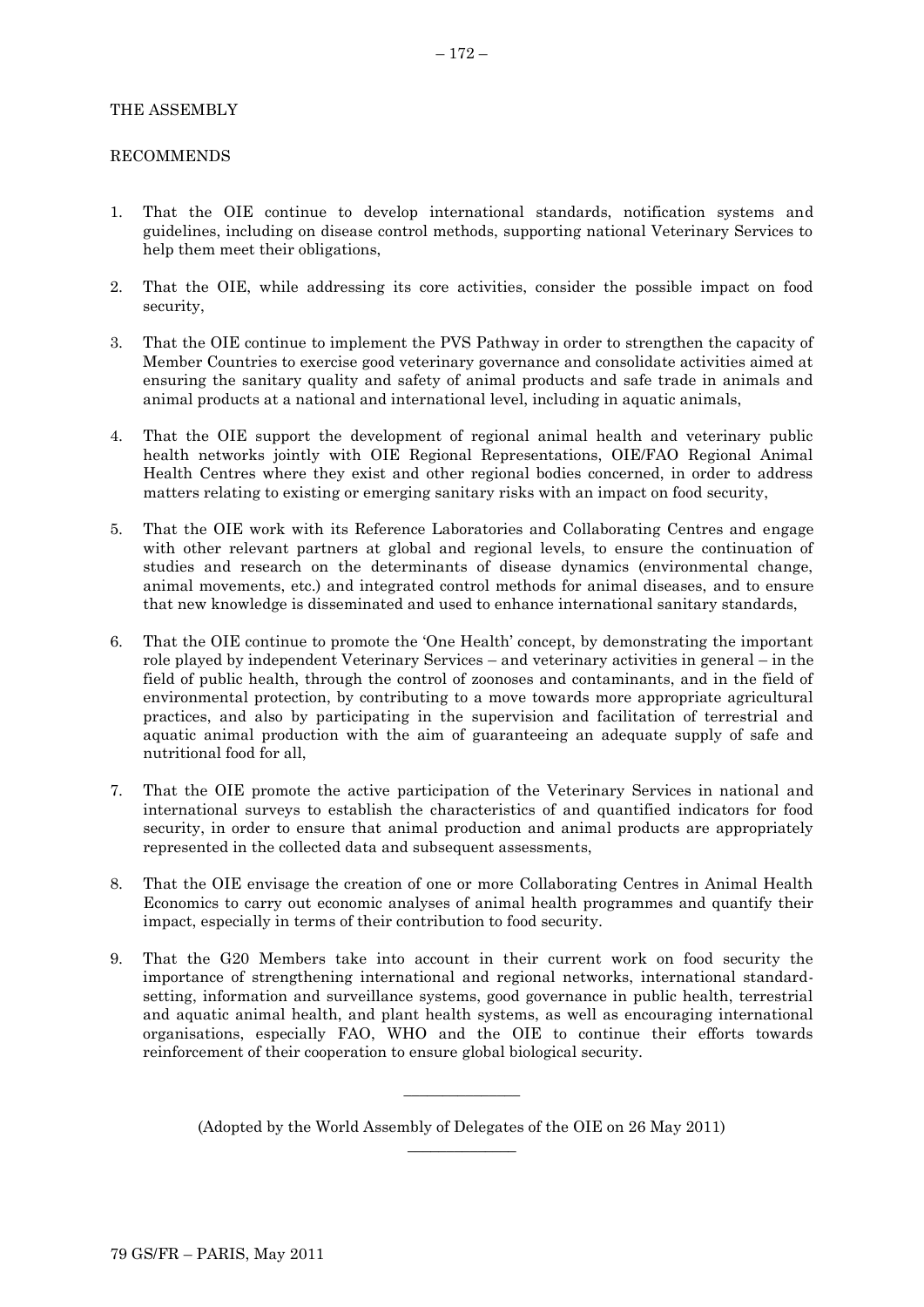## **Agreement between the World Organisation for Animal Health (OIE) and the International Council for Game and Wildlife Conservation (CIC)**

## CONSIDERING

That it is desirable, in the general interest of all concerned, that cooperation be established between the World Organisation for Animal Health (OIE) and the International Council for Game and Wildlife Conservation (CIC),

The Agreement between the OIE and the CIC approved following the deliberations of the Council on 20 May 2011 (79 SG/21),

THE ASSEMBLY

DECIDES

To approve the terms of this Agreement and its signature by the Director General on behalf the OIE.

 $\overline{\phantom{a}}$  , where  $\overline{\phantom{a}}$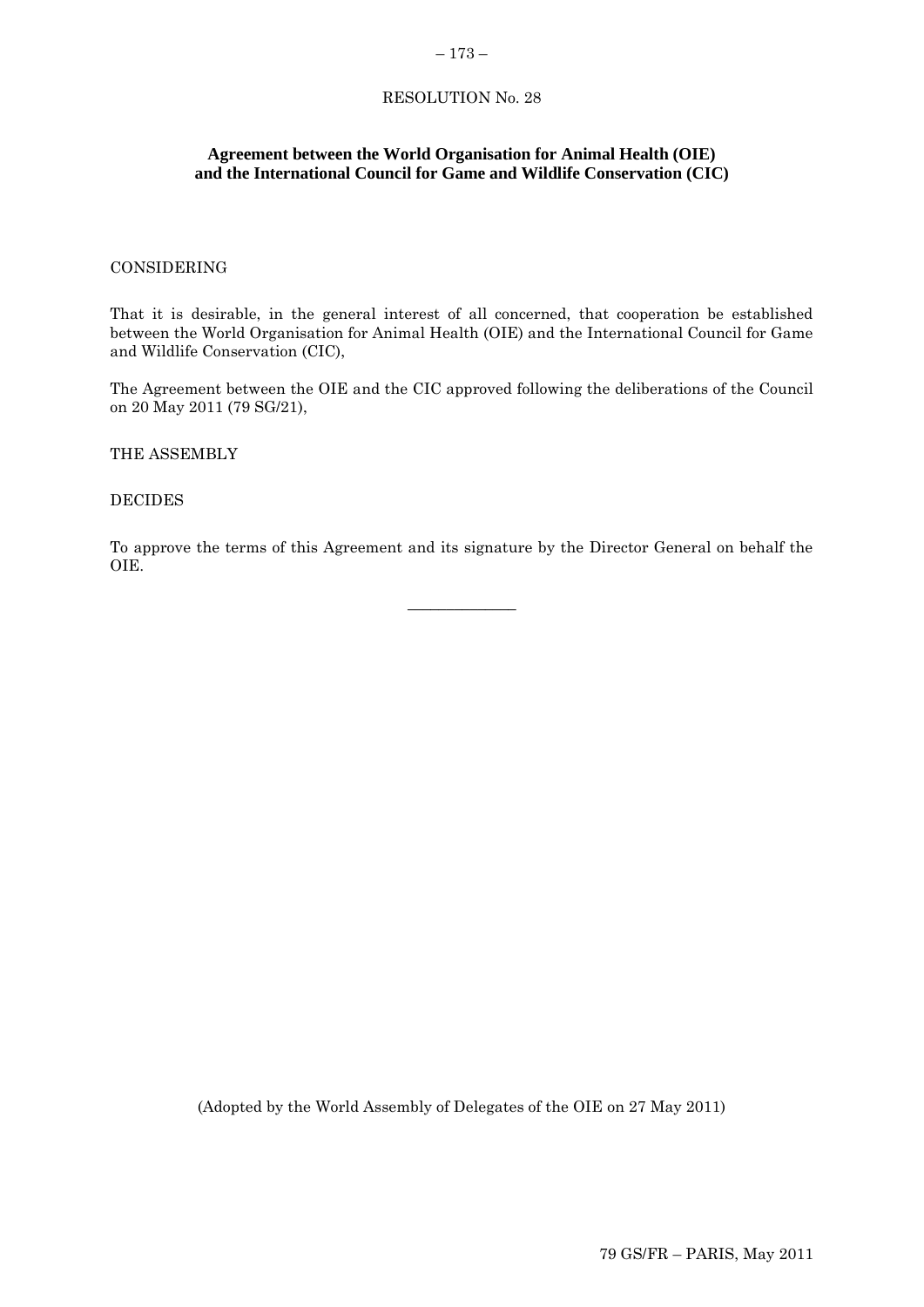## **Agreement between the World Organisation for Animal Health (OIE) and the Arab Maghreb Union (AMU)**

#### CONSIDERING

That it is desirable, in the general interest of all concerned, that cooperation be established between the World Organisation for Animal Health (OIE) and the Arab Maghreb Union (AMU),

The Agreement between the OIE and the AMU approved following the deliberations of the Council on 20 May 2011 (79 SG/22),

THE ASSEMBLY

#### DECIDES

To approve the terms of this Agreement and its signature by the Director General on behalf the OIE  $\overline{\phantom{a}}$  , where  $\overline{\phantom{a}}$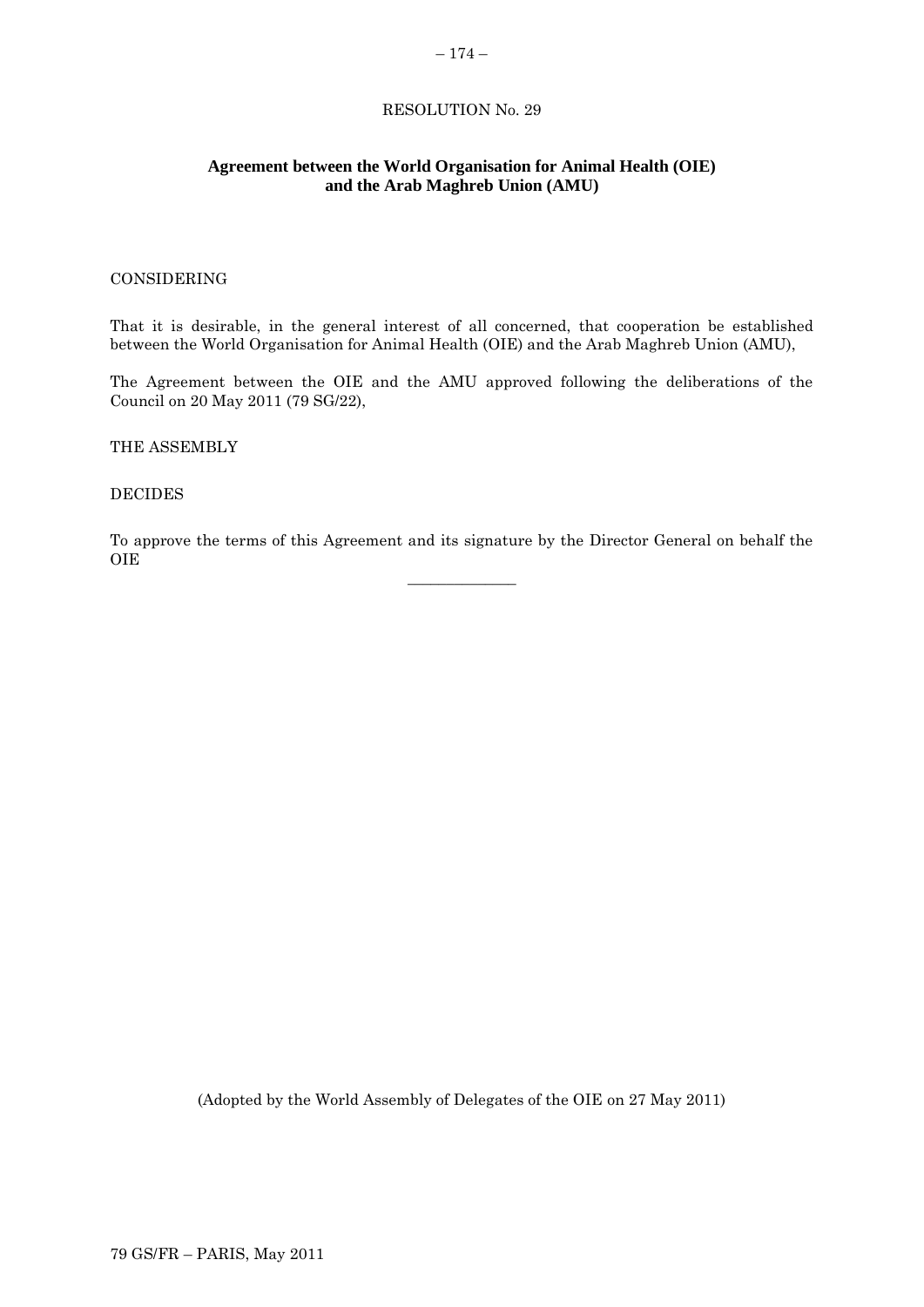#### $-175-$

## RESOLUTION No. 30

## **Agreement between the World Organisation for Animal Health (OIE) and the International Organization for Standardization (ISO)**

## CONSIDERING

That it is desirable, in the general interest of all concerned, that cooperation be established between the World Organisation for Animal Health (OIE) and the International Organization for Standardization (ISO),

The Agreement between the OIE and the ISO approved following the deliberations of the Council on 20 May 2011 (79 SG/23),

THE ASSEMBLY

DECIDES

To approve the terms of this Agreement and its signature by the Director General on behalf the OIE.

 $\overline{\phantom{a}}$  , where  $\overline{\phantom{a}}$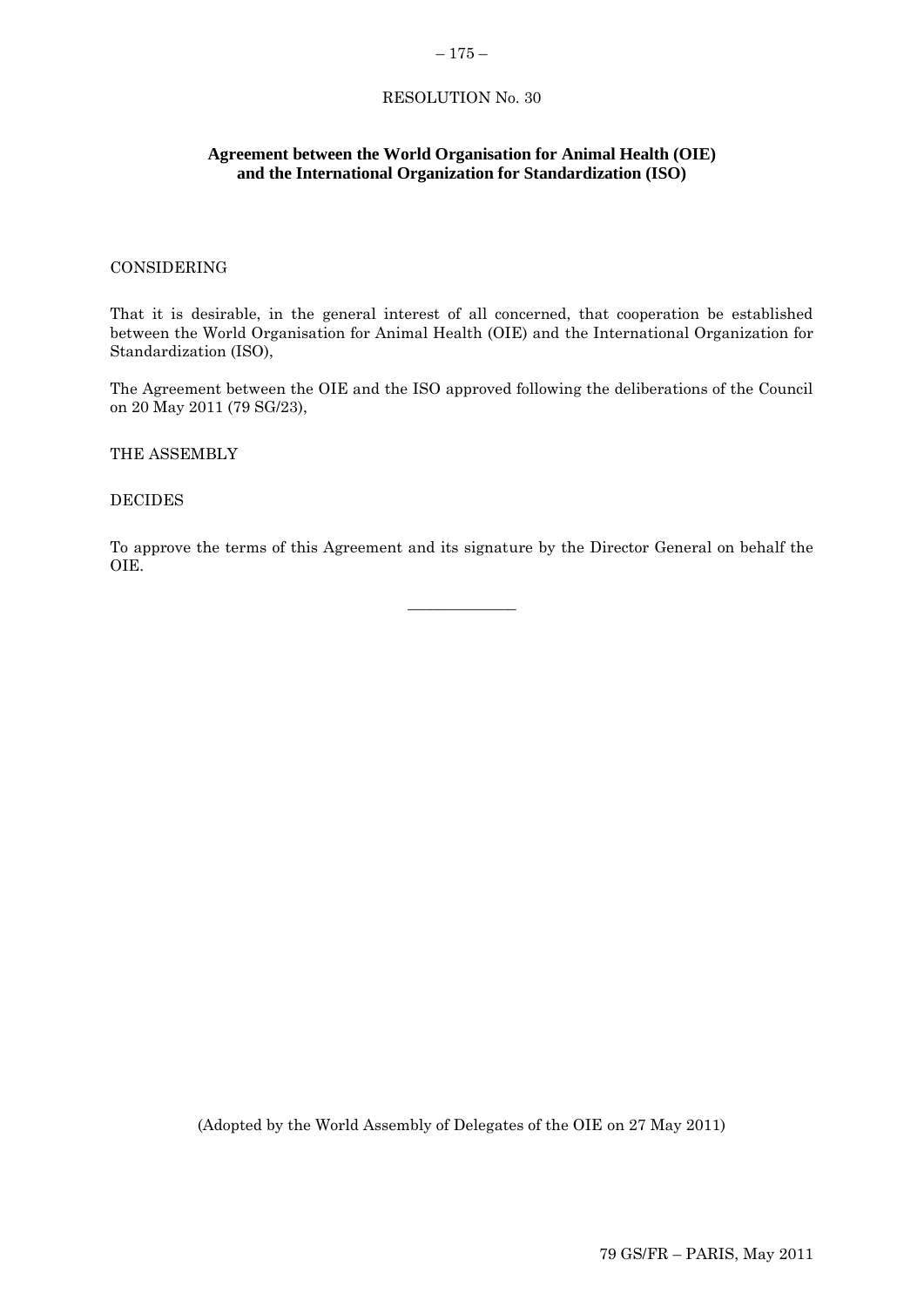## **Agreement between the World Organisation for Animal Health (OIE) and the « Global Food Safety Initiative » (GFSI)**

#### CONSIDERING

That it is desirable, in the general interest of all concerned, that cooperation be established between the World Organisation for Animal Health (OIE) and the « Global Food Safety Initiative » (GFSI),

The Agreement between the OIE and the GFSI approved following the deliberations of the Council on 20 May 2011 (79 SG/24),

THE ASSEMBLY

#### DECIDES

To approve the terms of this Agreement and its signature by the Director General on behalf the OIE.

 $\overline{\phantom{a}}$  , where  $\overline{\phantom{a}}$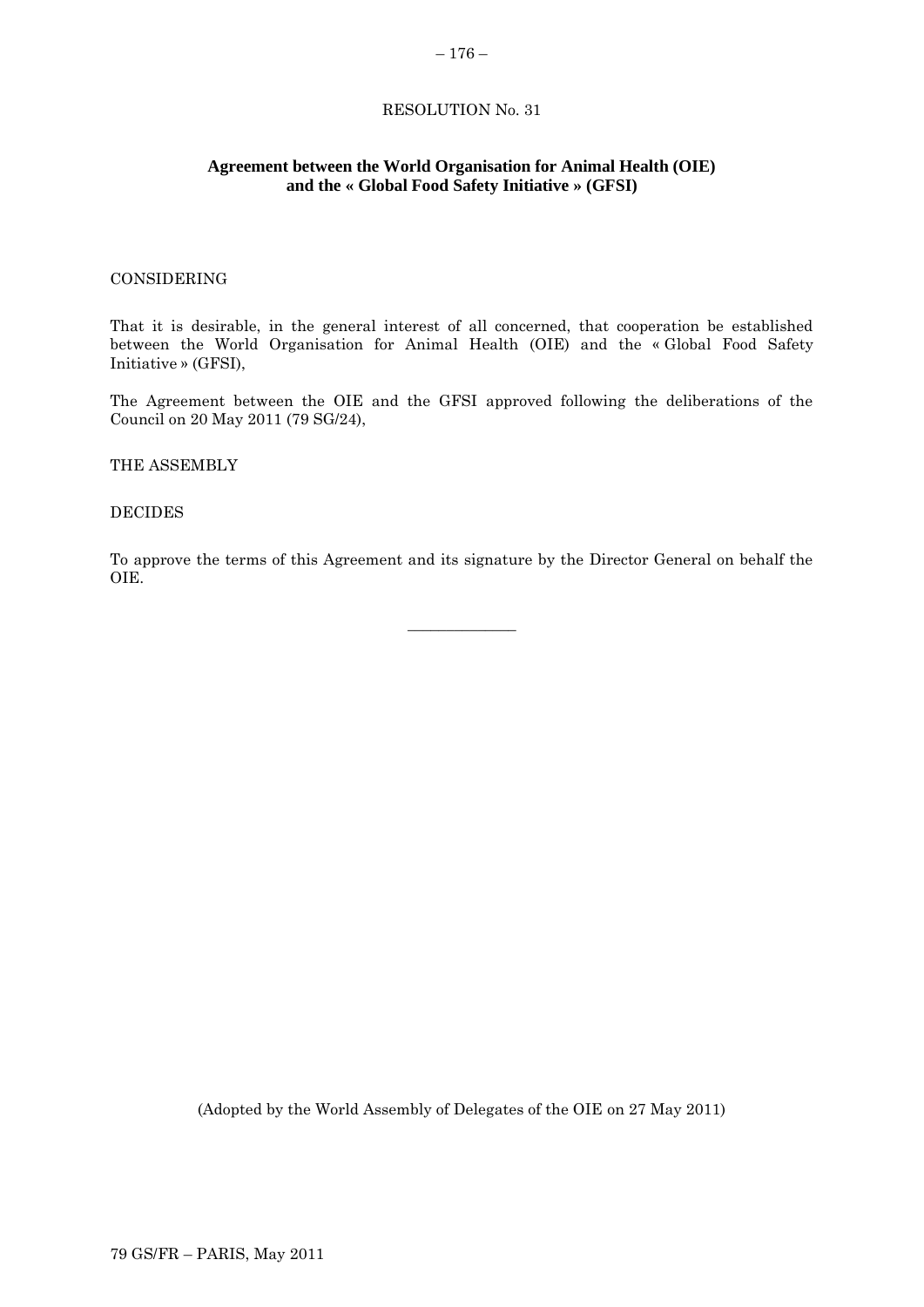#### $-177-$

## RESOLUTION No. 32

## **Agreement between the World Organisation for Animal Health (OIE) and the World Small Animal Veterinary Association (WSAVA)**

## CONSIDERING

That it is desirable, in the general interest of all concerned, that cooperation be established between the World Organisation for Animal Health (OIE) and the World Small Animal Veterinary Association (WSAVA),

The Agreement between the OIE and the WSAVA approved following the deliberations of the Council on 20 May 2011 (79 SG/25),

THE ASSEMBLY

DECIDES

To approve the terms of this Agreement and its signature by the Director General on behalf the OIE

 $\overline{\phantom{a}}$  , where  $\overline{\phantom{a}}$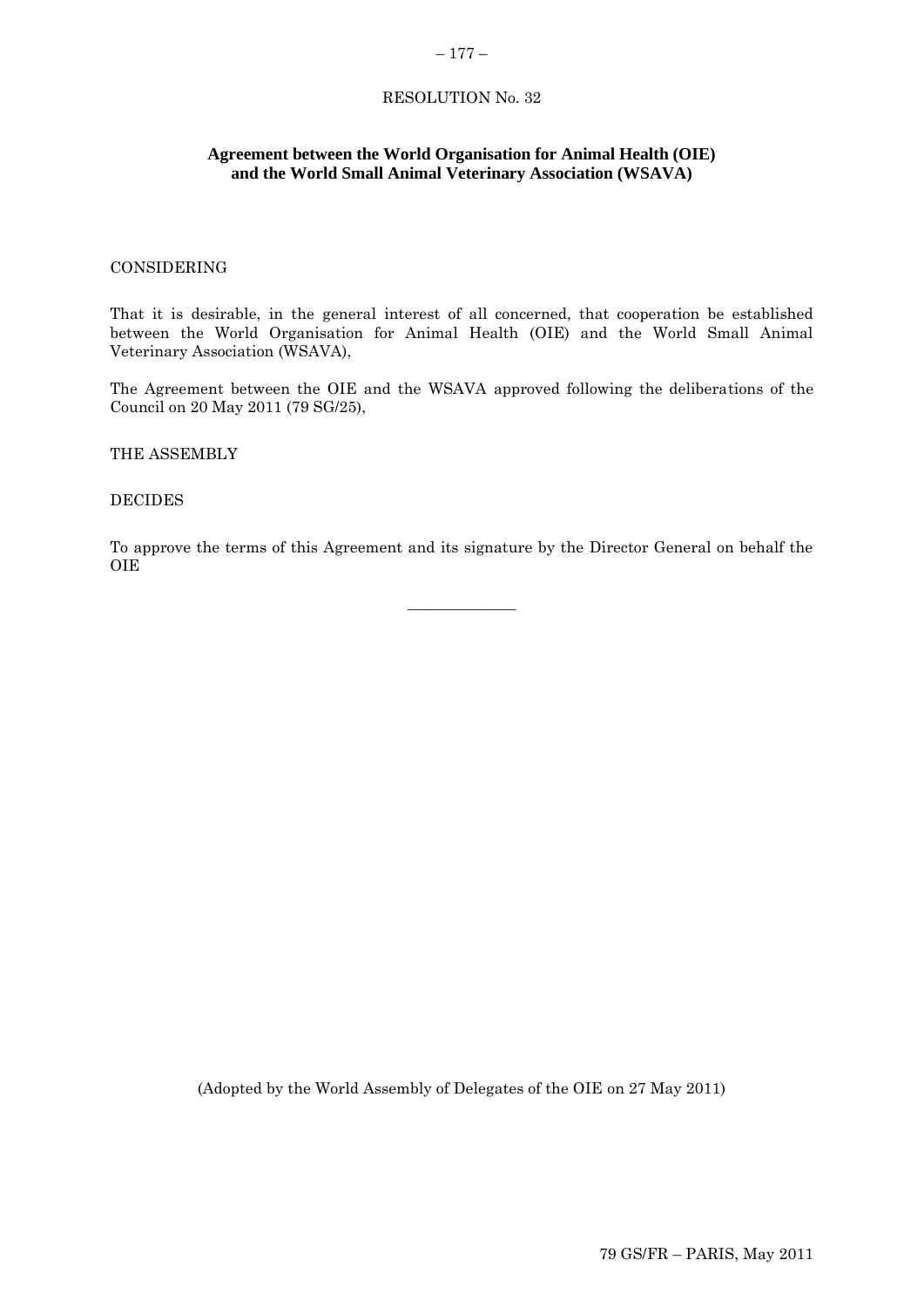## **Agreement between the World Organisation for Animal Health (OIE) and the United Nations Educational, Scientific and Cultural Organization (UNESCO)**

#### CONSIDERING

That it is desirable, in the general interest of all concerned, that cooperation be established between the World Organisation for Animal Health (OIE) and the United Nations Educational, Scientific and Cultural Organization (UNESCO),

The Agreement between the OIE and the UNESCO approved following the deliberations of the Council on 20 May 2011 (79 SG/26),

#### THE ASSEMBLY

#### DECIDES

To approve the terms of this Agreement and its signature by the Director General on behalf the OIE.

 $\overline{\phantom{a}}$  , where  $\overline{\phantom{a}}$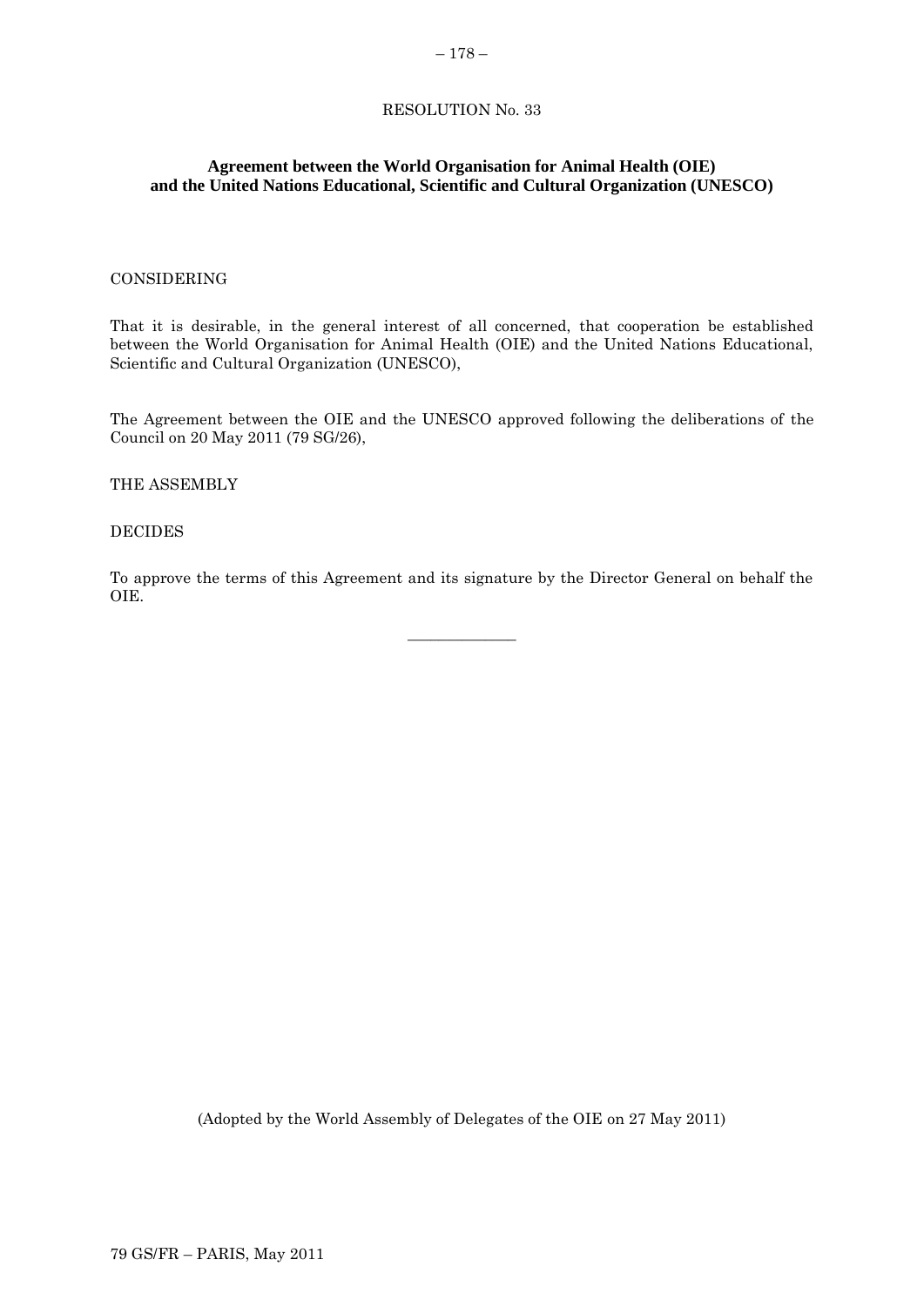## RESOLUTION N° 34

## **Veterinary Education**

#### CONSIDERING

- 1. The obligations of the veterinary profession, whatever they may include, regarding the animal kingdom and society in its largest sense;
- 2. The need to strengthen the capacities of countries globally to create or maintain national animal health and veterinary public health systems that cover the whole national territory and that can provide for efficiency in the surveillance, early detection and rapid response to outbreaks of aquatic and terrestrial animal diseases, including zoonoses, whether these arise through natural or intentional events;
- 3. That the mandate of the World Organisation for Animal Health (OIE) as an intergovernmental organisation with 178 Members (as of April 2011) is to improve animal health and welfare worldwide and to ensure sanitary safety of world trade of animals and animal products, while consolidating the place of animals in the world;
- 4. That the OIE provides to Members the global PVS Pathway for Efficient Veterinary Services under its mandate to strengthen capacities relevant to the veterinary domain, including for animal health and welfare, veterinary legislation, veterinary education and regulation of the veterinary profession by the Veterinary Statutory Bodies (VSB);
- 5. That, following the 1st Global Conference on Veterinary Education (October 2009), the OIE convened an *ad hoc* Group on Veterinary Education, which recommended a set of minimum competencies required of "Day 1" veterinary graduates (in the public and private sector) to enable Members to meet the OIE standards for efficient veterinary services;
- 6. The Declaration of the OIE Conference on the Role of Veterinary Statutory Bodies (Bamako [Mali], 14−15 April 2011), published on the internet site of the OIE Regional Representation for Africa; and
- 7. The Resolutions of the 2nd Global Conference on Veterinary Education (Lyon [France], 13−14 May 2011).

#### THE ASSEMBLY

#### RESOLVES THAT

1. The OIE, with support from relevant international organisations, should continue to progress the PVS Pathway for efficient Veterinary Services (including relevant public and private components).